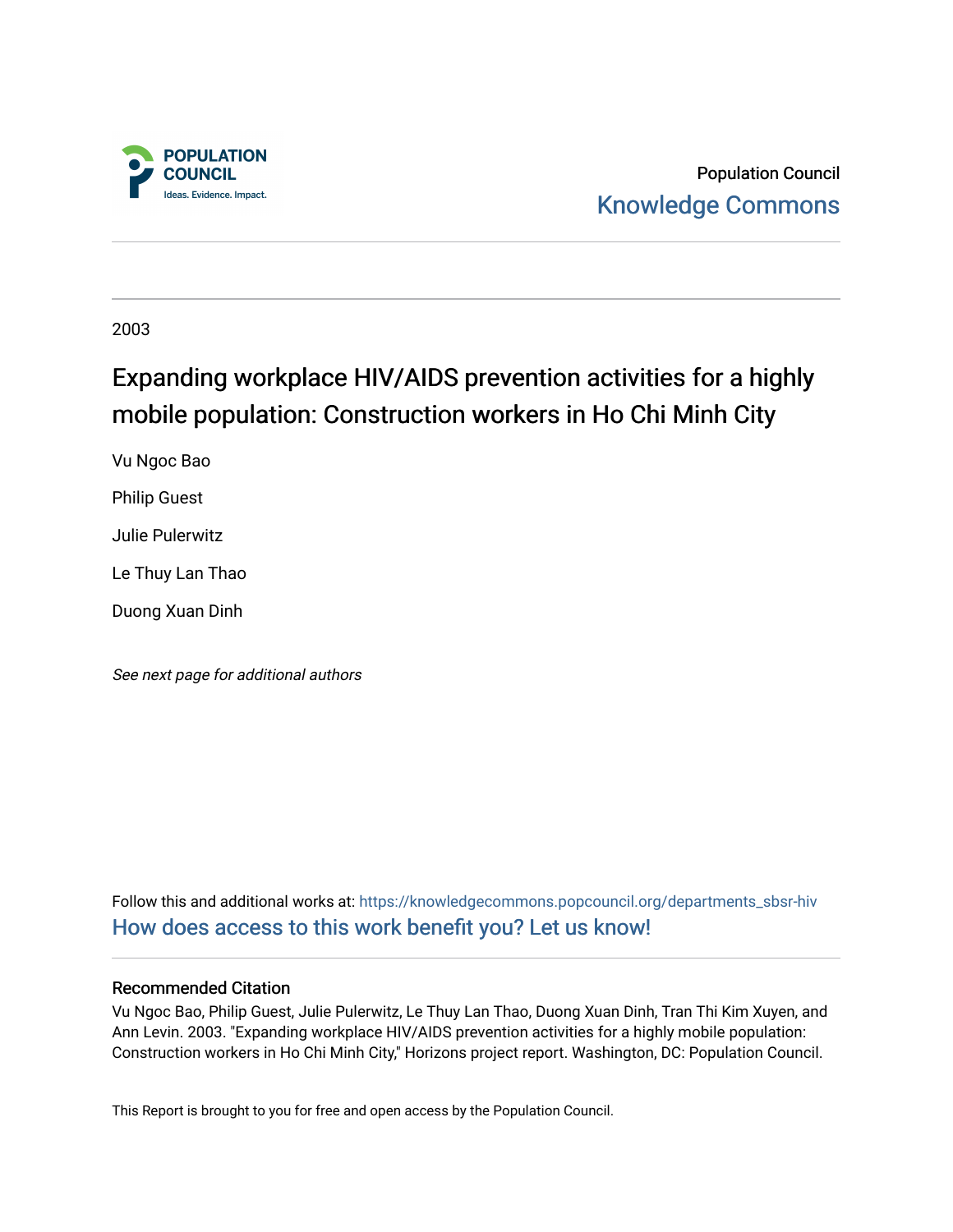#### Authors

Vu Ngoc Bao, Philip Guest, Julie Pulerwitz, Le Thuy Lan Thao, Duong Xuan Dinh, Tran Thi Kim Xuyen, and Ann Levin

This report is available at Knowledge Commons: [https://knowledgecommons.popcouncil.org/departments\\_sbsr-hiv/](https://knowledgecommons.popcouncil.org/departments_sbsr-hiv/689) [689](https://knowledgecommons.popcouncil.org/departments_sbsr-hiv/689)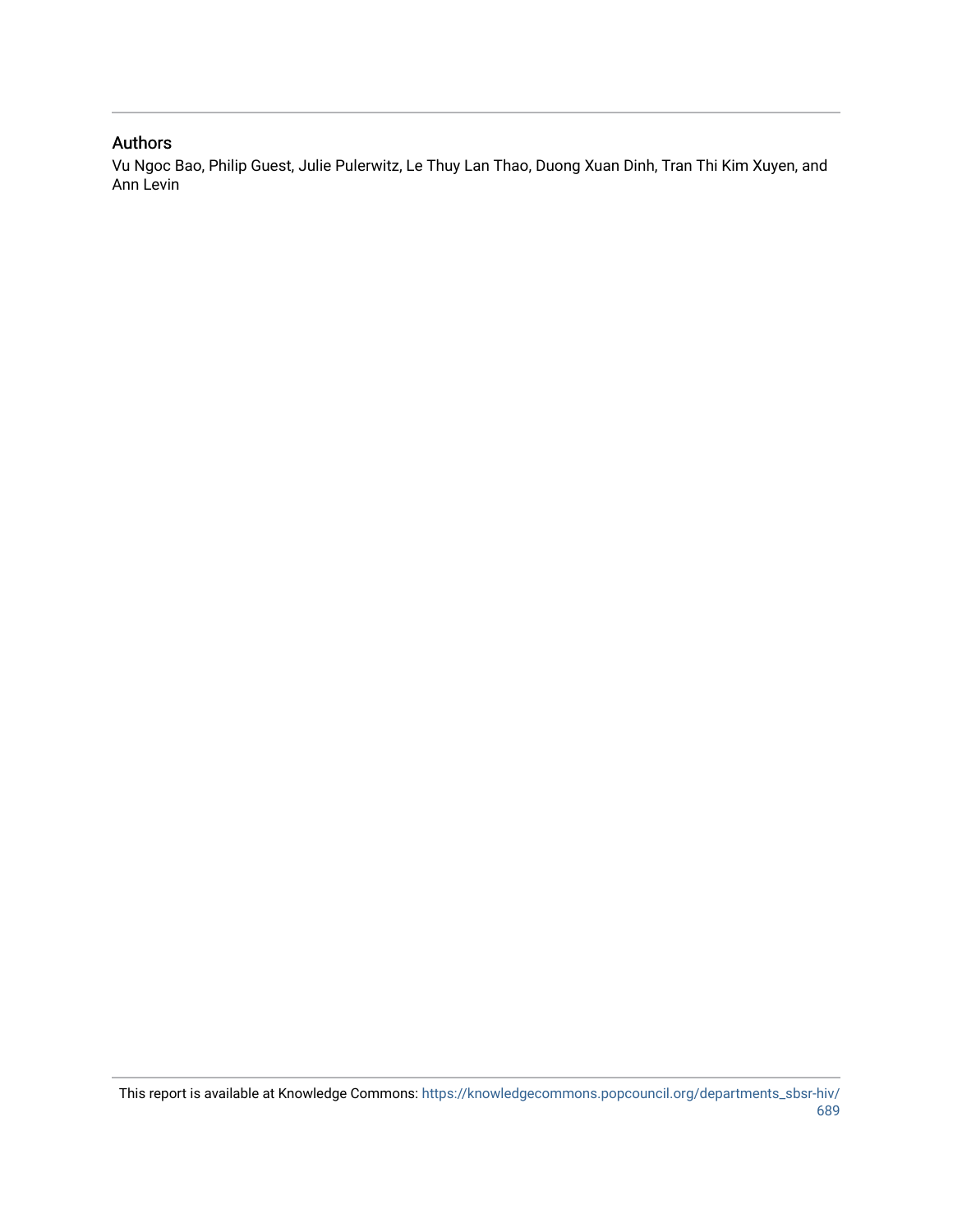# Horizons

**Expanding Workplace HIV/AIDS Prevention Activities for a Highly Mobile Population: Construction Workers in Ho Chi Minh City**



Ho Chi Minh City AIDS Committee Ho Chi Minh City Labor Union College of Social Sciences and Humanities of HCMC National University Population Council Horizons Program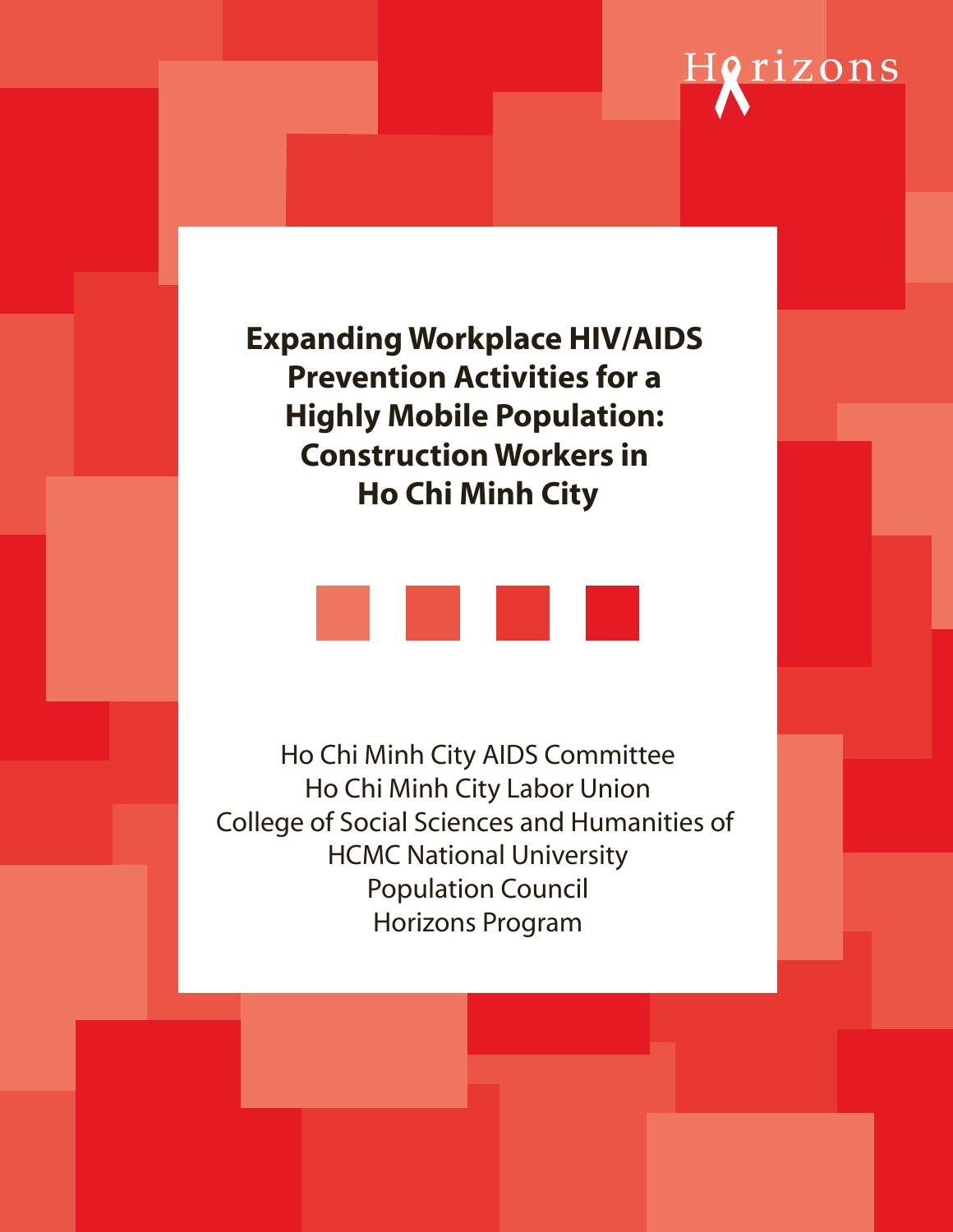# **Expanding Workplace HIV/AIDS Prevention Activities for a Highly Mobile Population: Construction Workers in Ho Chi Minh City**

**Dr. Vu Ngoc Bao, formerly of the Population Council/Vietnam1 Dr. Philip Guest, Horizons/Population Council Dr. Julie Pulerwitz, Horizons/PATH Dr. Le Thuy Lan Thao, Ho Chi Minh City AIDS Committee Mr. Duong Xuan Dinh, Ho Chi Minh City Labor Union Dr. Tran Thi Kim Xuyen, College of Social Sciences and Humanities of HCMC National University Dr. Ann Levin, Horizons/FHI** 

<sup>1</sup>Dr Bao is now with Family Health International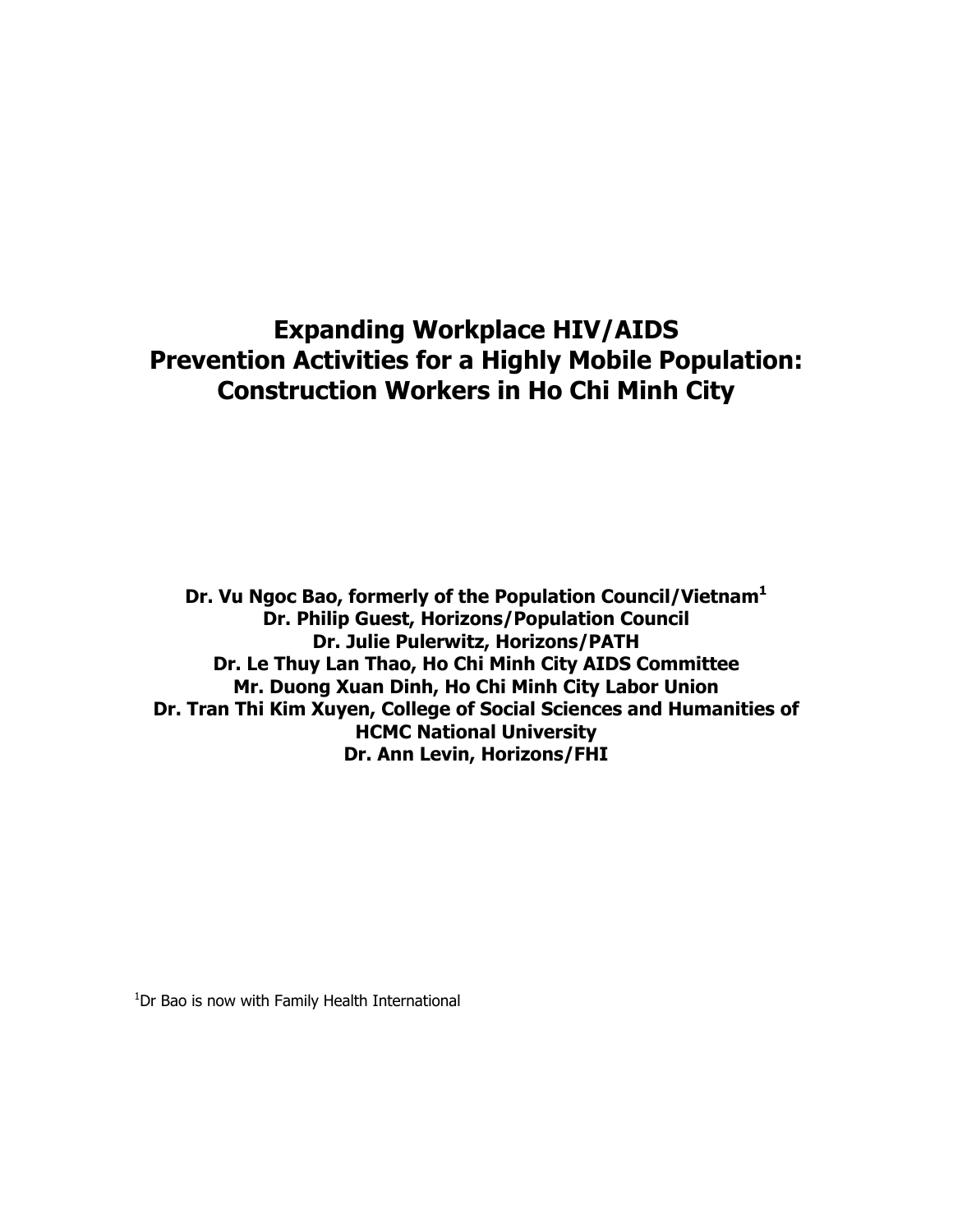## **Acknowledgments**

The Horizons authors would like to thank the research partners on the project, including the Population Council/Vietnam and the College of Social Sciences and Humanities of the Ho Chi Minh City (HCMC) National University. Also, thanks to the HCMC AIDS Committee, especially Dr. Le Truong Giang and Dr. Le Thuy Lan Thao; staff at the HCMC Labor Union, Social Work Center, especially Mr. Duong Xuan Dinh and Mrs. Nguyen Thi Hue; and the peer educators and health communicators who were so committed to the implementation of the programs.

Thanks to the team of people who helped develop the program materials, including consultant Jamie Uhrig, Dr. Anthony Pramualratana of the Thailand Business Coalition on AIDS, consultant Mr. Do Van Binh, Dr. Truong Trong Hoang of the Health Information and Education Center, Dr. Tran Thinh from the HCMC AIDS Committee, and representatives of the labor union. Many thanks as well to the construction companies who permitted and supported the implementation of these programs, and to the workers themselves, who permitted us to ask questions. The authors would like to acknowledge the Ford Foundation for its financial support of the intervention and Dr. Lisa Messersmith of the Ford Foundation for her suggestions for improving the peer education program.



Development.

This study was supported by the Horizons Program, which is implemented by the Population Council in collaboration with the International Center for Research on Women, International HIV/AIDS Alliance, Program for Appropriate Technology in Health, Tulane University, Family Health International, and Johns Hopkins University. Horizons is funded by the U.S. Agency for International Development, under the terms of HRN-A-00-97-00012-00. The opinions expressed herein are those of the authors and do not necessarily reflect the views of the U.S. Agency for International

Published in August 2003.

The Population Council is an international, nonprofit, nongovernmental institution that seeks to improve the wellbeing and reproductive health of current and future generations around the world and to help achieve a humane, equitable, and sustainable balance between people and resources. The Council conducts biomedical, social science, and public health research and helps build research capacities in developing countries. Established in 1952, the Council is governed by an international board of trustees. Its New York headquarters supports a global network of regional and country offices.

Copyright © 2003 The Population Council Inc.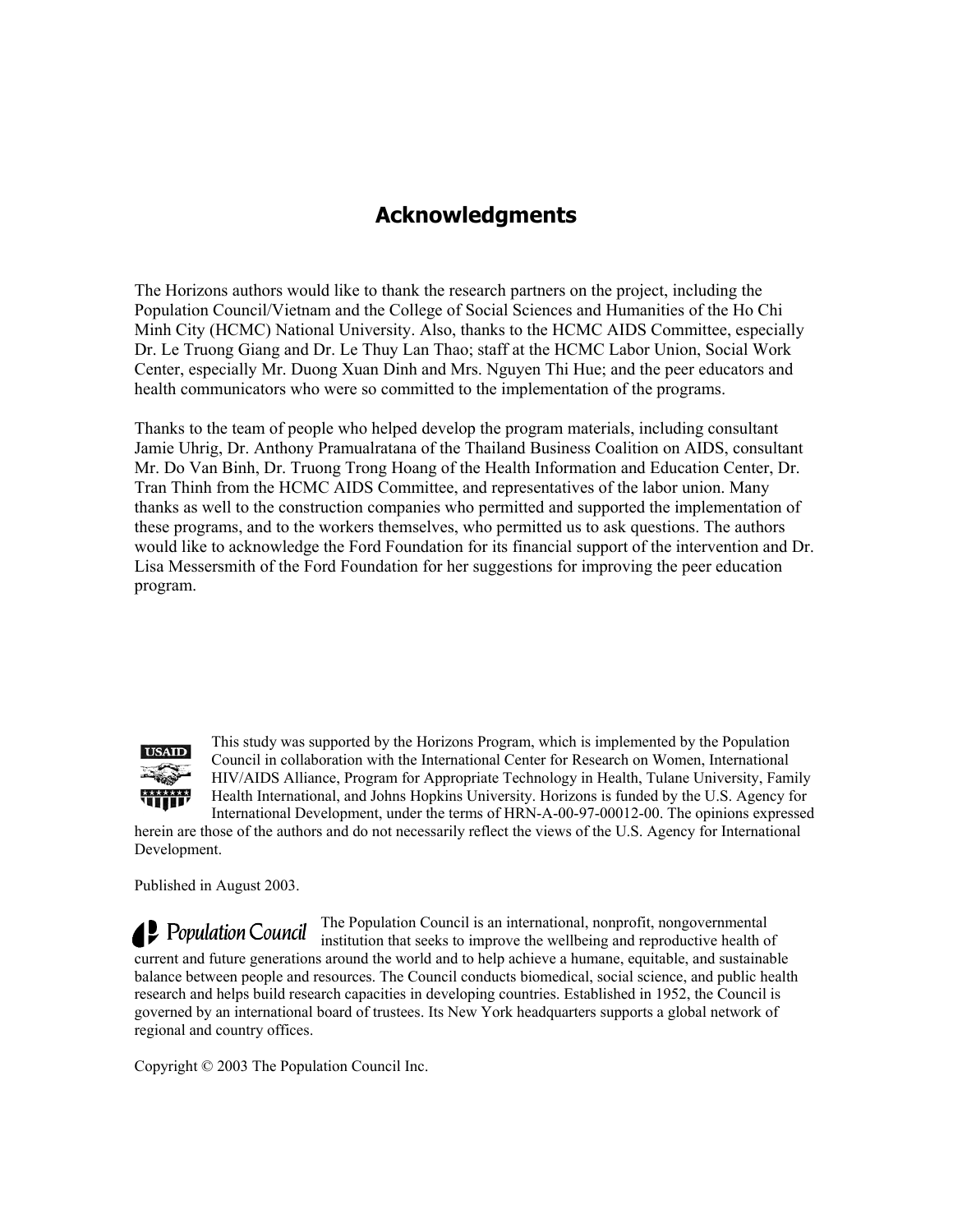# **Table of Contents**

| <b>Executive Summary</b>                         | $\mathbf{1}$ |
|--------------------------------------------------|--------------|
| <b>Introduction</b>                              | 5            |
| Mobility and HIV risk and prevention             | 6            |
| Vietnamese context                               | 6            |
| <b>Intervention Activities</b>                   | 8            |
| Health communicator program                      | 8            |
| Peer education and management motivation program | 9            |
| <b>Research Methods</b>                          | 11           |
| Research design and site selection               | 11           |
| Data collection and analysis                     | 12           |
| <b>Results</b>                                   | 16           |
| Workers                                          | 16           |
| Peer educators and health communicators          | 25           |
| Management motivation                            | 31           |
| Cost analysis                                    | 35           |
| <b>Dissemination Workshop and Future Plans</b>   | 41           |
| <b>Conclusions and Recommendations</b>           | 43           |
| <b>References</b>                                | 45           |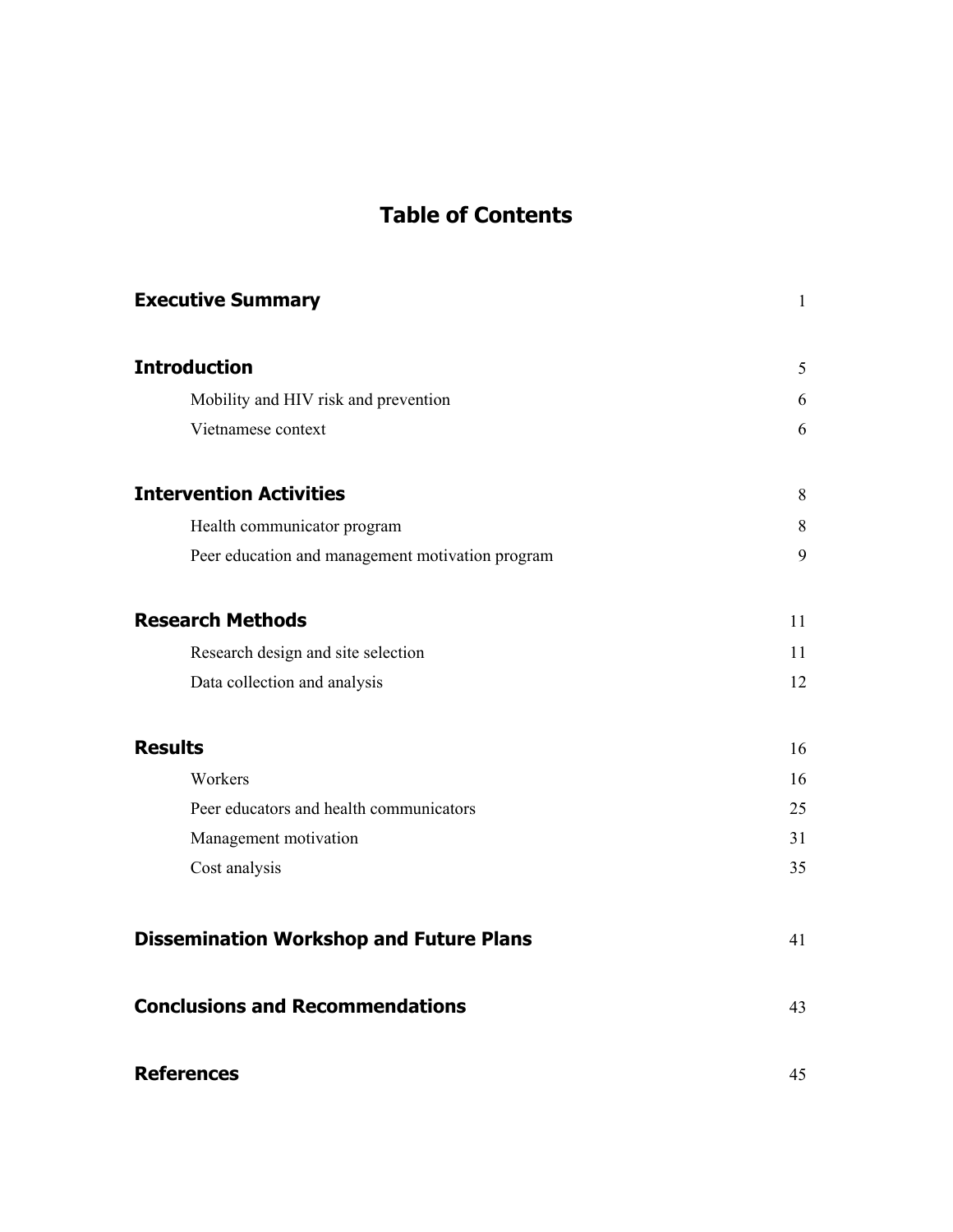# **Executive Summary**

The HIV epidemic in Vietnam is growing, and promotion of prevention behavior among vulnerable populations, such as migrant workers, is becoming increasingly critical. In Ho Chi Minh City (HCMC), the locus of the epidemic in Vietnam, efforts have been under way for several years to implement prevention efforts for migrant worker populations. Led by the HCMC AIDS Committee and HCMC Labor Union, the main activity has utilized volunteer health communicators (HC) to visit workplaces and conduct HIV education activities. However, these efforts have reached only a relatively small number of the intended audience, and the impact of the current program is unclear. Local authorities want to scale up their efforts but require information on the most effective and least costly activities, as well as their potential for scale up.

The Horizons Program, in conjunction with the Population Council/Vietnam, the HCMC Labor Union, the HCMC AIDS Committee, and the College of Social Sciences and Humanities of HCMC National University, with additional support from the Ford Foundation, compared two programs for highly mobile construction workers: the existing HC workplace program, which utilizes mostly social work students to deliver HIV prevention education, and a new peer education program.

The HC program has several positive characteristics, including minimal costs for implementation and a large supply of motivated and knowledgeable educators. However, there were concerns about the substantial turnover of health communicators and whether social work students, about half of whom are female, are the most effective HIV prevention educators for a largely male construction worker population. The new program uses construction worker peer educators (PEs) to promote HIV risk reduction and fosters management involvement and support for the workplace program. While peer education programs have been found to be effective in many settings, local authorities were concerned about whether construction workers could be capable educators, and whether they could be motivated to stick with the program. Both PEs and HCs received training in HIV/STI risk and prevention information, group facilitation skills, and one-on-one non-formal counseling.

This operations research study compares the feasibility, impact, and cost of the two programs. Other important objectives of the study include exploring the role of the labor union in managing workplace HIV/AIDS programs, examining strategies to motivate management to support HIV/AIDS workplace programs in relatively low-prevalence environments, and demonstrating that a workplace program can successfully follow a highly mobile work force though the use of peer educators.

The research consists of an experimental design with two intervention arms and multiple rounds of data collection. Twenty-three construction sites were selected after a mapping exercise of construction sites that met certain criteria in 19 of 22 districts across Ho Chi Minh City. They were randomly assigned to the peer educator or health communicator intervention. Six sites each (a total of 12) initially implemented the intervention. The number of sites expanded as peer educators completed their work and moved on to new work sites; new sites were also added in the health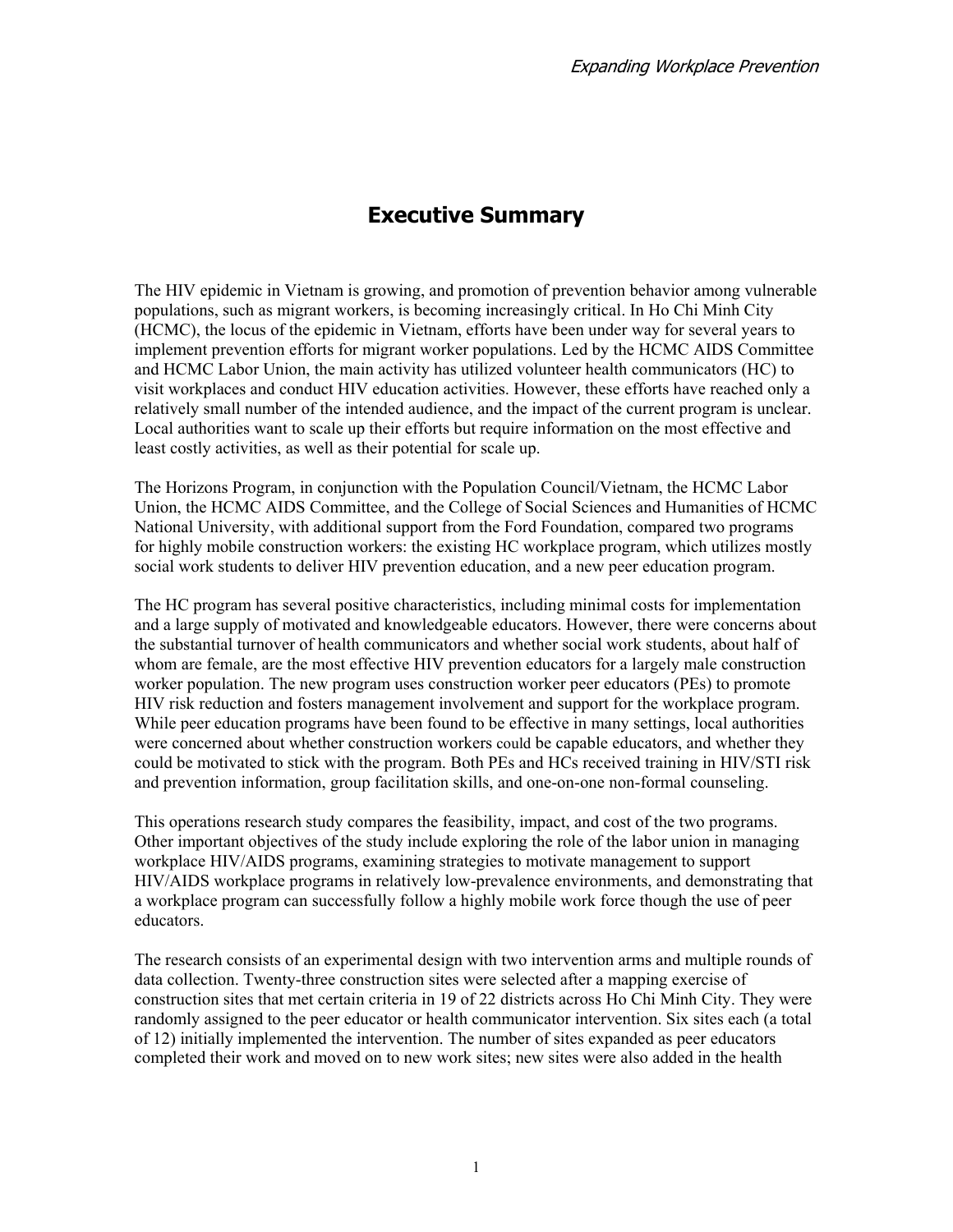

communicator arm for purposes of comparability. Permission from management was sought at each new work site.

The research included a formative phase to help develop the intervention activities. During the evaluation phase, a combination of qualitative and quantitative research methodologies was used to assess the process, cost, and impact of the different interventions. Monitoring forms were collected weekly from PEs and after each visit from HCs. Detailed information on indirect and direct costs was kept throughout the project. All active peer educators and health communicators were surveyed at baseline ( $n = 68$  PEs and 69 HCs, respectively), six months ( $n = 56$  and 46, respectively) and 12 months ( $n = 45$  and 45, respectively). Surveys were conducted with construction workers before the intervention, and six and twelve months later. A baseline survey was administered to all workers (i.e., a census sample) in each of the PE ( $n = 742$ ) and HC ( $n =$ 502) sites. During the follow-up period the number of exposed workers increased, as PE sites increased to 15 due to the movement of PEs to new sites when their work was complete, and an additional 6 health communicator sites were selected. As a result, a sample instead of a census of workers was selected for the second ( $n = 751$  PE sites and 505 HC sites, respectively) and third rounds (n = 363 PE sites and 211 HC sites, respectively). Focus group discussions and in-depth interviews were also held with company managers, peer educators and health communicators, workers, and labor union staff.

### **Key Findings**

**PEs contacted more workers and were better at distributing condoms than HCs.** Among workers surveyed, a higher proportion of workers at PE sites had contact with the intervention than did workers at the HC sites. At six months follow-up, 73 percent of workers at PE sites and 57 percent at HC sites had direct experience with program activities. At 12 months follow-up, the figures were 61 percent and 45 percent, respectively. The PEs were also more successful in distributing condoms to fellow workers than the HCs. At six months, 88 percent of workers at PE sites who had contact with PEs reported that they had received condoms from them, compared to 76 percent of workers who had contact with HCs (p < .01). At 12 months, 78 percent of workers at PE sites and 65 percent of workers at HC sites reported the same  $(p < .01)$ . Qualitative data suggest that workers were more comfortable getting condoms from PEs.

**Although turnover among both groups was a problem, PEs had better retention rates than HCs, and PEs were successful in continuing program activities at new work sites.** An ongoing concern has been the high level of dropouts from the HC programs and the need to keep recruiting and training new HCs. However, there was also a concern that many PEs would be lost when they moved to new work sites. The results indicate that there was significant turnover with both groups, although the turnover was greater among HCs than PEs. Approximately two-thirds of the PEs who started the program remained after six months, compared to 55 percent of the HCs. At 12 months, 52 percent of the PEs remained, compared to 43 percent of the HCs. Peer educators often continued their activities when they moved to new sites.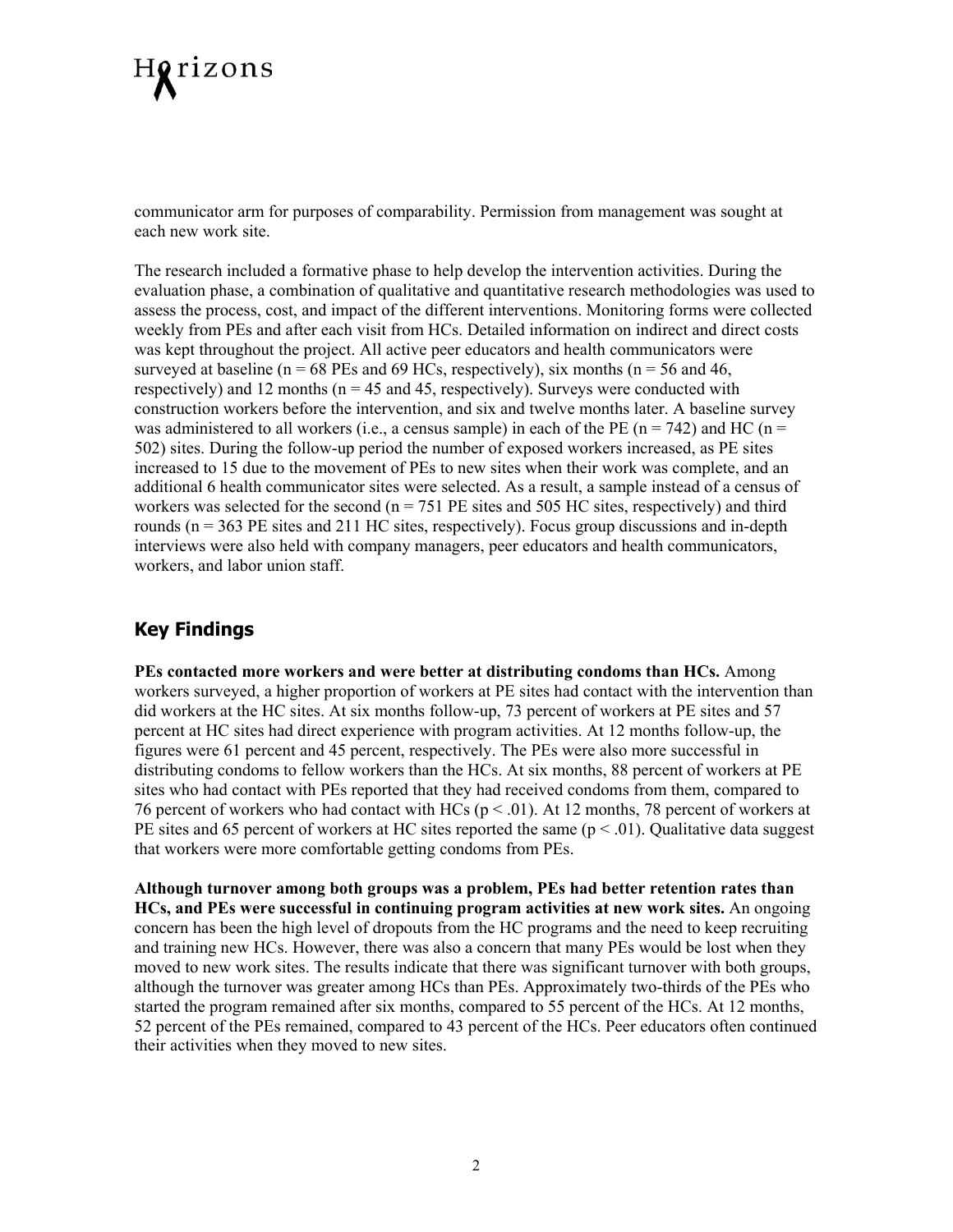**PEs' comfort levels in discussing sexual topics and knowledge about HIV/STI greatly improved over time and equaled or surpassed those of HCs at follow-up.** At baseline, HCs were significantly more comfortable discussing topics related to sexual behavior than were PEs  $(p < .001)$ . After six months, PEs who remained in the program were more comfortable discussing sensitive topics with workers than were HCs. This gap widened further after one year. At baseline, levels of knowledge were higher among HCs than PEs ( $p < .05$ ). This difference disappeared by the second round of data collection. Equivalent levels of knowledge were also found after one year.

**Support of management was key, and management became involved for varied reasons.** An important part of the PE program was involving company management, since PE programs require permission from authorities to train their workers and to allow them time to engage in PE activities. Interviews with program coordinators indicate that the most successful way to motivate management was to work with both top management and site management. Findings from construction company managers indicate that their support of workplace HIV/AIDS programs was motivated by multiple factors. These range from concerns about the wellbeing of their workers to the desire to reduce stigma in the workplace. Having a reputable organization like the labor union address concerns about costs and time spent on the intervention appears to have been an important part of a successful strategy to get management on board.

**In both intervention arms, workers' HIV/STI knowledge, life skills and condom efficacy, and risk perception increased, and stigmatizing attitudes decreased.** However, changes were greater at PE sites. Sexual norms in support of HIV risk reduction increased only at PE sites. There were statistically significant improvements in key impact variables among workers at PE sites between baseline and six months after the program was initiated. For workers exposed to the HC program, changes between baseline and six months later were also statistically significant, with the exception of an index that measured sexual norms supporting HIV risk reduction. However, after controlling for differences in the sociodemographic composition of workers, the net effects of positive changes at the PE sites were significantly greater for several variables than at the HC sites, including knowledge and reduction in stigmatizing attitudes.

**Diffusion of information to non-exposed workers appears greater at the PE sites than the HC sites.** HIV/STI knowledge also increased significantly for workers at the PE sites who did not have direct exposure to activities with PEs, but this increase was not found among workers in the HC sites who were not directly exposed to HCs. This is likely a result of increased communication about HIV/AIDS between exposed and unexposed workers at the PE sites**.** 

**There is some evidence of increased condom use, although workers report low levels of sexual risk behavior.** Reported sexual risk behavior in the surveys was quite low in this population, so conclusions about the impact of the programs on sexual risk behavior are limited. There is evidence—such as an increase of condom use with a non-marital sexual partner—that suggests an impact in that area. Furthermore, the qualitative data suggest that workers engaged in substantially more HIV risk behavior than was found in the close-ended surveys. Qualitative evidence supports substantial reductions in risk behavior and increases in safe sex practices, particularly among workers exposed to the peer education intervention.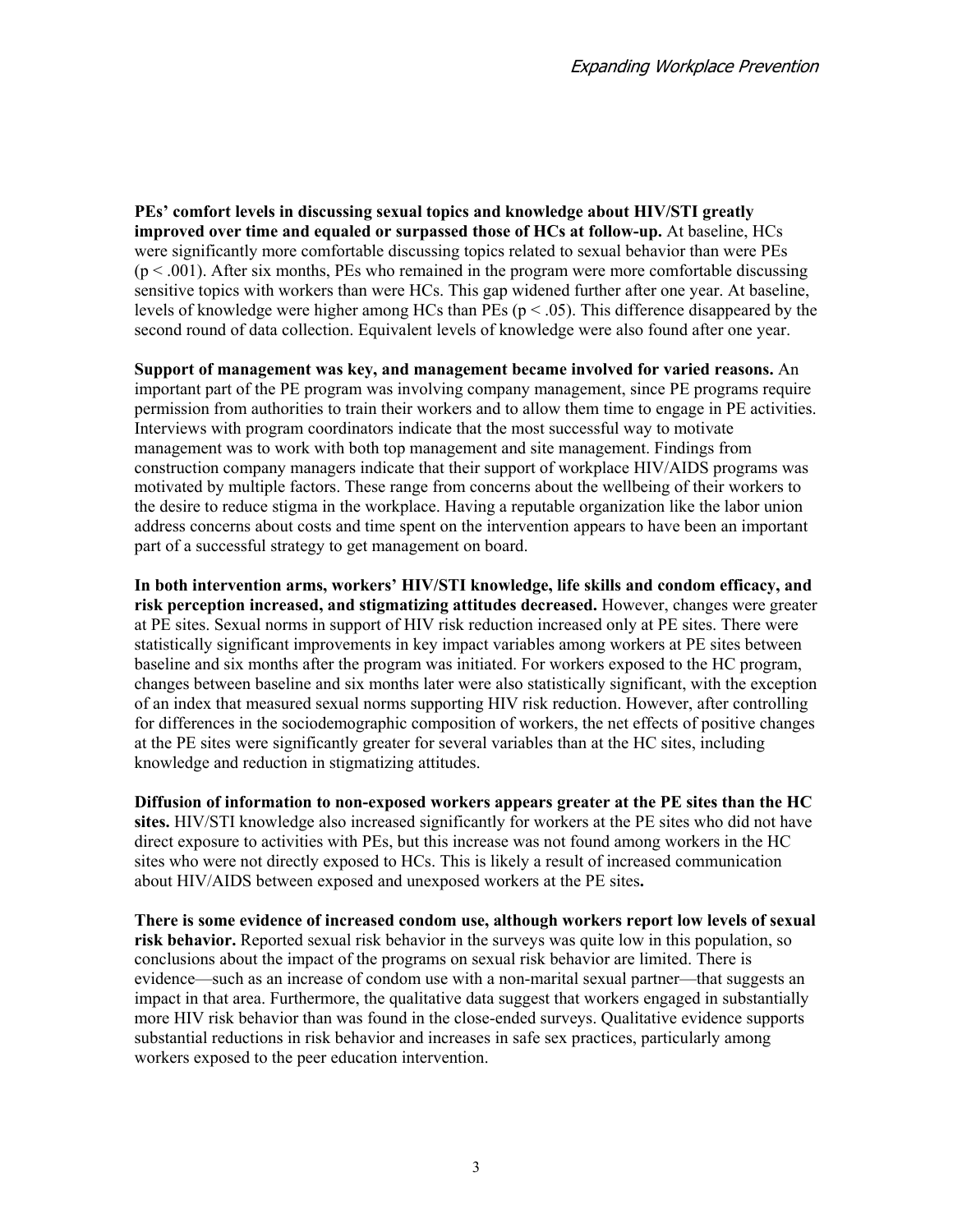

**Cost per worker reached was lower for the PE program than the HC program.** The overall start-up and operating costs were greater for the PE program than the HC program over one year. The total cost for the PE program was 235 million dong (US\$15,678) and for the HC program was 187 million dong (US\$12,455). However, the productivity analysis shows that the cost per worker reached was lower for the PE program than the HC program. The cost per worker for the PE program was 470 thousand dong (US\$31.36) and for the HC program was 561 thousand dong (US\$37.40); a 12 percent lower cost per worker. The estimated cost of replicating the peer education program in an additional six sites is 163 million dong (US\$12,648), but costs to the program would be US\$11,991.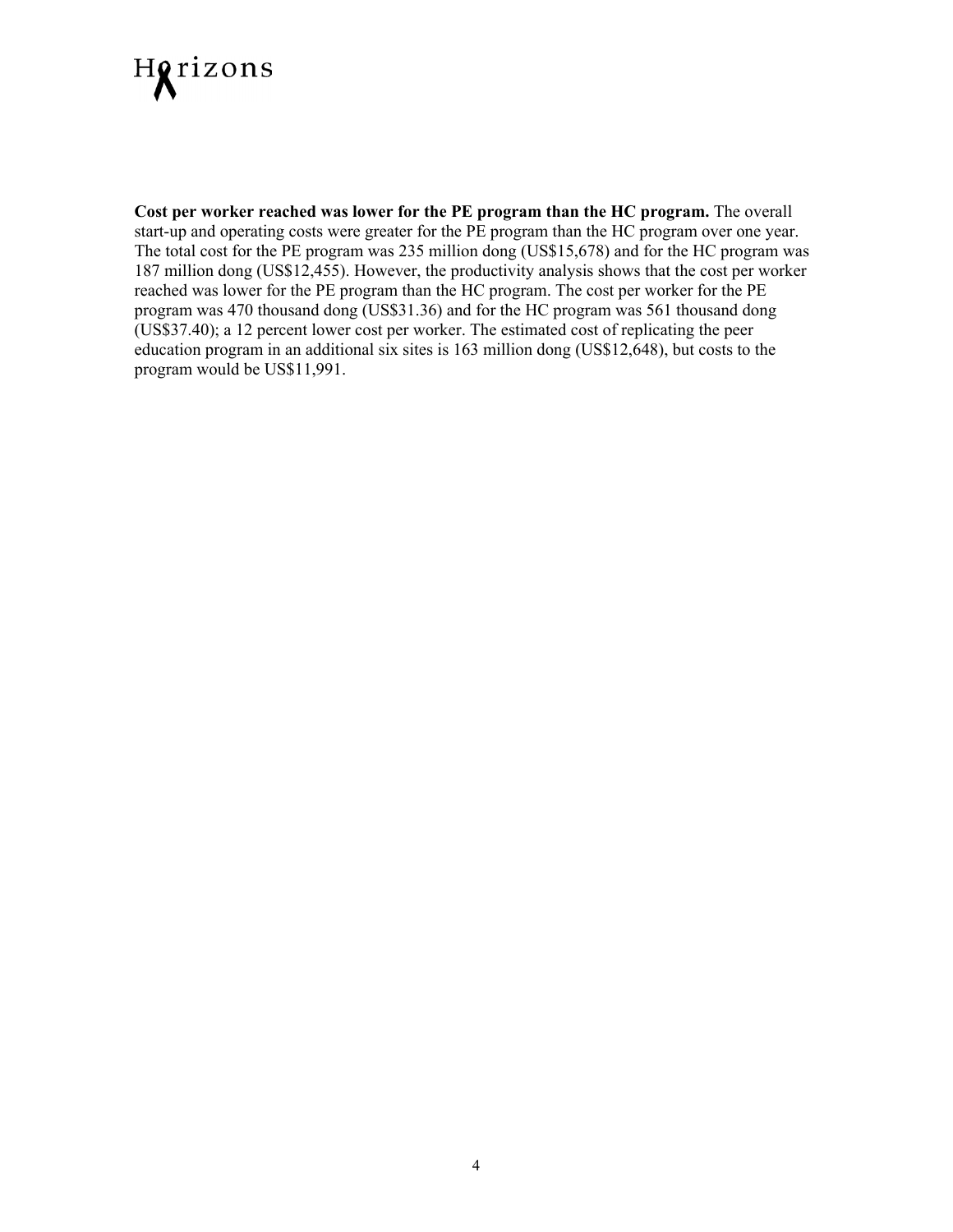# **Introduction**

As HIV prevalence in Vietnam increases, promoting prevention behavior among vulnerable populations, such as migrant workers, becomes more critical. In Ho Chi Minh City (HCMC), the epicenter of the epidemic in Vietnam, efforts by the local government have been in place for several years to focus prevention activities on migrant workers. The principal activity uses volunteer health communicators (HCs) to conduct HIV education activities at workplaces. Yet these prevention efforts have reached only a minority of migrant workers, and the effectiveness of the approach remains unclear. Local authorities want to expand their efforts but need more information about which activities are the most effective and least costly.

The Horizons Program, in conjunction with the Population Council/Vietnam, the HCMC Labor Union, the HCMC AIDS Committee, and the College of Social Sciences and Humanities of HCMC National University, with additional support from the Ford Foundation, compared the existing workplace HIV prevention program for highly mobile construction workers with a new peer education program. The existing program utilizes visiting health communicators, who are social work students, for HIV prevention education. This program has a number of positive characteristics, including minimal costs for implementing the program and a large supply of motivated and knowledgeable educators. However, there were concerns about the substantial turnover of health communicators and whether social work students, about half of whom are female, are the most effective HIV prevention educators for a largely male construction worker population.

The new program uses construction worker peer educators (PEs) to promote HIV risk reduction and fosters management involvement and support for the workplace program. While peer education programs have been found to be effective in many settings, local authorities were concerned about whether construction workers could be capable educators and whether they could be motivated to stick with the program. Both peer educators and health communicators received training in HIV/STI risk and prevention information, group facilitation skills, and one-on-one non-formal counseling.

The main objectives of this operations research study were to:

- Compare the feasibility, impact, and costs of two different workplace-based HIV/AIDS prevention programs for a mobile construction worker population.
- Examine strategies to motivate management to support HIV/AIDS workplace programs in relatively low-prevalence environments.
- Explore the role of the labor union in facilitating and coordinating workplace HIV/AIDS programs.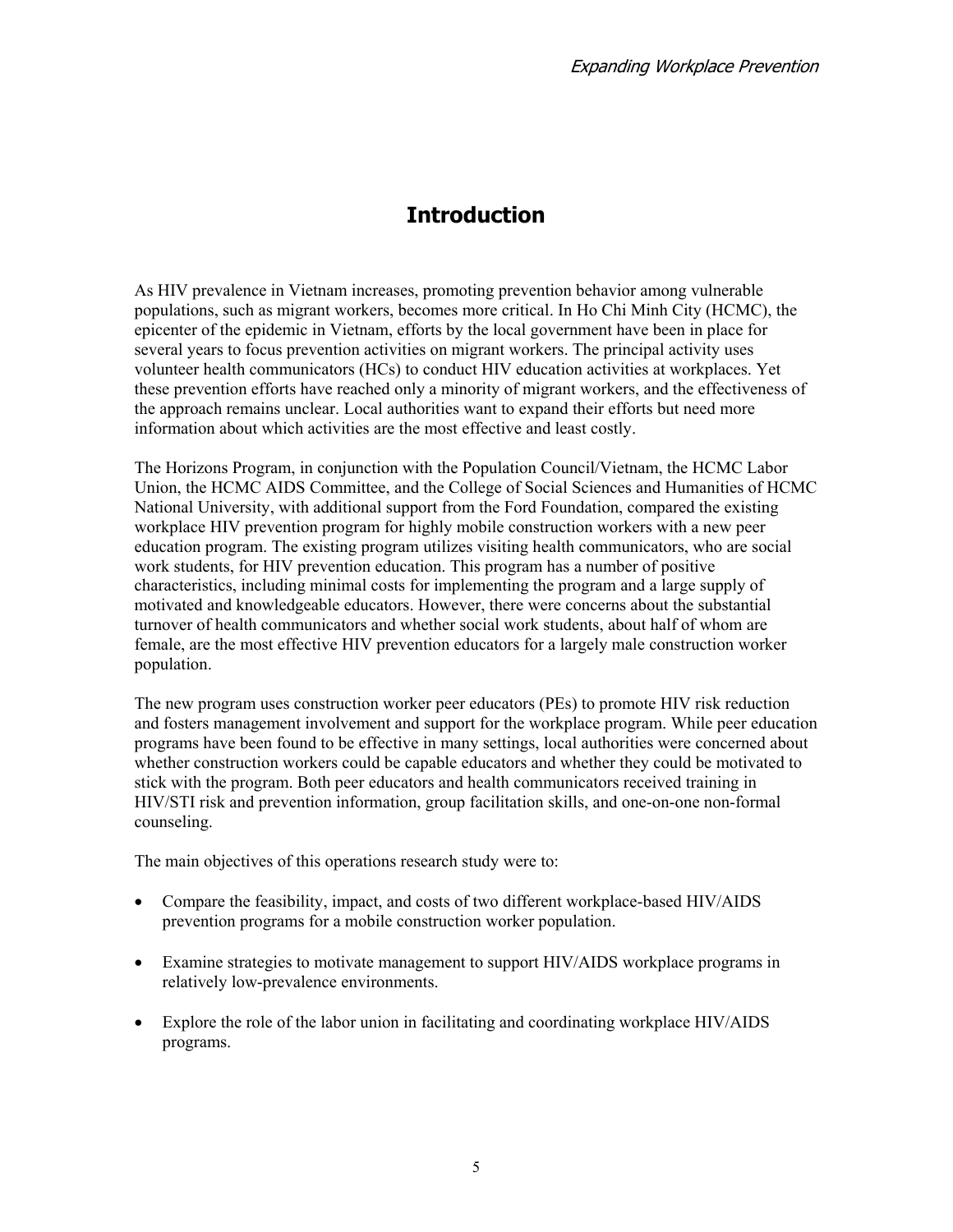

• Determine whether a peer education program can successfully move with a highly mobile work force and continue education activities, since peer educators are part of the work force.

### **Mobility and HIV Risk and Prevention**

Mobile populations have long been recognized as important links in the geographic spread of HIV. Throughout Africa and Asia, highly mobile populations such as truck drivers have been the focus of HIV prevention efforts. The main rationale for focusing on these groups is that the social context associated with their employment increases the likelihood of their engagement in high-risk behavior and hence exposes them to an increased risk of contracting HIV. At the same time they can serve as a link in spreading HIV into dispersed populations.

Apart from transport workers and traders, who are constantly on the move, little attention has been paid to migrant populations away from home for long periods of time but not constantly on the move, a segment of the labor force that is growing in most developing countries. Such workers typically enter low-paid occupations that have little job security, such as construction and domestic service.

Prevention efforts targeting migrants can be challenging to implement, since they can be difficult to identify and general prevention messages often do not resonate for them. One approach is to provide information at the workplace. Migrants are typically concentrated in a few occupations, which makes it possible to focus HIV/AIDS prevention efforts at workplaces and thus reach large numbers of migrants. However, most workplace education approaches have targeted stable work forces, such as factory workers. Much less work has been undertaken with mobile work populations. One enduring problem in reaching a mobile population is that when workers move on, a workplace-based program no longer reaches its target audience. This study tests two different strategies to reach mobile construction workers.

#### **Vietnamese Context**

As of 31 December 2002, 59,200 cases of HIV infection had been reported in Vietnam's 61 provinces. Of the total, one-fifth of these cases were reported in Ho Chi Minh City (National AIDS Standing Bureau 2002), where heterosexual intercourse is a significant and growing mode of transmission (Chung et al. 1998). There are rapidly rising HIV prevalence rates among sex workers in Ho Chi Minh City and among men who receive services from STI clinics (National AIDS Standing Bureau 2001). The National AIDS Committee (NAC) of Vietnam has identified mobile populations as important target groups for HIV prevention activities (National AIDS Standing Bureau 2001).

In Vietnam, there is increasing movement of population from rural to urban areas in search of employment, since economic development is concentrated in urban areas. Migrant workers in HCMC are typically young people who migrate from rural areas to the city to earn a living. Female migrants mainly work in the textile and food processing industry, while male migrants mainly work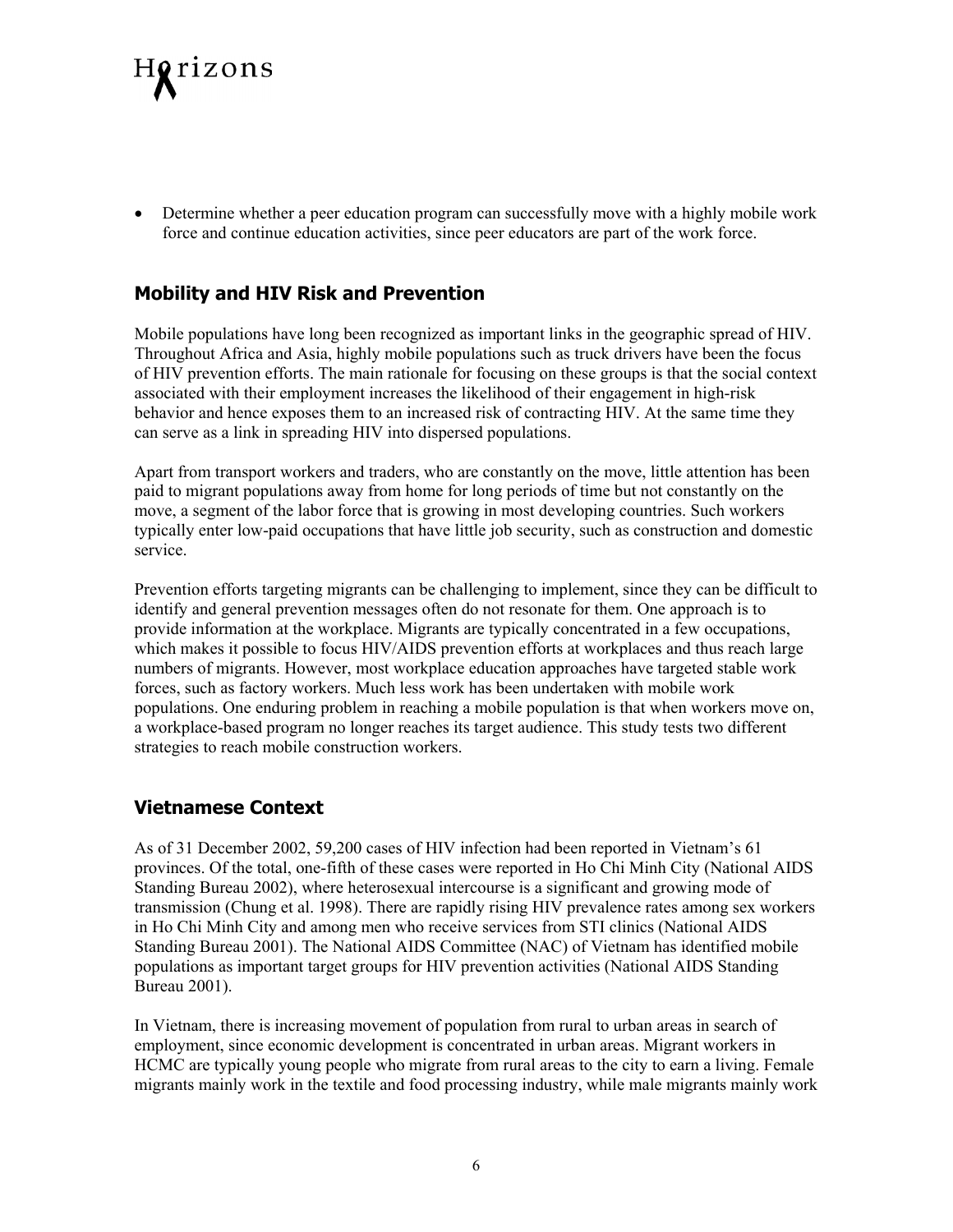in construction or manufacturing industries, or in services (Hoa and Tham 1999). Because of the city's booming economy, there are many construction sites throughout the city. Based on information received from the Department of Statistics of Ho Chi Minh City, the HCMC AIDS Committee believes that construction sites in the city currently employ approximately 160,000 temporary workers (HCMC AIDS Committee, 2002, personal communication).

Migrants may be at particular risk of contracting HIV because they are away from home, may have multiple sex partners, and typically do not have access to sexual and reproductive health information and services. A Behavioral Surveillance Survey (BSS) was conducted by FHI in 2000, in which 506 construction workers in HCMC were interviewed. The BSS found that a typical construction worker was single, male, young (mean age of 29 years old), had six to nine years of schooling, and had lived in the city for less than one year (Chung and Kane 2001). These workers reported behaviors that could make them vulnerable to HIV, including sex with multiple sexual partners and inconsistent condom use with sex workers and occasional partners. For example, more than a fourth of workers did not use a condom at last sex with a sex worker, and more than half did not report condom use at last sex with an occasional partner.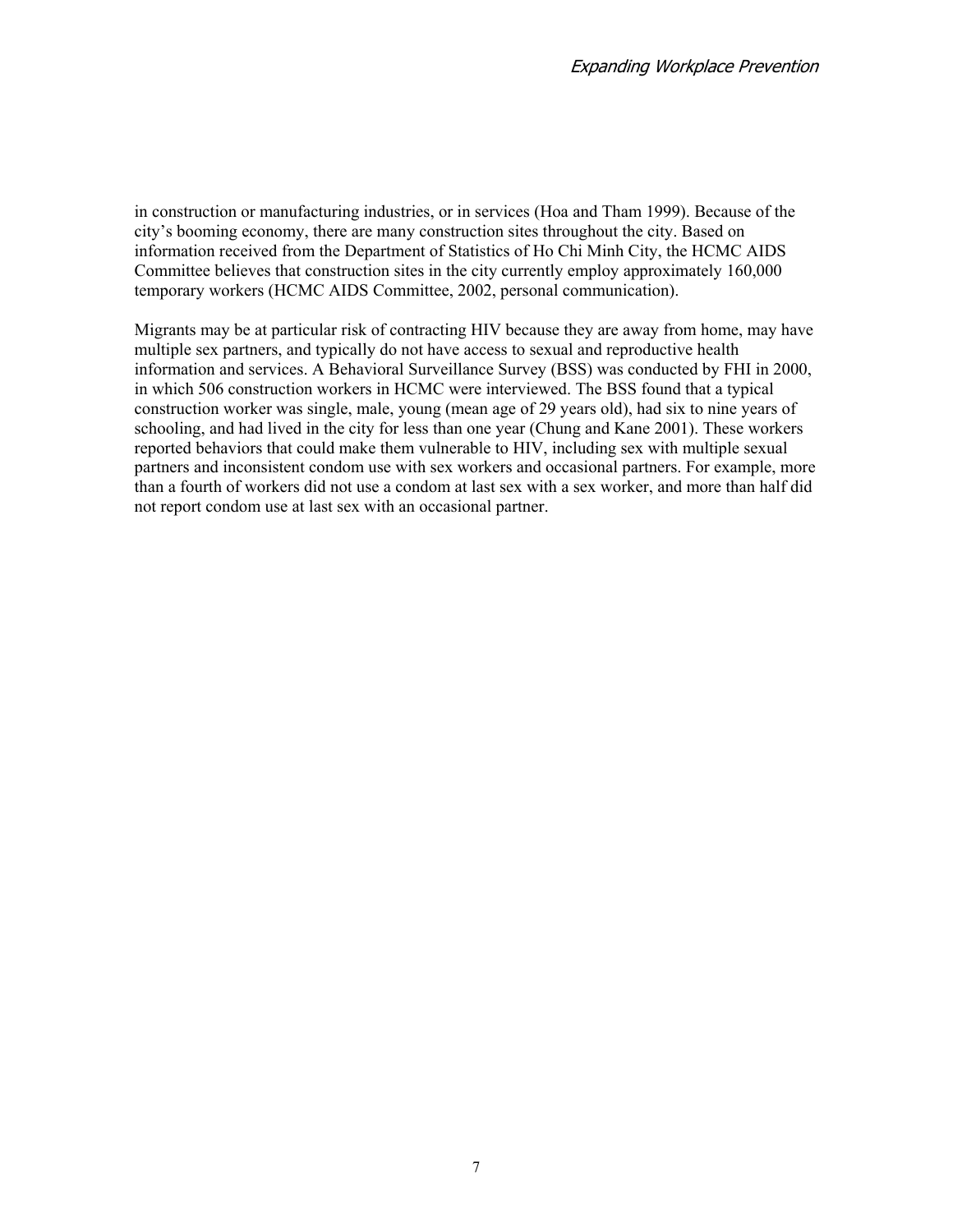

# **Intervention Activities**

#### **Health Communicator Program**

In 1998, the Ho Chi Minh City Labor Union, with financial support from the HCMC AIDS Committee, initiated a project designed to increase HIV/AIDS knowledge and preventive behaviors among construction workers and other mobile groups in the city. The program uses volunteer health communicators (HCs) to visit mobile workers at their work sites and provide educational materials and condoms to workers. The labor union viewed the health communicator approach as advantageous because HCs are easy to recruit and train, are motivated and knowledgeable, and require little investment.

However, there has been a very high dropout rate among HCs, which results in the frequent training of new recruits. Because most HCs are students, it has been difficult to maintain their involvement and interest after they graduate. Furthermore, since most HCs are female, it is unclear whether female social work students are the most effective HIV prevention educators for a largely male construction worker population. Because of these limitations, the labor union and AIDS Committee expressed an interest in developing and implementing an alternative workplace HIV/AIDS prevention intervention (described below), and testing the feasibility, cost, and effectiveness of both programs.

Health communicators work part-time and receive a small allowance of 10,000 to 20,000 dong (70 cents to \$1.35) per worksite visit, largely for transportation costs. HCs hear about the program through newspapers, the university's Youth Union, or their friends, and voluntarily register to participate. Volunteer health communication teams visit mobile construction workers at their work sites and provide information to workers either in groups or in one-on-one sessions. They distribute leaflets, which were developed and provided by the Ho Chi Minh City AIDS Committee, discuss the leaflets with the workers, and distribute condoms when requested. The health communicators visit sites approximately once or twice a week. Each HC visits three to five sites per week and spends approximately one to one-and-half hours per visit to construction sites, including travel. In most cases, the health communicators approach workers during breaks off-site, such as during lunchtime, because safety rules prevent them from entering most sites. Management is not actively involved in the program.

During the study period, the HCs received both initial training and refresher trainings. These included a three-day initial training session, followed by one day in the fourth month of the intervention and another day in the eighth month of the intervention. Training encompassed HIV/AIDS transmission and prevention, including condom use and partner reduction; STI symptoms and treatment; interpersonal communication skills; negotiating skills; laws related to HIV/AIDS and drug use prevention and control; roles and responsibilities of health communicators; and record keeping and monitoring systems. The contents of the sessions were copied and provided to the HCs for their reference.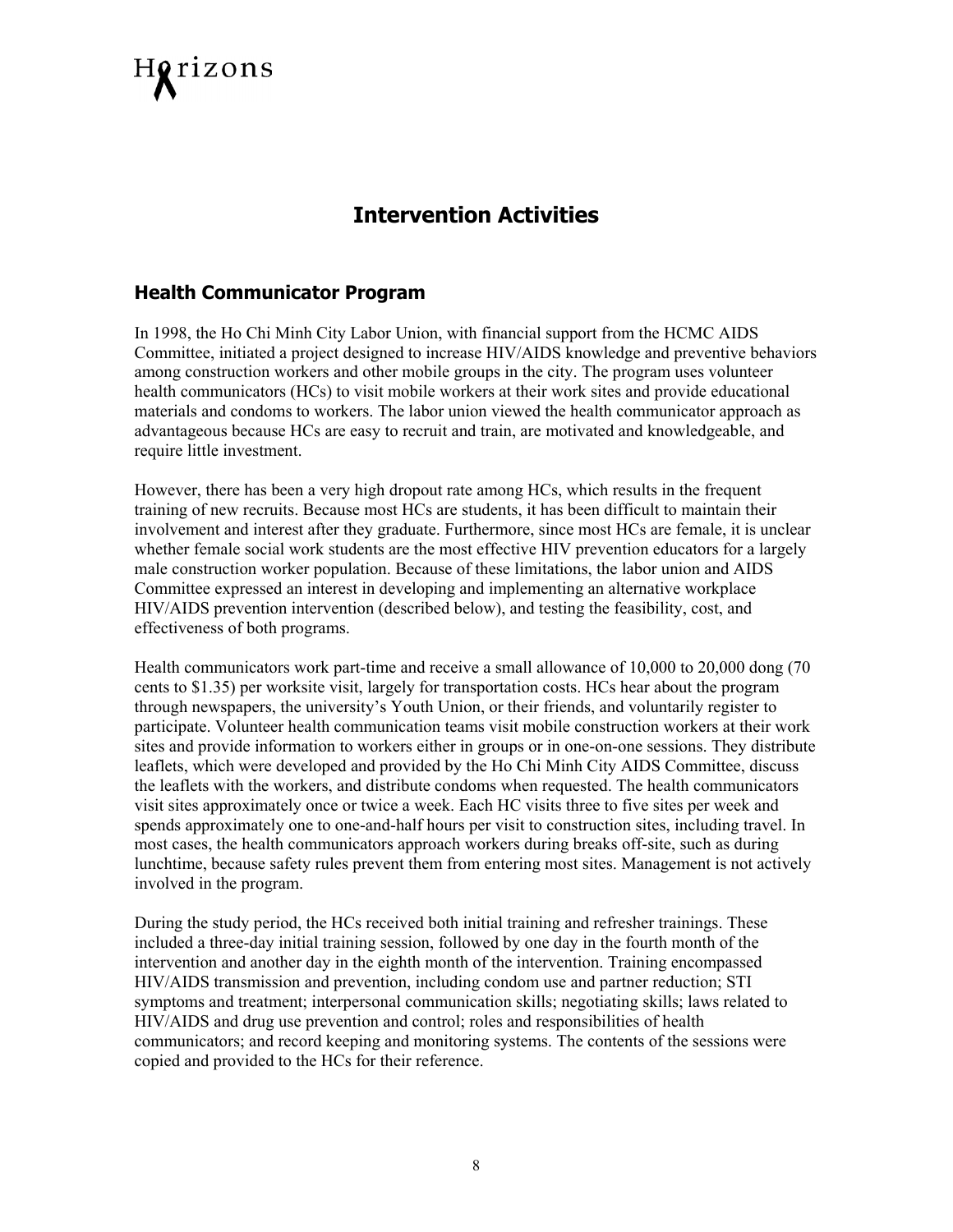Because of dropouts – almost 50 percent had dropped out by the end of the fourth month of the intervention study period – the labor union recruited and trained additional HCs, and also reactivated communicators who used to work for previous projects. During the course of the oneyear intervention, 109 health communicators took part in the project.

Members of the labor union acted as liaisons for the project. Two labor union officials were trained as health communicator coordinators. Training included how to conduct HIV/AIDS update sessions with health communicators, and maintaining appropriate record keeping and monitoring systems.

## **Peer Education and Management Motivation Program**

Peer educators were recruited from among the workers themselves, at a ratio of approximately one peer educator per 20 workers per site. Companies were provided with criteria for selection of PEs, who should (1) be team leaders or key workers, (2) be respected persons in the team, (3) have an education level of at least basic secondary school, (4) have an interest in helping workers, and (5) have good communication skills. At the request of construction company management, the selection of PEs was determined at each site.

The great majority of PEs were male construction workers, but some female PEs were employed to reach female workers. The peer educators targeted workers of the same sex. They were provided with small incentives of 150,000 dong (about \$10) per month. While peer education programs have been found to be effective in many settings, local authorities wondered whether construction workers could be capable educators and could be motivated to stick with the program, and were therefore interested in comparing the impact of the two programs.

Peer educators received both initial and refresher training. They participated in an initial four-day training course, followed by a two-day training session in the fourth month of the intervention and a one-day training session in the eighth month of the intervention. Training encompassed HIV/AIDS transmission, symptoms, effects, and prevention; principles of health education, behavior change, and decision making; peer discussion facilitation and interpersonal communication; participatory outreach approaches; roles and responsibilities of peer educators; and recordkeeping and monitoring systems. Peer education workshops utilized participatory approaches, including role-plays, brainstorming, group discussions, educational games, and drama and songs.

As part of their work, the peer educators gave presentations to large groups, held small interactive group discussions, and conducted informal one-on-one counseling sessions with their fellow workers. PEs discussed HIV/AIDS and such safer sex practices as condom use and partner reduction; facilitated decision-making and life skills related to HIV risk reduction; answered questions; discussed fears and stigma related to HIV; distributed pamphlets, condoms, and other materials; provided information about the availability of STI services; and generally tried to foster an environment of greater awareness and understanding about the disease. Condoms were also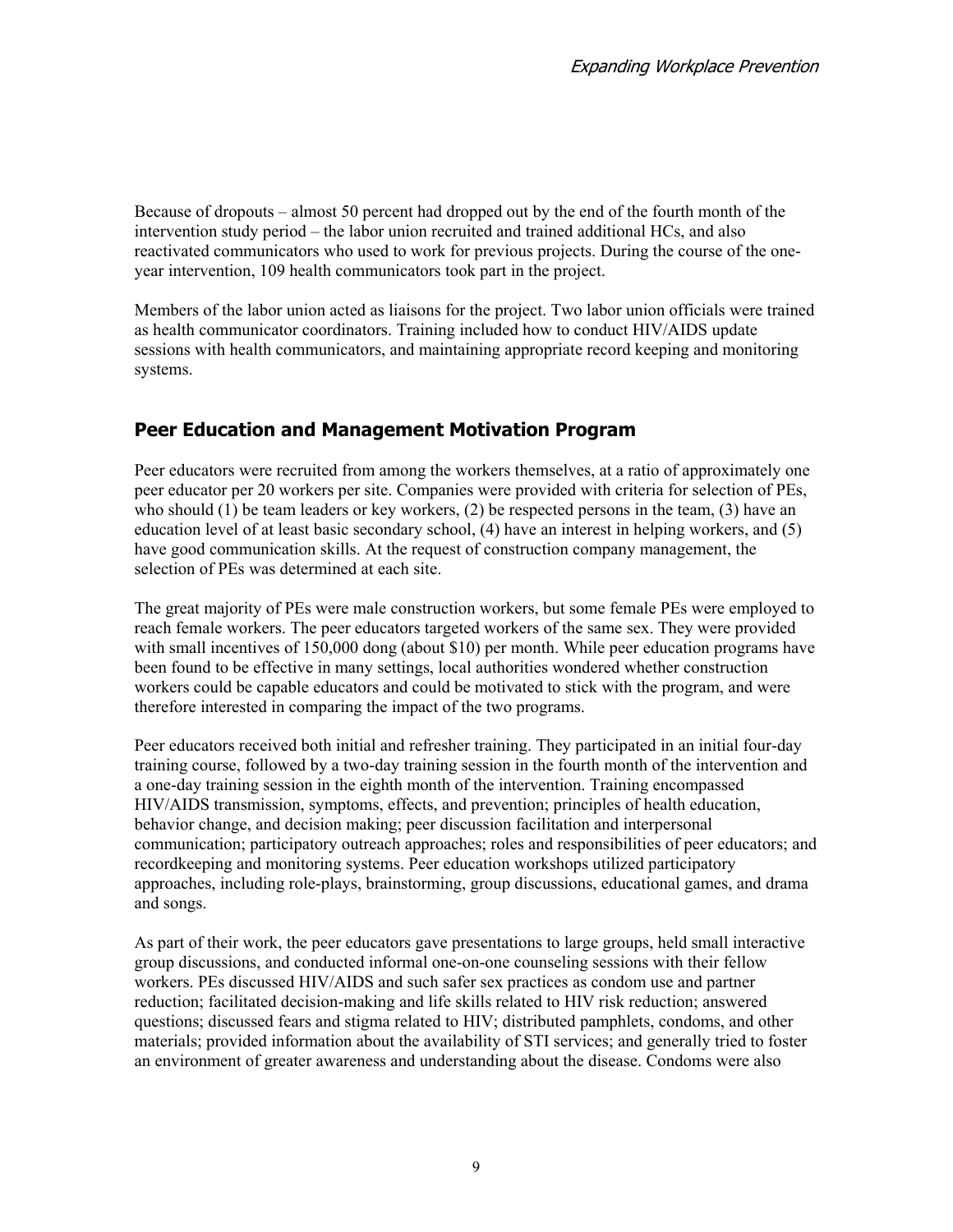# Horizons

made available from boxes in accessible areas of each site so that construction workers could freely take them.

Peer coordinators, who were members of the labor union, acted as liaisons for the project. Three union officials were trained as peer coordinators. Training included how to conduct HIV/AIDS update sessions with peer educators and how to maintain appropriate recordkeeping and monitoring systems.

Because some PEs dropped out and some construction sites were expanded to new locations, the labor union continued to recruit and train peer educators. Before the intervention study began, 68 PEs were recruited and trained. After the first six months, 48 remained in the program, so the labor union recruited and trained an additional 23 peer educators. Because this population is mobile, with workers moving between sites when they finish their phase of work, PEs who left the work site were encouraged to continue their activities at the next site.

Key aspects of the PE program were derived from Social Cognitive Theory, which emphasizes the importance of modeling behaviors with peers and developing the confidence to enact a behavior (i.e., self-efficacy) through skills-building (Bandura 1986). A needs assessment was also undertaken with workers and management to identify the issues that construction workers felt should be addressed in the program. In addition, the program drew on existing workplace peer education manuals, such as "Friends to Friends" (Chaiyapet 1996), designed for blue- and whitecollar workers in Thailand. A publication entitled "A training manual on HIV/AIDS peer education for construction workers" was produced and published in Vietnamese. This manual was used to train peer educators and was distributed to them for their reference.

To facilitate the operation of the PE program, labor union officials worked to motivate management to commit themselves to the workplace program, sponsoring motivational meetings and distributing informational materials to managers both on-site and in the upper levels of management. The presentations were designed to raise managers' awareness of the impact of HIV/AIDS on the private sector and show how managers can protect profits and productivity with prevention programs and policies. At the beginning of the project, labor union officials approached companies to recruit them into the project. After companies agreed to implement the program at specific work sites, the union continued to liaise with site managers to keep them updated about peer education activities.

To help prepare them for these tasks, union officials participated in a two-day training session on how to motivate management acceptance of and involvement in AIDS workplace programs. The training materials drew upon a needs assessment with managers and also upon existing materials, including materials from the Thailand Business Coalition on AIDS (TBCA). A manual on motivating construction companies to participate in workplace HIV/AIDS programs was developed and published in Vietnamese to instruct project officers in the recruitment process.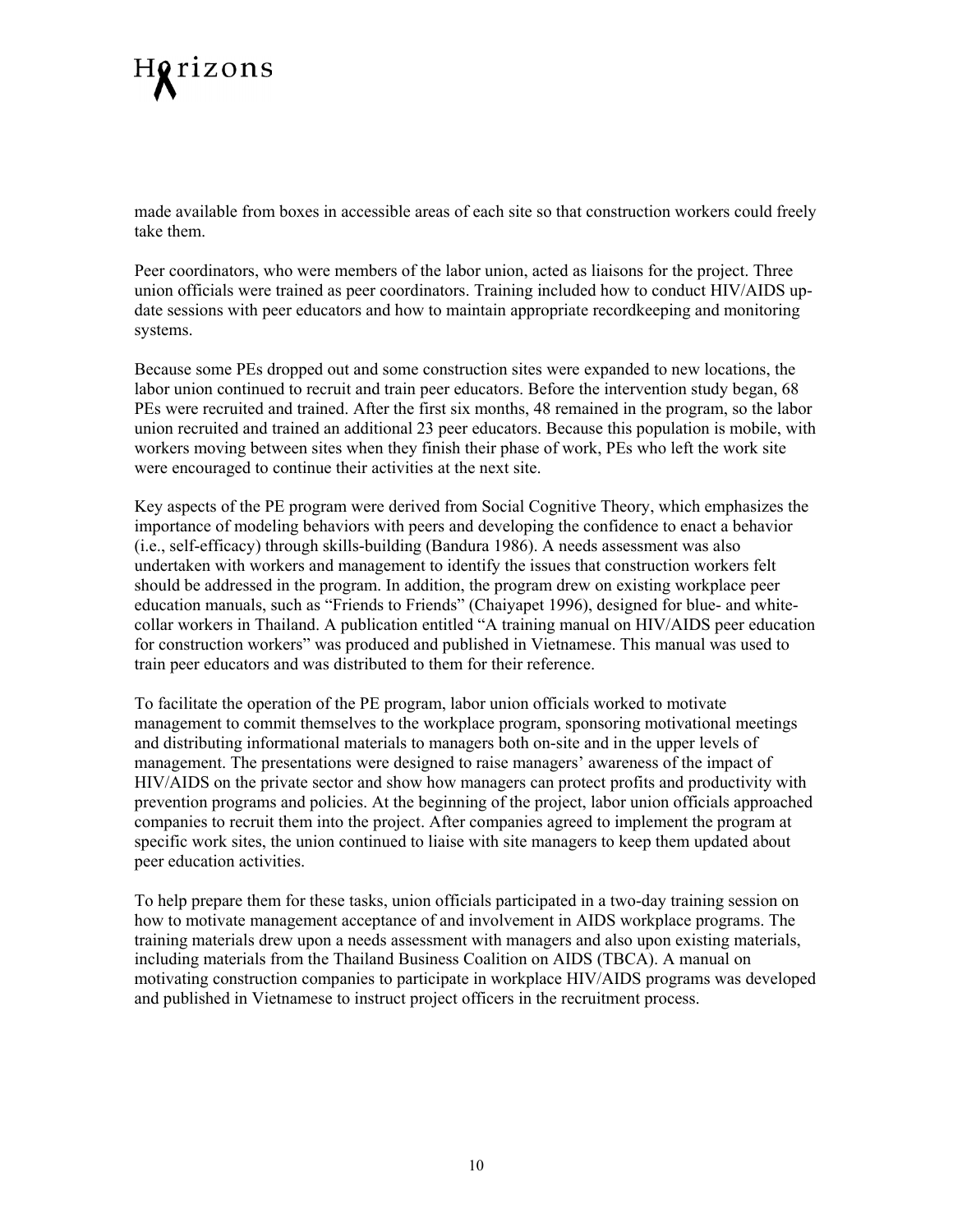# **Research Methods**

## **Research Design and Site Selection**

The research consists of an experimental design, with two intervention arms and three rounds of data collection with cross-sectional samples. Construction sites were randomly assigned to the peer education or health communication intervention. To select construction sites for the study, the labor union conducted a mapping exercise in 19 districts (17 urban districts and two suburban districts) of the 22 districts in Ho Chi Minh City. Every construction site with more than 50 workers was included in the database, which resulted in 50 eligible sites involving 47 companies. Using such criteria as length of expected time to completion of construction work and selection of only one site per construction company, researchers identified 23 sites. The sites were then randomly assigned to the PE group or HC group. The order of contact within each of the groups was then randomly assigned.

From the list of 12 assigned PE sites, the labor union contacted all of the construction companies; six (50 percent) agreed to participate. Specifically, the labor union obtained permission from six to give a formal presentation to management on the proposed peer education project, all of which agreed to participate in the intervention research. The other six companies did not participate either because they (1) did not agree to a meeting to discuss the details of the proposed program, (2) were not appropriate for the study since their construction site was about to be completed, or (3) the head office was based in Hanoi instead of HCMC and the appropriate decision-makers were not reached. Therefore, even though sites were randomly distributed to the two arms at the start of the study, because six of the 12 sites contacted for participation in the peer education program agreed to participate, they may therefore be different than the other six sites. Over one year, PEs from the six sites that agreed to participate were followed, and if they moved to new workplaces, managers at the new sites were contacted and the intervention continued. The number of sites expanded as peer educators completed their work and moved on to new worksites.

From the list of 11 assigned HC sites, the first six were contacted. This process was consistent with protocols that had been used previously in the HC program. All six agreed to participate. The high response rate was likely due to the fact that the request was simple: permission to speak to the workers outside of the construction sites, outside of work hours. After six months, all of the originally selected HC health sites had closed, so for purposes of comparability, six more HC sites were selected for the final round of program activities and data collection. These sites were selected based on ease of travel for health communicators to the site locations, and permission was again sought from managers at each site.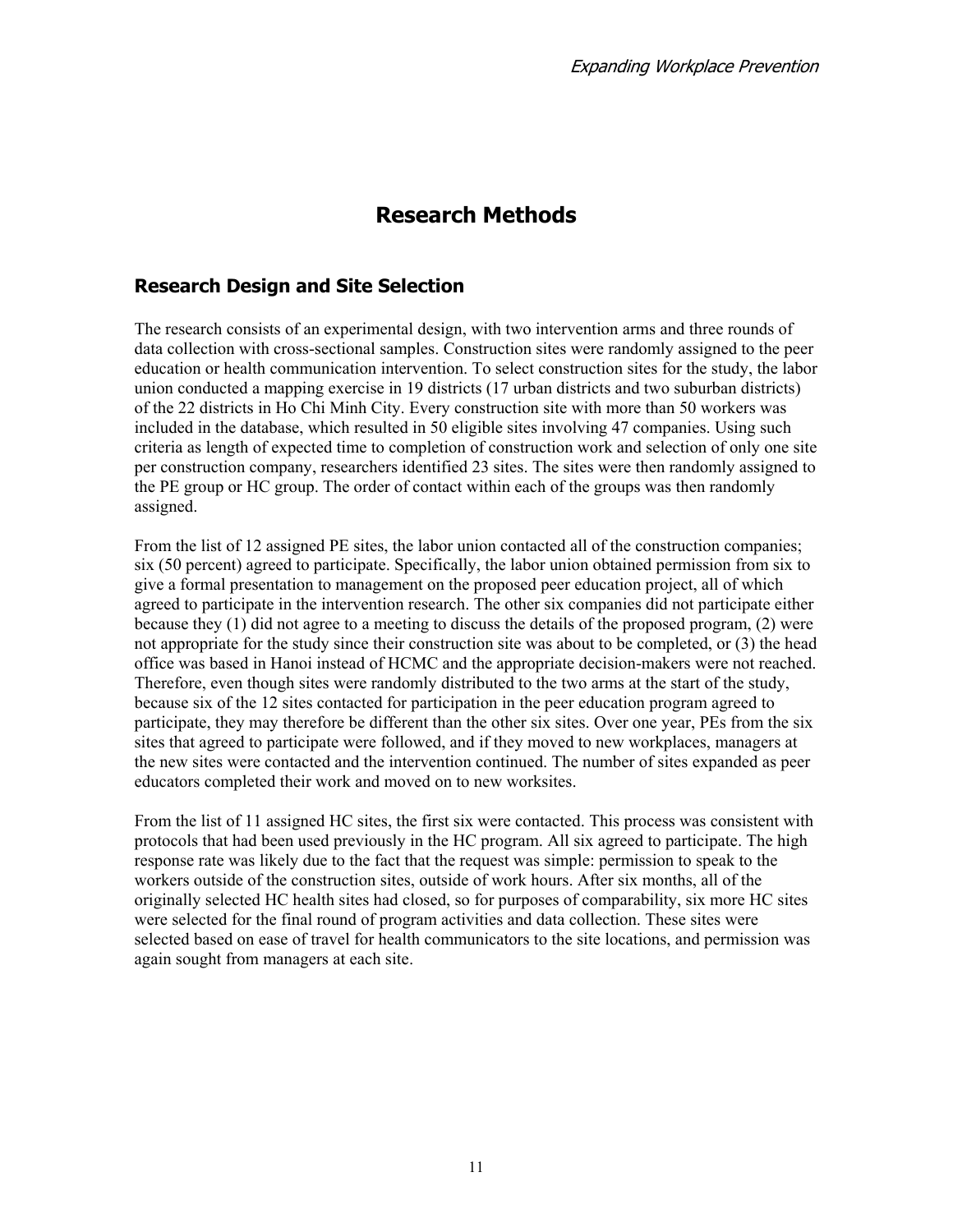

### **Data Collection and Analysis**

The research included a formative phase to help develop the intervention activities and an evaluation phase to assess the impact of the two programs.

#### **Formative phase**

The objectives of the formative research were: (1) to obtain the information necessary to develop the peer education approach to be employed in the study, and (2) to identify procedures and materials that can be used to obtain the active participation and support of HIV workplace programs by construction company management.

Formative research was carried out at nine construction sites. The research team conducted semistructured interviews with 11 workers, ten site managers, ten company managers, and three wives of the workers, and undertook focus group discussions (FGDs) with three groups of workers, two groups of site managers, and one group of workers' relatives. The interviews with workers, which were conducted after working hours and took approximately 40 to 60 minutes to complete, explored their interaction patterns and behavioral influences, examined needs and access to services, and investigated their risk behaviors. The interviews with managers, which were carried out after appointments had been made, obtained information about the work patterns on a site, existing services for workers, and company policies on HIV/AIDS, and also explored how the managers perceived the need for a workplace HIV/AIDS program and what workplace programs were operating.

The FGDs with workers, managers, and wives of workers were conducted for between 45 and 60 minutes and covered a variety of topics. For example, the FGDs with workers explored work situations and ideas about how a workplace program can be implemented, and investigated types of risk behaviors and values that sustain those types of behaviors. The FGDs with managers focused on obtaining an understanding of the perceived need and acceptance of managers for a workplace HIV/AIDS program, exploring how they see such a program working and assessing the sustainability of the program. The FGDs with wives of workers obtained an understanding of the family situation of married male workers, and explored how wives perceive the influence of peers and the risk behaviors of their husbands. The team also conducted extensive observations at three construction sites. Participatory learning and action (PLA) sessions were carried out at two construction sites. Observations at construction sites helped researchers gain an understanding of the work and interaction patterns of workers.

#### **Evaluation phase**

During the evaluation phase, researchers used a combination of qualitative and quantitative research methodologies to assess the process, cost, and impact of the different interventions (see Table 1 for summary of data collection techniques). PEs and HCs regularly submitted monitoring forms about their program activities. At baseline, the research team interviewed all 68 PEs and 69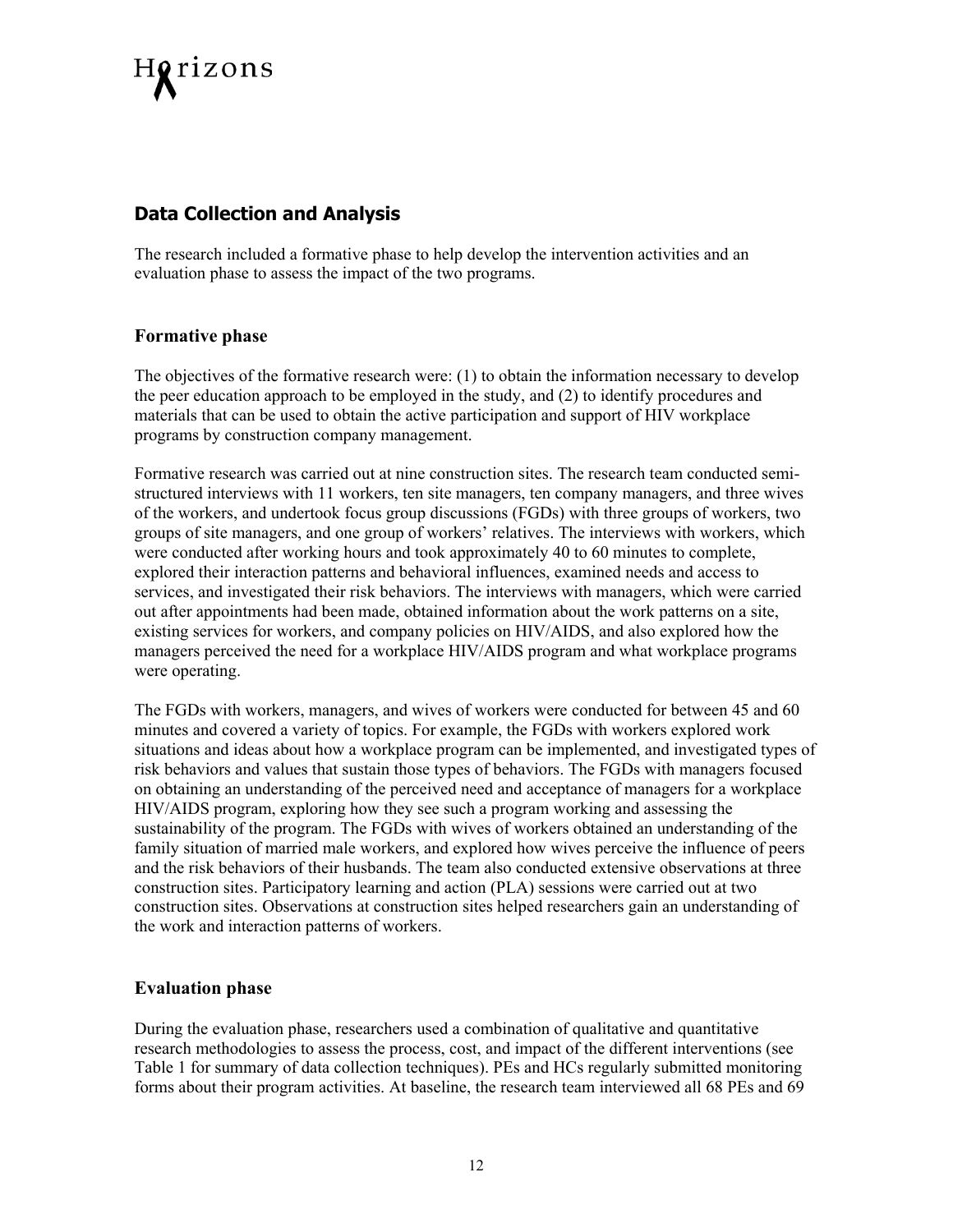HCs who attended the initial training courses. Six and twelve months later, the research team interviewed currently working PEs ( $n = 56$  and 46, respectively) and HCs ( $n = 45$  and 45, respectively). Two FGDs each were also held with PEs and HCs who had been involved with the project for the full year. Interviews were also undertaken with labor union staff who were the coordinators of the two programs, as well as company management  $(n = 17)$ .

The research team conducted cross-sectional surveys of construction workers before the intervention, and six and twelve months later. A baseline survey was administered to all workers (i.e., a census sample) in each of the PE  $(n = 742)$  and HC  $(n = 502)$  sites. The response rate was almost 100 percent. During the follow-up period, the number of PE sites increased to 15 due to the movement of PEs to new sites when their work was complete; six new HC sites were added for comparison purposes. As a result, the total number of workers being reached by the interventions had greatly increased, and the research team conducted a two-stage sampling of workers for the second and third survey rounds.

The first stage was based on respective proportions in the baseline survey; the second used a systematic random sampling strategy. At six months, the research team interviewed 751 workers from PE sites and 505 from HC sites. The number of workers estimated to be at construction sites with PEs and HCs after 12 months were 790 and 740 workers. To continue to follow PEs to new sites and to examine the impact of the program on new groups of workers, researchers conducted a final survey at 12 months with 363 workers from the 13 PE sites that remained and with 211 workers from the six HC sites that had been added.

In-depth interviews (IDIs) were also held with ten construction workers from each of the two arms after 12 months of the intervention. The IDIs with workers, which were administered at construction sites after working hours, took between 40 and 60 minutes to complete. Their purpose was to explore workers' level of contact with PEs or HCs, obtain their perceptions of the intervention and suggestions for improving the program, and examine their behavior change for HIV prevention.

Surveys administered to educators and workers contained a number of topics, including HIV and STI knowledge and attitudes, sexual norms, condom self-efficacy, life skills and HIV risk-related decision-making, HIV-related stigma, risk perception, and HIV risk and prevention behaviors. Most variables were measured by one questionnaire item, but a number of indices were also generated. Eight true or false questions were used to construct an additive summary index of knowledge of HIV/AIDS (e.g., "Can a person who looks healthy be infected with HIV?"). Fifteen questionnaire items that probed issues related to norms in the context of sexual relationships were used to create an additive index of sexual norms. Each item asked for a response regarding whether a particular situation was acceptable. The following are two examples: "A young man is single and likes to have sex with sex workers" and "A female worker regularly carries condoms in her purse." Each item was coded 0 where the response indicated that the worker ascribed to a norm that could lead to increased vulnerability to contracting HIV and 1 if they did not ascribe to that norm (or ascribed to a norm that would support preventive behaviors). The maximum score on the index was 15 and the minimum score was 0 (Cronbach's alpha of 0.55).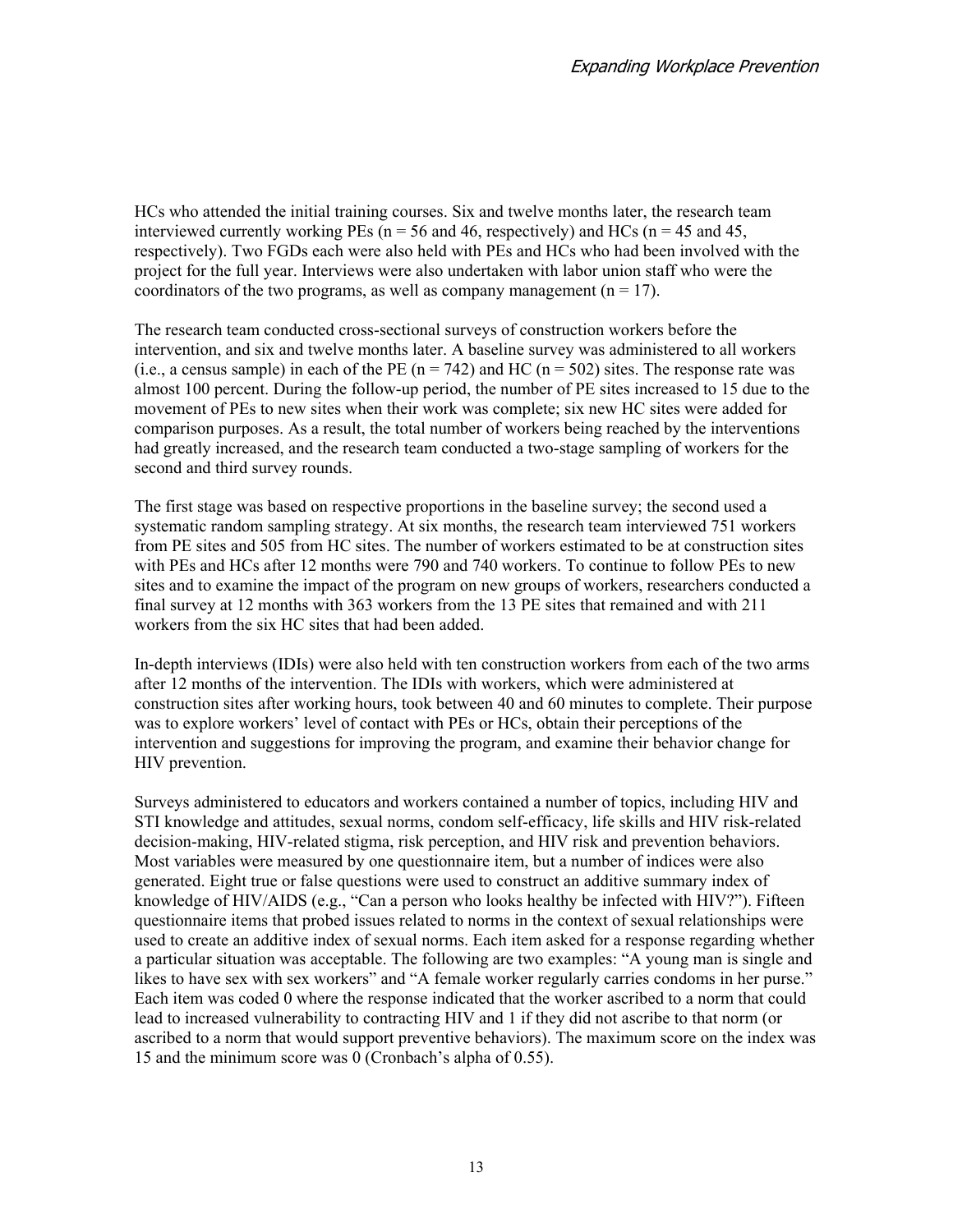

Life skills were measured by providing respondents with seven hypothetical situations and asking them to express, on a scale of 1 to 10, how confident they would be in each situation in making a specified decision. An example of one of the situations is as follows: "You are going out with someone and you like each other very much. Your partner wants to have sex without a condom. If you want to use a condom*,* how confident are you that you could ask him or her to use one?" The index was created by adding the individual responses for each item and then dividing by 7. Therefore, the final index can range from one to ten and reflects the underlying scale of each item. If a respondent was completely confident in making the decision in all seven situations, he or she would obtain a score of 10. The measure of reliability of the index used, Cronbach's alpha, was high at 0.79, suggesting that the seven items used are measuring one underlying construct.

In addition to life skills in general, an additive index was constructed to measure the extent to which workers felt confident in specifically using a condom. The index was constructed from two items, each of which was scored one to four, with increasing values reflecting greater comfort/confidence related to condom use: confidence in obtaining a condom and confidence in using a condom. The index has a range of one to four, reflecting the distribution on the two items that comprise the index (Cronbach's alpha for the constructed index was 0.69, indicating that the index is reliable).

An index of stigmatizing attitudes was constructed from five items taken from widely used surveys, including the DHS. Examples of the items are as follows: "If you knew that a co-worker had HIV/AIDS, would you be willing to work with him/her in the same place?" and "If you knew that a shopkeeper or food seller had the AIDS virus, would you buy vegetables from them?" Each of the five items was coded as 0 (no stigmatizing attitude) and 1 (stigmatizing attitude). The index, which had a Cronbach's alpha of 0.79, was constructed by summing up responses from the five items and then dividing by 5. The resulting measure can therefore be interpreted as the proportion of the five items in which a stigmatizing attitude was reflected. A reduction in the index value reflects a reduction in stigma.

Surveys administered to educators also contained questions on comfort discussing sensitive topics such as sexual behavior. An index of comfort in discussing sexual behavior was constructed out of six items. A question asked the respondents how comfortable they were discussing the following items: (1) HIV/AIDS; (2) sexually transmitted diseases; (3) marriage problems; (4) condom use; (5) going to sex workers; and, (6) use of drugs. When recoded, responses to each item were located on a scale from 1 (not comfortable), 2 (somewhat comfortable), 3 (comfortable), to 4 (very comfortable). The index was constructed by summing responses to the six items and then dividing by 6 to obtain final index values that varied from 1 to 4, reflecting the underlying measurement scale of each item.

#### **Data analysis**

The analysis of the impact of the two interventions primarily utilizes data from the first and second round of surveys, and compare changes between baseline and six months. While there is also a third round of data collection at one year, the HC sites are entirely new, and the comparison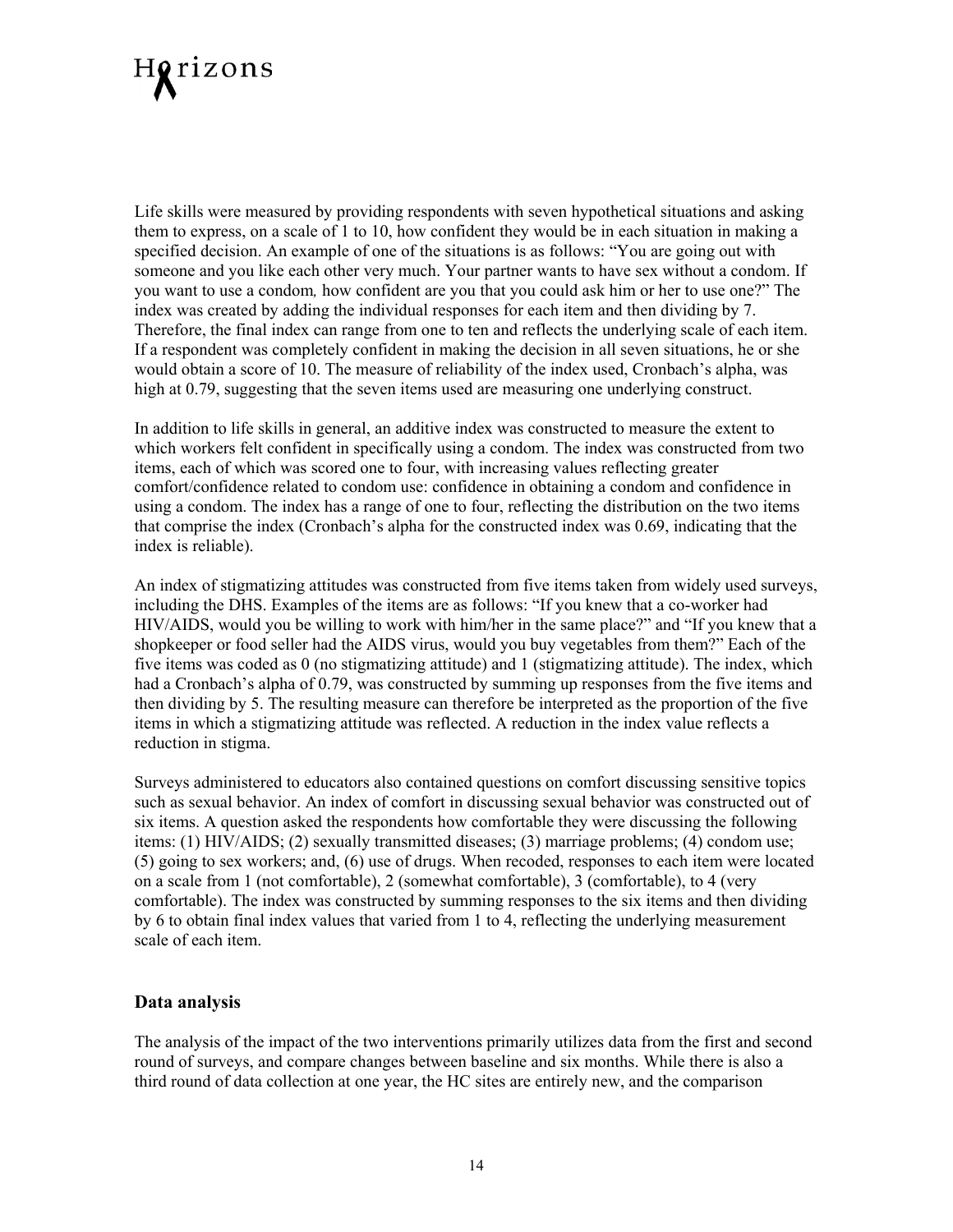between the existing PE sites and the new HC sites at year one is not appropriate. The full year of data was utilized for the costing analysis and for comparisons within arms. Data from the questionnaires were coded by the interviewers and input into the computer using a double entry system. Data analysis was undertaken using SPSS.

All in-depth interviews and FGDs were tape recorded and fully transcribed by interviewers or others soon after the field work. The completed transcripts were reviewed by the persons who conducted the IDIs and FGDs. The complete data set was coded and analyzed primarily by one principal investigator according to the key themes decided upon before data collection. Then, preliminary qualitative data analysis findings were discussed among the principal investigators and findings integrated into the analysis.

Throughout the project, detailed information was kept on indirect and direct costs through costing forms filled out by project staff and monitoring forms filled out by PEs and HCs. In each approach, both start-up (e.g., training) and operating costs (e.g., staff time, meeting expenses, cost of condoms) were estimated.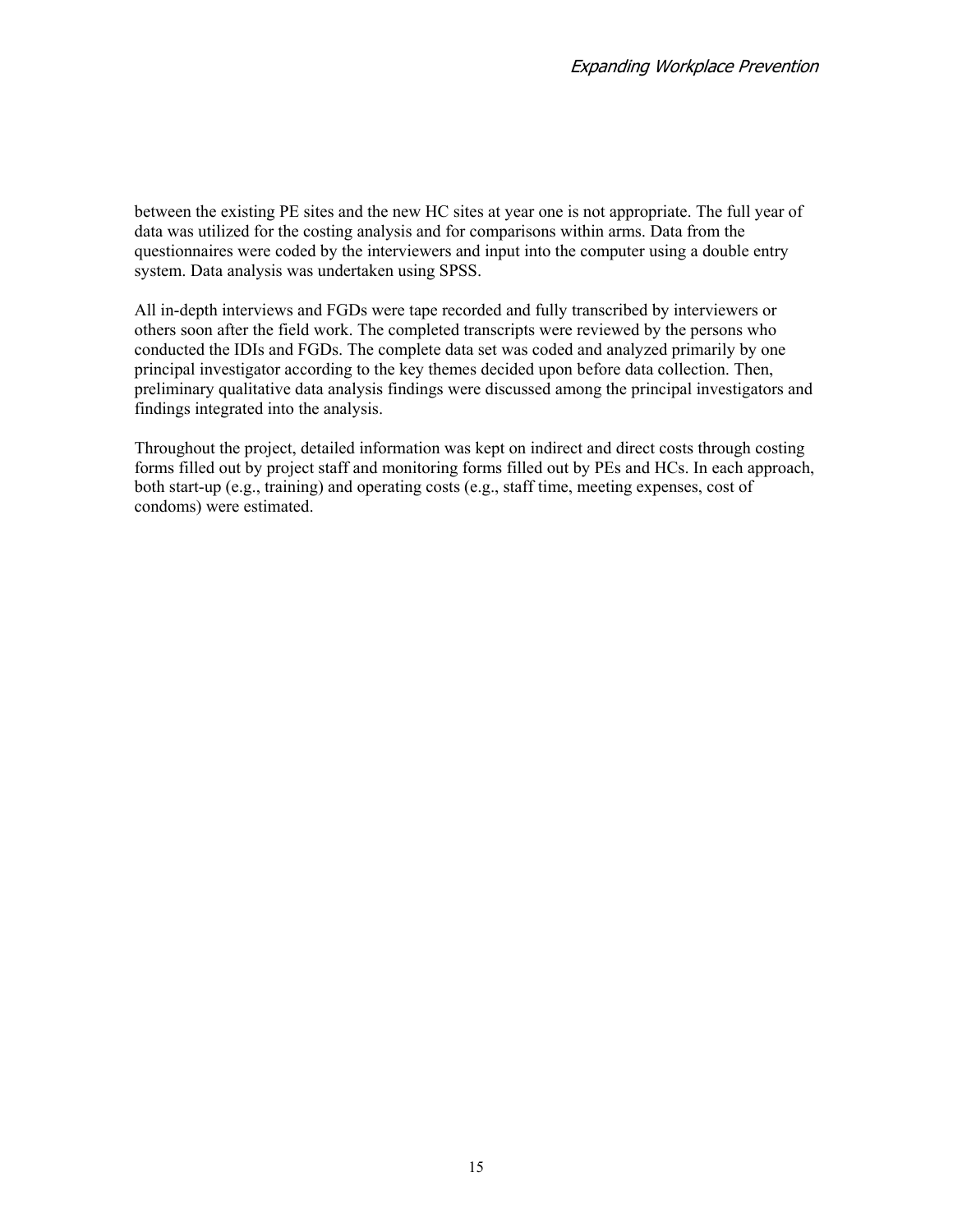

## **Results**

#### **Workers**

#### **Characteristics of workers**

Survey findings show that the great majority of workers were male (~85 percent) and in their late 20s. Most had completed "lower secondary" school or less. About half were married. Most had lived in HCMC for less than two years. However, workers in HC sites, compared to PE sites, were significantly more likely to be male, have higher levels of education, be single and younger and have lived in Ho Chi Minh City for a shorter period of time (see Table 1).

| <b>Characteristic</b>          | Round 1        |                |         |                | Round 2        |       |                | Round 3        |       |
|--------------------------------|----------------|----------------|---------|----------------|----------------|-------|----------------|----------------|-------|
|                                | <b>PE</b>      | HC             |         | <b>PE</b>      | HC             |       | PE             | HС             |       |
|                                | $n = 742$      | $n = 502$      |         | $n = 751$      | $n = 505$      |       | $n = 363$      | $n = 211$      |       |
| Sex (%)                        |                |                | $***$   |                |                | $***$ |                |                | $***$ |
| Male                           | 81             | 90             |         | 76             | 84             |       | 80             | 90             |       |
| Female                         | 19             | 10             |         | 24             | 16             |       | 20             | 10             |       |
| Education (%)                  |                |                | **      |                |                | $***$ |                |                | $***$ |
| Primary or less                | 39             | 22             |         | 34             | 24             |       | 30             | 22             |       |
| Lower secondary                | 44             | 47             |         | 47             | 44             |       | 49             | 44             |       |
| Higher secondary               | 17             | 32             |         | 19             | 32             |       | 21             | 35             |       |
| or greater                     |                |                |         |                |                |       |                |                |       |
| Marital status (%)             |                |                | **      |                |                | $***$ |                |                | $***$ |
| Currently married              | 52             | 40             |         | 48             | 40             |       | 55             | 43             |       |
| Never married                  | 45             | 58             |         | 49             | 58             |       | 42             | 55             |       |
| Formerly married               | 3              | $\overline{2}$ |         | 3              | $\overline{2}$ |       | 4              | $\overline{2}$ |       |
| <b>Duration in Ho Chi</b>      |                |                | $\star$ |                |                | $***$ |                |                |       |
| Minh City (%)                  |                |                |         |                |                |       |                |                |       |
| $< 6$ months.                  | 28             | 32             |         | 21             | 40             |       | 21             | 25             |       |
| $6 - 24$ months                | 20             | 24             |         | 32             | 30             |       | 30             | 24             |       |
| 25 - 60 months                 | 19             | 17             |         | 14             | 14             |       | 15             | 16             |       |
| $61+$ months                   | 34             | 27             |         | 32             | 17             |       | 35             | 30             |       |
| Mean age in years<br>$(+/-SD)$ | 29.0<br>(10.2) | 28.1<br>(9.8)  |         | 29.4<br>(10.1) | 28.4<br>(9.0)  |       | 30.6<br>(10.0) | 27.7<br>(9.7)  | $***$ |

| Table 1 Sociodemographic characteristics of workers, by survey round and |
|--------------------------------------------------------------------------|
| intervention arm                                                         |

 $* p < .05; ** p < .01;$  na: not applicable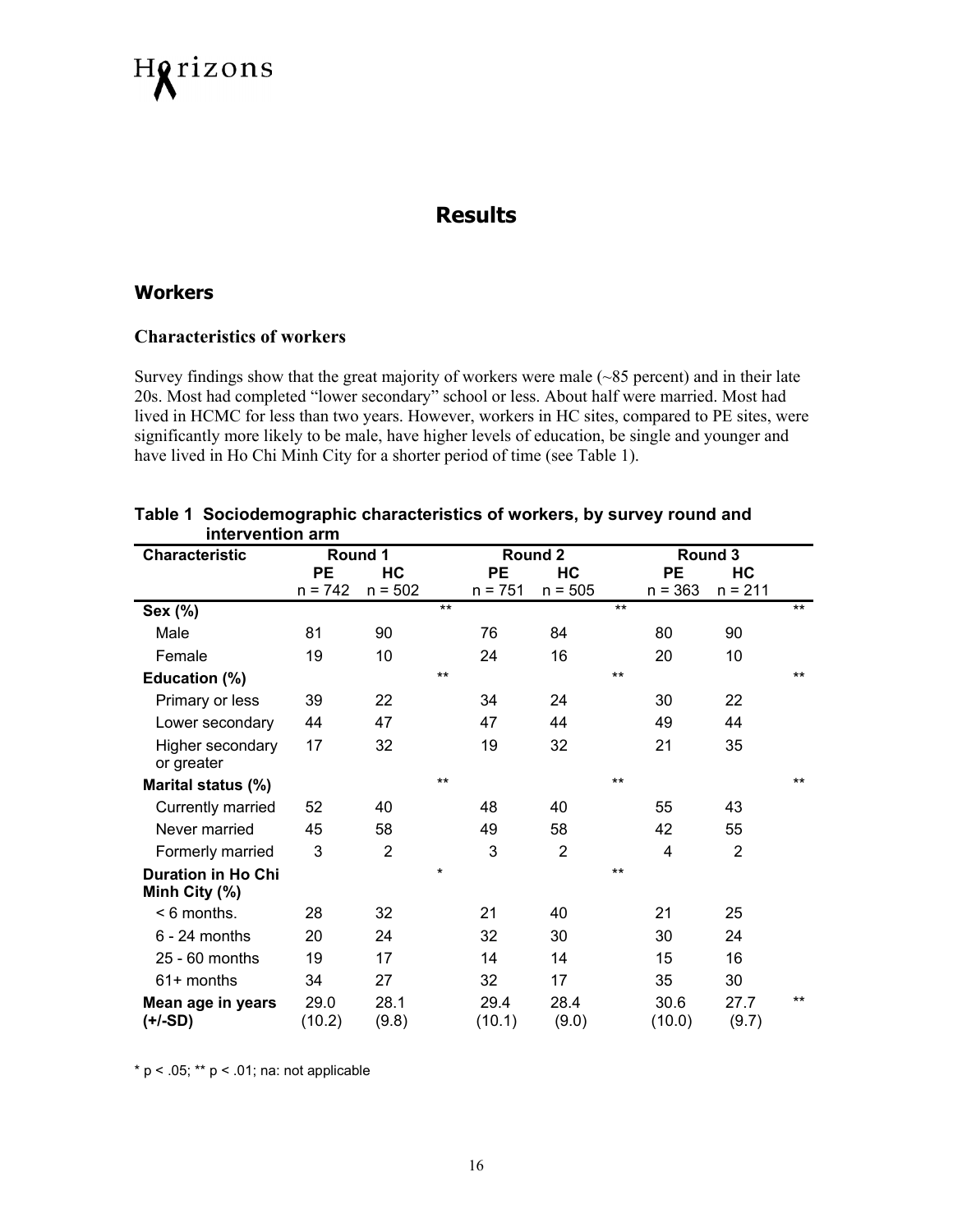#### **Exposure to program activities**

Among workers surveyed, a higher proportion of workers at PE sites had contact with the intervention than did workers at the HC sites and were exposed for longer periods of time. At six months follow-up, 73 percent of workers at peer education sites had direct experience with program activities, such as group or one-on-one sessions, with 4.6 the mean number of months of exposure. In contrast, 57 percent of the workers at the health communicator sites were exposed to the health communicators, with the mean length of exposure only 3.7 months. Levels of exposure during the second six months of the intervention declined to 61 percent for the workers at the PE sites and 45 percent for workers at the HC sites.

The reduction in exposure to peer education between rounds two and three likely reflects the dilution of the intervention as workers went to new sites. Since most of the peer educators confined their peer education activities to their work teams, other work teams on new sites might not have had access to peer educators. This points to the importance of continuing to train new peer educators at new sites.

Monitoring data collected weekly by peer educators and health communicators about the intensity of program activities are consistent with these findings and show that overall, PEs contacted more workers through small group sessions than through individual sessions, with an average of three persons per week contacted through group sessions, compared to between one and two through individual sessions. The average time spent each week by PEs on peer education activities was 46 minutes. HCs spent an average of 31 minutes at each site and contacted an average of 1.8 persons per site per week.

The PE intervention appeared to be more successful at distributing condoms to workers than the HC intervention. At six months, 88 percent of workers at PE sites who had contact with PEs reported that they had received condoms, compared to 76 percent of workers who had contact with HCs ( $p < .01$ ). At 12 months, 78 percent of workers at PE sites and 65 percent of workers at HC sites reported the same  $(p < .01)$ . Both the HC and the PE interventions were successful in ensuring that contacted workers were encouraged to ask HIV-related questions and were provided with relevant IEC materials. At both six months and at the end of one year, approximately 90 percent of contacted workers at both HC and PE sites had received IEC materials, and more than 80 percent of contacted workers had asked HIV-related questions of either HCs or PEs.

Qualitative data also confirm that the peer education intervention activities successfully led to the distribution of condoms. As peer educators stated in a focus group:

*When I distributed condoms to workers, some people did ask me, "What is it?" But now they all know the use of condoms.* 

*Some people did not know how to use a condom, and others used them incorrectly. I showed them how to use a condom correctly.*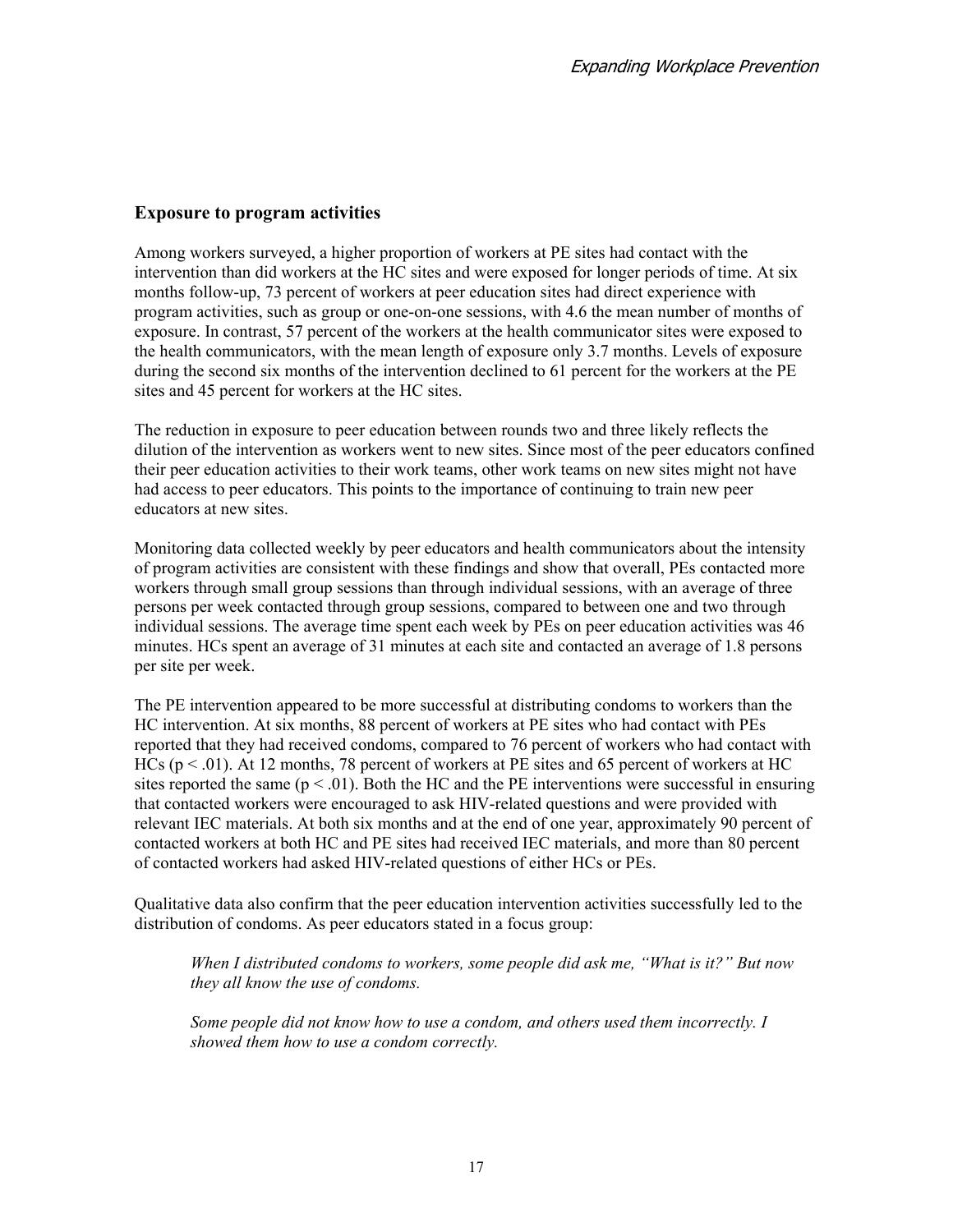

#### **Improvements in HIV-related knowledge, norms, skills, and stigma reduction**

At baseline, the level of HIV/STI knowledge for workers was high, with a mean of more than six of eight items correct for workers in both intervention sites. At six months, the mean knowledge score increased to 7.3 for workers at both the peer education and the health communicator sites (p < .01). Knowledge also increased for workers at the PE sites who did not have direct exposure to activities with peer educators (i.e., non-exposed), but this increase was not found among workers at the HC sites who were not directly exposed to health communicators. Table 2 (see page 21) highlights the statistical comparison between the HC and PE sites and between workers exposed and not exposed to activities, as well as the net effect of the interventions.

Qualitative data support the finding that knowledge increased. As one peer coordinator stated:

*Many workers told me that they understood how dangerous AIDS is and how to prevent it through this program. These things they never knew before. Not until the program was implemented did many people know how to use a condom.*

As health communicators stated during a focus group:

*When I first went to the site to talk about AIDS with workers, some people told me, "I don't care about AIDS. Why do you talk to me?" But next time, they came to ask me questions about HIV/AIDS.* 

*When I did not answer questions asked by someone in a group of workers, other [construction workers] answered them instead of me. I found the answers correct. I think that their knowledge increased.* 

There were also large increases in the proportion of workers who stated that they had heard of sexually transmitted infections (STIs). At baseline, the percent reporting knowledge of STIs was in the mid-60s for both arms. This rose to 92 percent (PE)  $(p < .01)$  and 88 percent (HC)  $(p < .01)$  for those exposed to the interventions, and to 82 ( $p < .01$ ) and 75 percent for those workers not exposed to the interventions.

As one worker stated:

*STDs include syphilis, gonorrhea, chancroid, etc. If I got these diseases I would go to the City Venerology and Dermatology Hospital. Mr. C. [peer educator] distributed to me a piece of paper with the address of this hospital. I put it in my wallet. Sometimes I would go there to have check-ups...If I got these diseases I would say to him, "Mr. C, I have a problem... Could you tell me how to treat it and where I should go?" I believe he could help me.* (Male worker, 46, married, PE site)

At baseline, 63 percent of workers at PE sites and 68 percent of workers at HC sites knew where to obtain a condom. At six months, a greater proportion of workers directly exposed to PE activities (94 percent) as well as non-exposed workers at the PE sites (75 percent) knew where to obtain a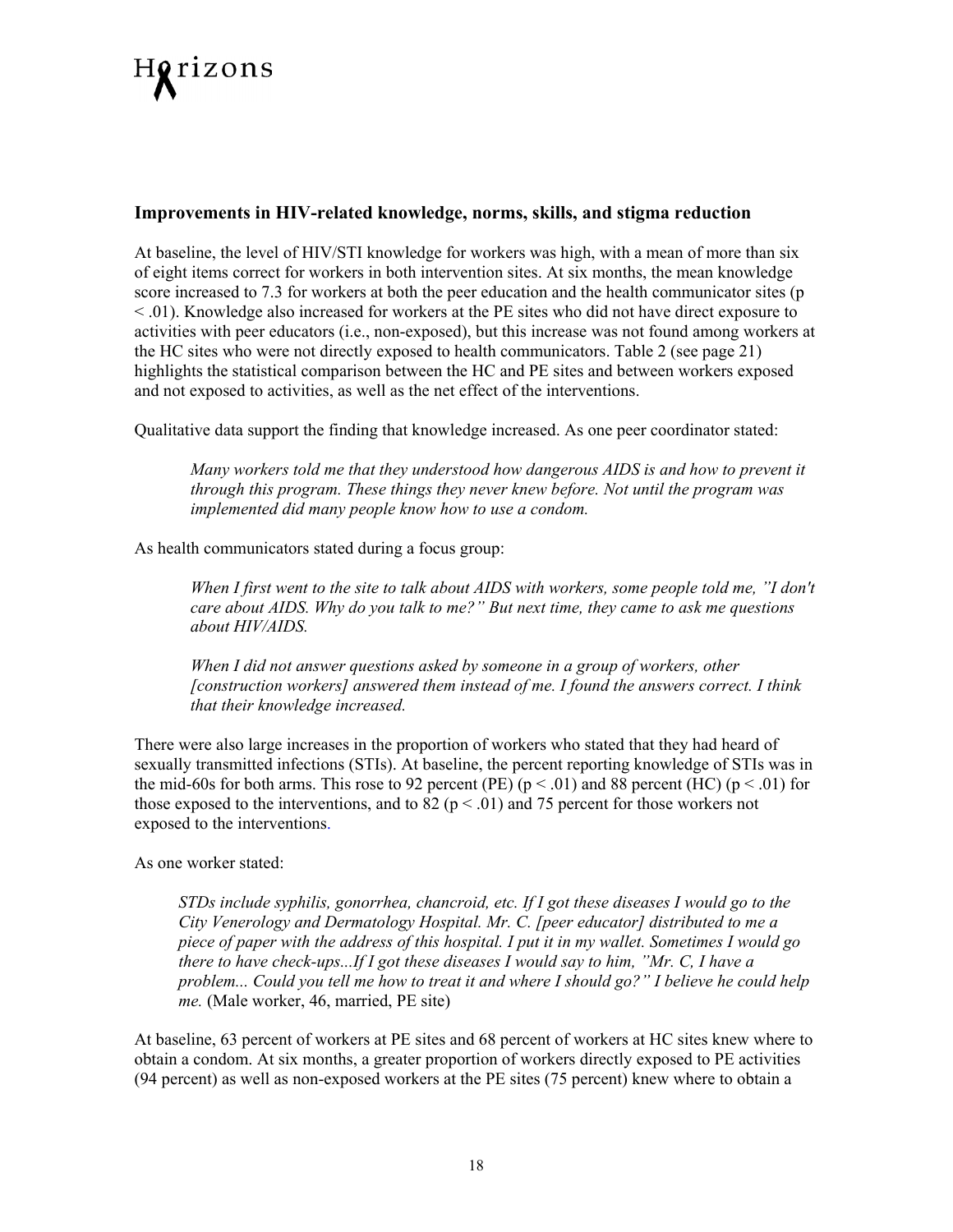condom ( $p < 0.01$ ). At HC sites, only 75 percent of workers knew where to obtain a condom six months after the intervention began, and for non-exposed workers, this number decreased from baseline (66 percent).

Apart from attempting to increase knowledge, the health communicator and peer education interventions also attempted to promote norms in support of HIV risk reduction, such as the acceptability of carrying condoms on one's person. The mean score on the sexual norms index increased for both exposed and non-exposed workers at the peer education sites ( $p < .01$ ) and nonexposed workers at the health communicator sites ( $p < .01$ ). The mean values can be interpreted as the number of items where sexual norms are supportive of preventive behaviors. The increase was greatest for workers exposed to the peer education interventions.

The interventions also attempted to increase the confidence of workers to make decisions in everyday situations they might face that would reduce their vulnerability to HIV/AIDS. Fostering these decision-making skills, or life skills, is believed to be an important step in promoting behavior change. Life skills were measured by providing respondents with seven hypothetical situations and asking them to express, on a scale of 1 to 10, how confident they would be in each situation in making a specified decision. For both groups of workers, the mean score on the life skills index at baseline was approximately 7.3. Among workers exposed to the peer education interventions, the mean score increased to 7.8 after six months ( $p < .01$ ), while there was a smaller increase to 7.6 for the workers exposed to the health communicator interventions ( $p < .01$ ), and almost no change for workers not exposed to the interventions.

In addition to life skills in general, an additive index was constructed to measure the extent to which workers felt confident in specifically using a condom. The index was constructed from two items, each of which was scored one to four, with increasing values reflecting greater comfort/confidence related to condom use. For workers exposed to the interventions, the mean condom efficacy score increased from 2.89 to 3.02 at the peer education sites and from 2.95 to 3.19 at the health communicator sites ( $p < .01$ ). There was very little change for workers not exposed to the intervention. The results suggest that direct exposure to the interventions was necessary to bring about a change in the confidence of workers to obtain and use condoms, but that both the peer education and health communicator interventions were effective in bringing about change.

Qualitative data also suggest that the peer education intervention activities influenced workers' self-efficacy to use condoms. As one peer coordinator observed:

*When I…visit a site, I was impressed that even young female construction workers seemed not to be embarrassed to display how to use a condom.* (Director, Social Work Center, HCMC Labor Union)

An important feature of many prevention programs is to encourage people to reflect on their risk of contracting HIV and to realistically assess that risk. At the start of the interventions, very few workers thought that they had any risk of contracting HIV. At baseline, 9 percent of workers at the peer education sites and 8 percent of workers at the health communicator sites stated they felt they had a risk of contracting HIV. Six months later this had increased to 21 percent of the workers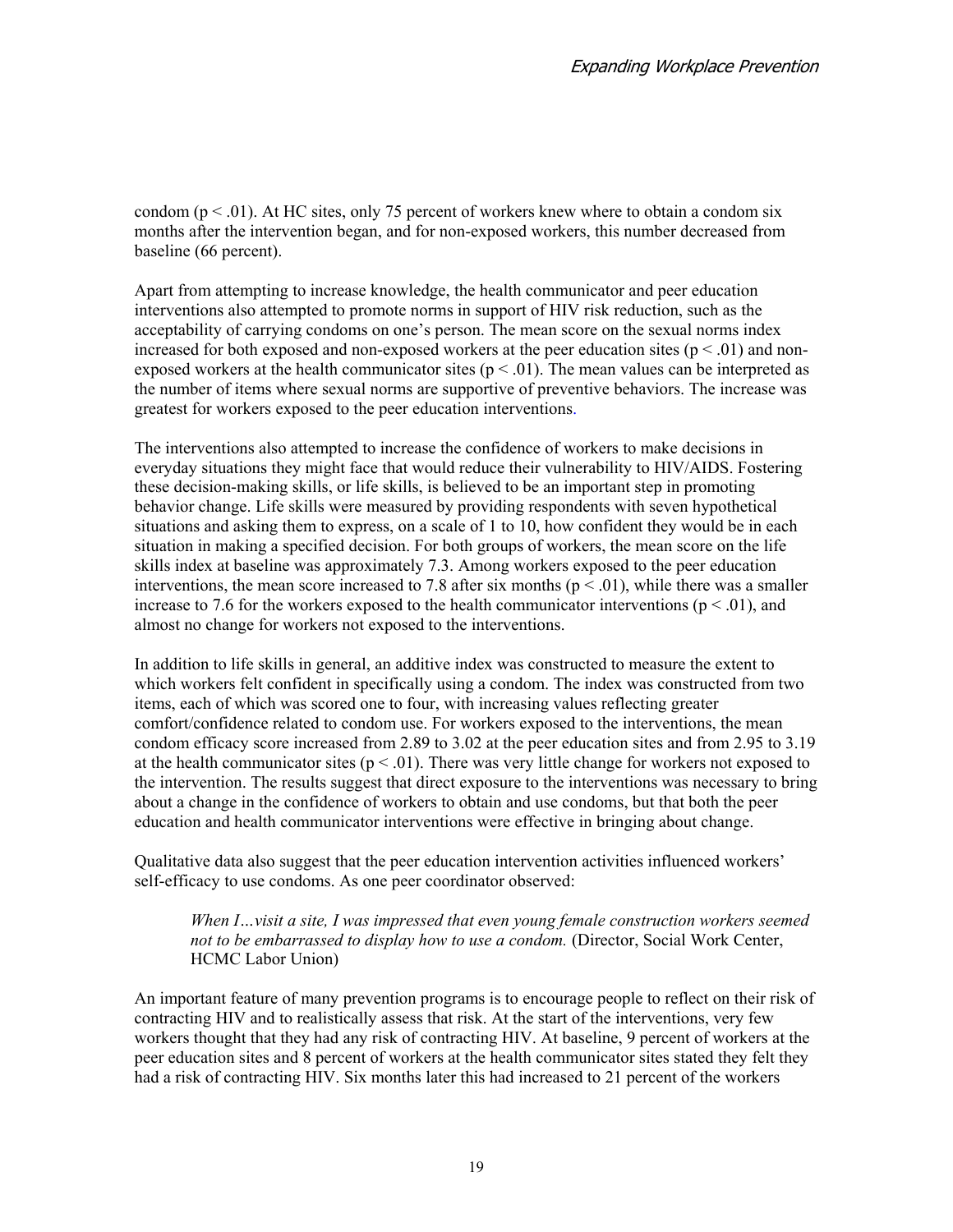

exposed to intervention activities at the peer education sites and 30 percent of those at the health communicator sites  $(p < .01)$ . There were also significant although smaller increases among the workers not exposed to the interventions at the two sites.

Components of both the health communicator and peer education programs attempted to reduce stigmatizing attitudes toward persons living with HIV/AIDS. The survey results suggest that the interventions did have an impact on reducing stigma, with the reductions greatest for those workers in the peer education sites, and the impact largely confined to workers directly exposed to intervention activities. An index of stigmatizing attitudes was constructed from five items. For workers exposed to intervention activities at the peer education sites, there was a reduction on the index from 0.47 to 0.32 ( $p < .01$ ), while for workers exposed to intervention activities at the health communicator sites, the index fell from 0.38 at baseline to 0.28 six months later ( $p < .01$ ).

#### **PE sites reported greater positive changes on key impact variables than workers at HC sites.**

As shown in Table 2, there were statistically significant improvements in selected impact variables among workers at peer education sites between baseline and six months after the program was initiated. Even for workers at the PE sites who were not directly exposed to PE activities, there were significant increases in most of the variables. For workers exposed to the HC program, changes between baseline and six months later were also statistically significant, with the exception of the sexual norms index. For non-exposed workers at HC sites, no change was generally seen.

However, after controlling for differences in the sociodemographic composition of workers, positive changes at the PE sites were significantly greater in a number of variables than at the HC sites (i.e., net effect). Workers at the PE sites who had contact with the intervention were significantly more likely to know where to get a condom after being exposed to the interventions than were workers who had contact with the HC interventions. This may partially be a result of onsite availability of condoms at the peer education sites, but the peer educators also personally distributed more condoms than the health communicators, and the health communicators had condoms left over at the end of the intervention period. The increase in the mean score on the sexual norms index was significantly greater for workers exposed to the PE interventions compared to workers exposed to the HC interventions. An unexpected result was the statistically greater increase in knowledge of HIV/STIs among workers not directly exposed to the intervention at the PE sites than workers not directly exposed to the intervention at the HC sites. This is likely a result of increased communication about HIV/AIDS between exposed and unexposed workers at the PE sites.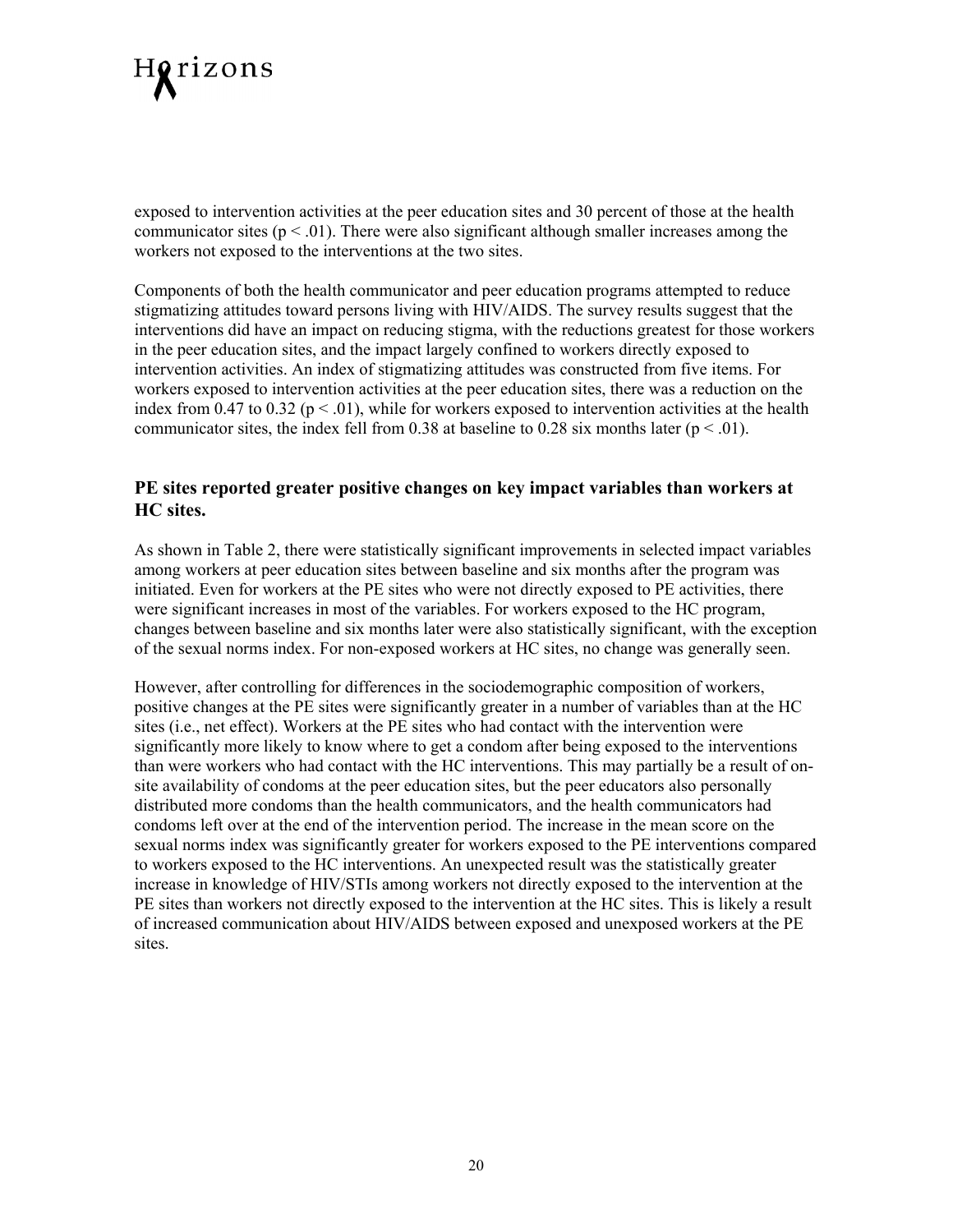| <b>Variable</b>                          | <b>Peer Educator Arm</b> | Net Effect <sup>c</sup><br>Health<br><b>Communicator Arm</b> |                       |                 |                       |                 |
|------------------------------------------|--------------------------|--------------------------------------------------------------|-----------------------|-----------------|-----------------------|-----------------|
|                                          | No<br><b>Exposure</b>    | <b>Exposure</b>                                              | No<br><b>Exposure</b> | <b>Exposure</b> | No<br><b>Exposure</b> | <b>Exposure</b> |
| Knowledge of<br>HIV/AIDS <sup>a</sup>    | $0.96**$                 | $1.28**$                                                     | 0.03                  | $1.17***$       | Positive*             | None            |
| Know where to get<br>condom <sup>b</sup> | $1.77***$                | 8.96**                                                       | 0.90                  | $3.25**$        | None                  | Positive**      |
| Heard of STIs <sup>b</sup>               | $2.33**$                 | $5.82**$                                                     | 1.41                  | $3.75**$        | None                  | None            |
| Condom efficacy <sup>a</sup>             | $-0.11$                  | $0.14***$                                                    | $-0.06$               | $0.25***$       | None                  | None            |
| Sexual norms <sup>a</sup>                | $0.57**$                 | $0.92**$                                                     | $0.45***$             | 0.20            | None                  | Positive**      |
| Life skills <sup>a</sup>                 | 0.21                     | $0.53**$                                                     | 0.04                  | $0.36**$        | None                  | None            |
| Perception of risk b                     | $2.46**$                 | $2.89**$                                                     | $2.24***$             | $5.06***$       | None                  | None            |
| HIV-related stigma <sup>a</sup>          | $-0.07**$                | $-0.15**$                                                    | 0.03                  | $-0.10**$       | None                  | Positive*       |

#### **Table 2 Parameter estimates of change between round 1 and round 2 surveys for selected psychosocial variables, by study arm and intervention exposure**

 $*$  p <.05;  $*$  p <.01

a Parameter estimates are from ANOVA and measure the amount of change in the value of the dependent variable between round 1 and round 2.

<sup>b</sup> Parameter estimates are from logistic regression and are odd ratios that measure the ratio of the odds of the event occurring in round 2 compared to round 1.

<sup>c</sup> The net effect is estimated from an interaction between round and intervention arm. If the interaction is positive, it means that the amount of change in the outcome variable between round 1 and round 2 was significantly greater in the peer education arm than in the health communicator arm. If the net effect is negative, the amount of change was greater in the health communicator arm. None means that amount of change in the outcome variable is not significantly different between the two arms. The models that estimated the net effect also controlled for age, sex, education, duration of residence in Ho Chi Minh City, and marital status.

#### **There is some evidence of increased condom use, although workers report low levels of sexual risk behavior.**

Reported levels of sexual and other behaviors over the previous six months that could expose workers to HIV risk were low in the close-ended surveys. In Table 3, the reported levels of various behaviors are shown at baseline and six months after the intervention began. The results at six months are divided between those exposed to the intervention and those not exposed to the intervention.

Averaged over the three rounds, only about half of workers reported sexual activity and the great majority occurred with a spouse. The high levels of sexual activity with a spouse suggest that many married construction workers either come to Ho Chi Minh City with their wives or make regular trips home. On average, less than 1 percent reported having experienced an STI in the six months prior to the baseline survey. Less than one-half of 1 percent reported ever having injected drugs. Approximately 20 percent of workers reported that they had been drunk at least once over the last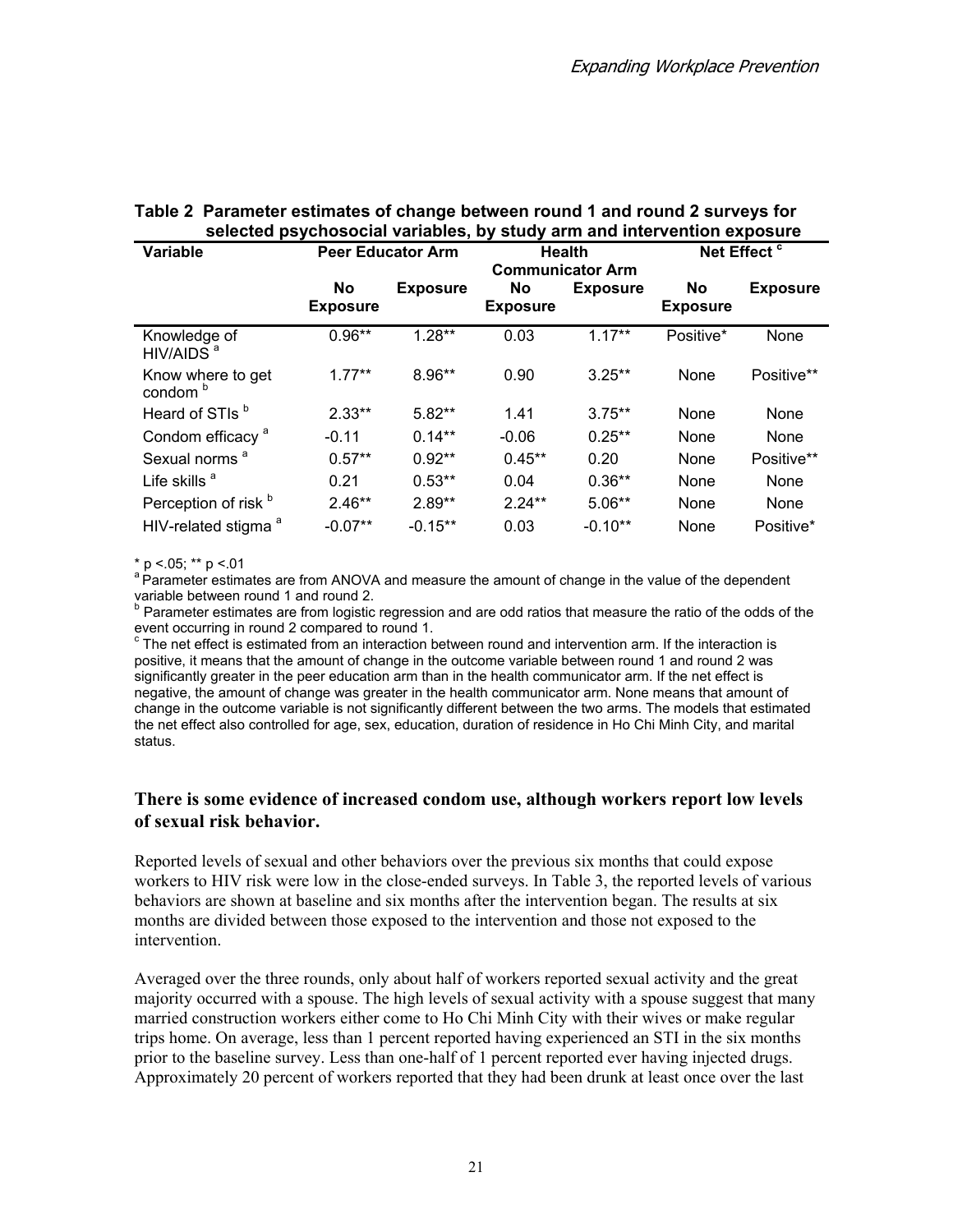# Horizons

month. Reported sex with sex workers and non-marital partners increased in both groups, which may represent greater willingness of respondents to accurately report sexual behavior in round 2.

| וט ווונסו וסוונוטוו                                                              | Round 1     |                       | Round 2         |
|----------------------------------------------------------------------------------|-------------|-----------------------|-----------------|
|                                                                                  |             | <b>No</b><br>exposure | <b>Exposure</b> |
| Number of sex partners in last six months (%)                                    |             |                       |                 |
| <b>Peer Educator Arm</b>                                                         | $(n = 742)$ | $(n = 200)$           | $(n = 551)$     |
| None                                                                             | 50          | 48                    | 53              |
| One                                                                              | 49          | 50                    | 45              |
| More than one                                                                    | 1           | 2                     | 2               |
| Total                                                                            | 100         | 100                   | 100             |
| <b>Heath Communicator Arm</b>                                                    | $(n = 502)$ | $(n = 219)$           | $(n = 286)$     |
| None                                                                             | 62          | 56                    | 61              |
| One                                                                              | 37          | 42                    | 36              |
| More than one                                                                    | 1           | 2                     | 3               |
| Total                                                                            | 100         | 100                   | 100             |
| Sex with sex worker in last six months $(\%)^a$                                  |             |                       |                 |
| Peer Educator Arm                                                                | 2(373)      | 3(103)                | 4(258)          |
| <b>Health Communicator Arm</b>                                                   | 3(193)      | 4(96)                 | 12 (113)        |
| Sex with non-marital partner in last six months<br>$(\%)^a$                      |             |                       |                 |
| Peer Educator Arm                                                                | 8 (372)     | 13 (103)              | 9(260)          |
| <b>Health Communicator Arm</b>                                                   | 12 (194)    | 17 (96)               | 30 (112)        |
| Used condom last time had sex with sex<br>worker (number) <sup>b</sup>           |             |                       |                 |
| Peer Educator Arm                                                                | 8(9)        | 3(3)                  | 10(10)          |
| <b>Health Communicator Arm</b>                                                   | 4(5)        | 1(4)                  | 10(13)          |
| Used condom last time had sex with non-<br>marital partner (number) <sup>c</sup> |             |                       |                 |
| Peer Educator Arm                                                                | 11(28)      | 4(13)                 | 17(24)          |
| <b>Health Communicator Arm</b>                                                   | 6(23)       | 6(16)                 | 15(33)          |
| Drunk at least once in previous 4 weeks (%)                                      |             |                       |                 |
| Peer Educator Arm                                                                | 19 (706)    | 20 (180)              | 19 (518)        |
| <b>Health Communicator Arm</b>                                                   | 18 (456)    | 21 (205)              | 28 (277)        |

#### **Table 3 Selected behavior variables, by study arm, survey round, and exposure to intervention**

<sup>a</sup> Number in parentheses is the number of respondents who had sex in last six months.<br>
<sup>b</sup> Number in parentheses is the number of respondents who had sex with sex worker.<br>
<sup>c</sup> Number in parentheses is the number of respo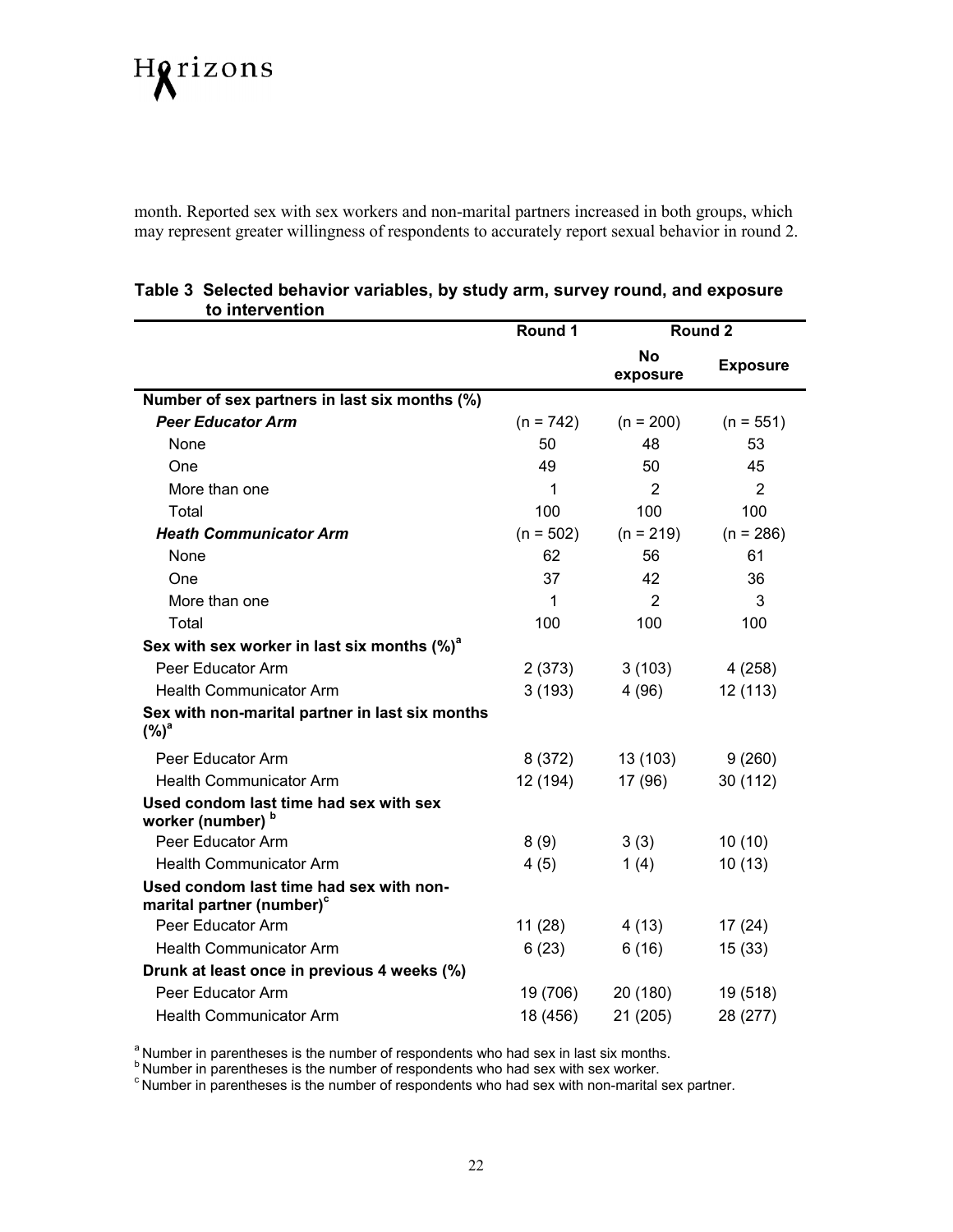The qualitative data suggest that there was underreporting of sexual risk behaviors, including nonmarital sexual behavior and substance use. This highlights the importance of triangulating the information gathered from multiple sources. As the peer educators stated in a focus group discussion in response to the moderator's question, "Do you think construction workers are at risk of HIV infection?"

*Yes. Most construction workers drink alcohol. When becoming drunk, they can lose control of their behaviors. For example, when having sex with sex workers, they may forget to use a condom.* 

*The majority of workers here came from other rural provinces. Because of living far away from home, they often go drinking in the evening, especially on the weekends, and then they seek entertainment services [go to brothels].* 

And the health communicators agreed:

*Most construction workers are young and live far away from home.* 

*They are free from their family.* 

*Every Saturday they invite each other to a cafe or to drink, and then think about sex. Some people are still single and others are married, but all have sexual desire.* 

*They often drink on the weekend, and then visit sex workers.* 

Workers in many of the in-depth interviews also talked about sexual relations without condoms with sex workers as well as other sexual partners:

*I have a medium risk [of HIV] because I sometimes have sex with my girlfriend, and once in a while I visit sex workers. One time having sex with a sex worker, I did not use condoms. I was very nervous so I did take an HIV test. Luckily, the test was negative. I was relieved.* (Male worker, 33, divorced, PE site)

#### **Qualitative data and some quantitative evidence indicate risk reduction at follow-up.**

Workers reported relatively high use of condoms with sex workers and casual partners in the closeended surveys, although some indication of increases in condom use can be found by six months into the intervention (see Table 3). Condom use at last sex was reported by about a third of workers  $(n = 17/51)$  with non-marital partners at baseline; this proportion increased substantially at six months among workers exposed to the PE program (71 percent) and less so for workers exposed to the HC program (45 percent). Condom use with sex workers was relatively high at both baseline and follow-up, with 86 percent ( $n = 12/14$ ) of workers who had sex with a sex worker reporting condom use during last sex at baseline, and 80 percent among workers exposed to the PE program and 77 percent among workers exposed to the HC program at six months follow-up.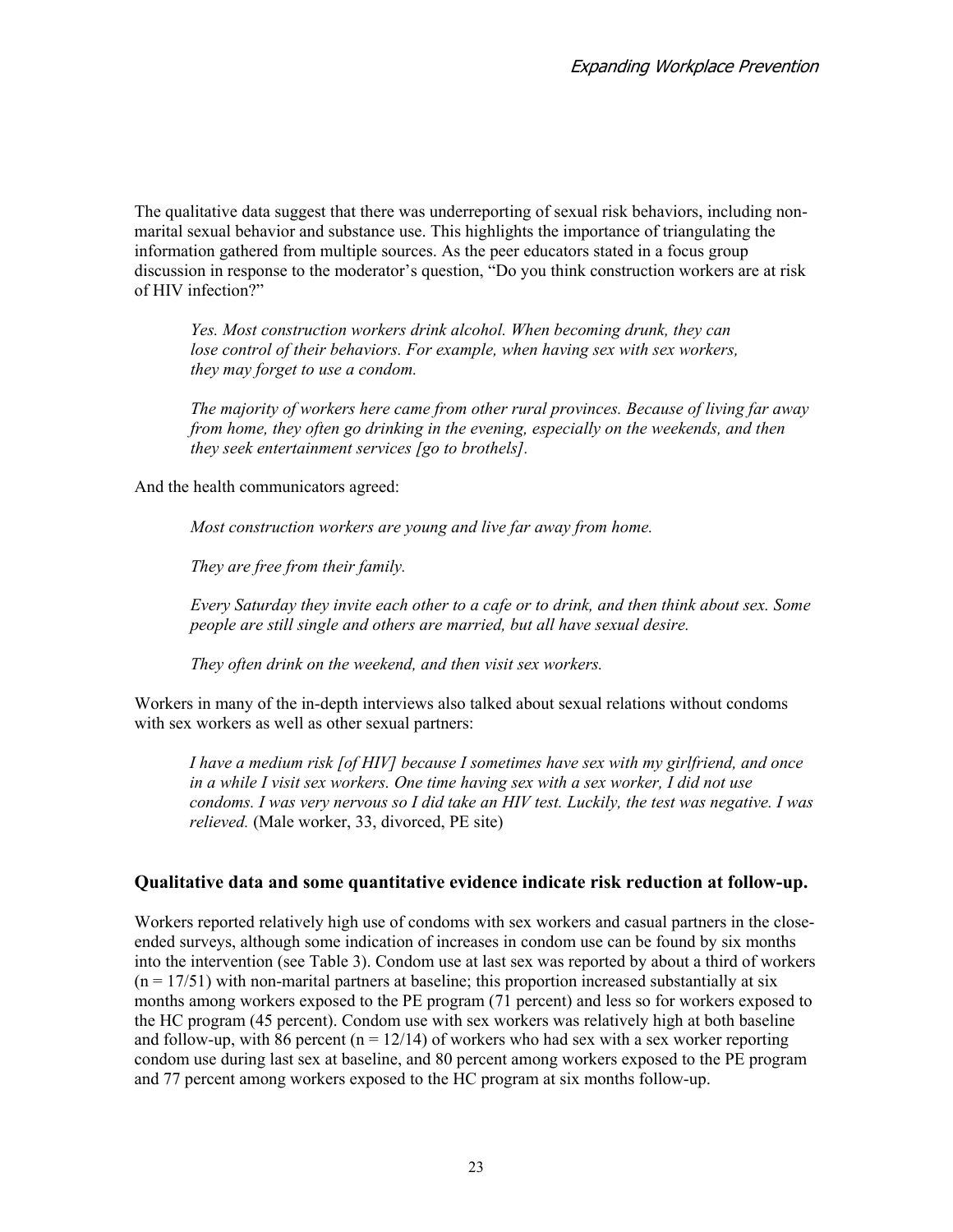

The in-depth interviews with workers suggest that they were engaging in behaviors that could increase their vulnerability to HIV but that they also sought advice from peer educators about these behaviors. As one worker stated:

*I asked him* [*peer educator*]*, "A woman I have known has been 'friendly' with three or four men. Am I at risk of HIV, if I have sex with her?' He said, 'To be safe, you should use a condom.' I found his answer reasonable."* (Male worker, 33, married, PE site)

As another worker stated:

*I went out* [*had sex*] *with a girl, and then I got an illness. I asked him [peer educator], 'Do you know where I can go for treatment?' He did tell me where.* (Male worker, 30, unmarried, PE site)

Qualitative findings also indicate that the intervention had a substantial effect on the HIV risk behavior of workers exposed to the peer education program. As a peer educator stated during a focus group:

*Construction workers living far away from home used to drink a lot on the weekend, and then went to the karaoke bar to have 'the second shift' or 'the third shift' [visited sex workers], but never used a condom. After listening to us [peer educators], they carried condoms whenever they went to these places.*

A worker from a peer education site stated:

*Mr. C. [peer educator] regularly distributed condoms to us and reminded us to ask him for condoms. As a man he understood our sexual desire. Therefore I am not embarrassed to ask him.* (Male worker, 46, married, PE site)

Peer educators also stated that their experiences have had an effect on their own risk behaviors:

*In the past when I did not know anything, not only other workers but also myself went out [visited sex workers] very often. But during the year since I have attended the training, I go to work in the morning and come back home in the afternoon right away. I no longer go to drink and visit sex workers after working hours as before. I myself have changed such behaviors.* 

It was difficult for health communicators to observe behavior changes among construction workers, as they did not spend a great deal of time on site with workers. As a health communicator stated:

*There is certainly awareness of HIV/AIDS now, but it is difficult to know whether they [construction workers] changed their behaviors or not.* 

In summary, both the peer education and health communicator interventions were associated with statistically significant changes in a variety of knowledge-, attitude-, and skills-related variables.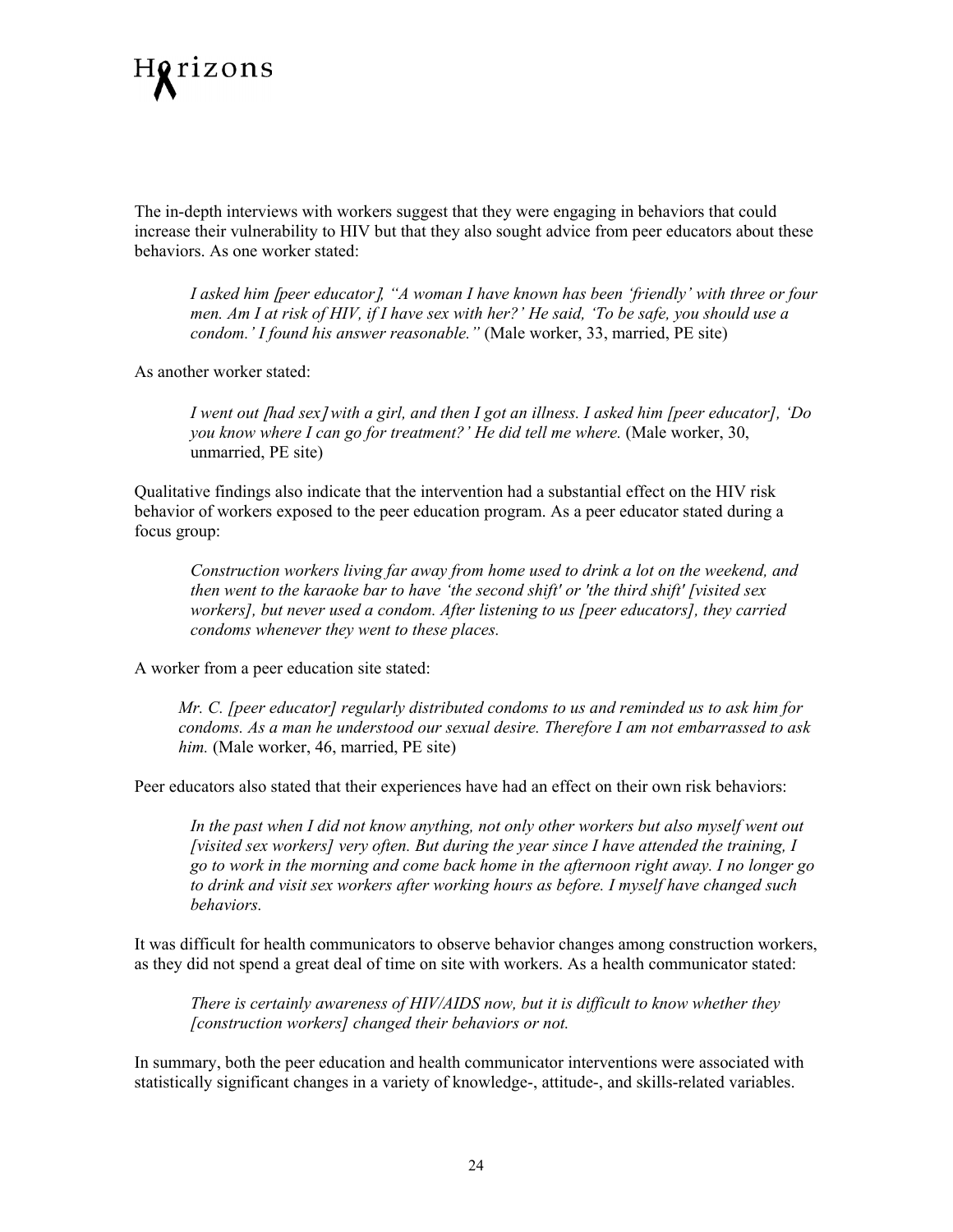However, the changes were typically greater for workers at the PE sites than for workers at the HC sites. Furthermore, for many variables the changes for workers at the peer education sites occurred both for those exposed to the interventions and those not exposed to the interventions. However, for workers at the health communicator sites, the changes were mainly confined to those exposed to the interventions. It appears that there are considerable diffusion effects associated with the peer education intervention. Although low levels of reported risk behaviors in the surveys, as opposed to the qualitative interviews, made it difficult to establish significant levels of change in these variables, both the quantitative and qualitative data suggest that the interventions were able to reduce risk behavior, with the peer education intervention most successful in this regard.

## **Peer Educators and Health Communicators**

This operations research study compared two workplace HIV prevention programs for highly mobile construction workers: the existing health communicator program and a new peer education program. At the outset, the health communicator program had a number of positive characteristics, including minimal costs for implementing the program and a large supply of motivated and knowledgeable educators. However, local authorities expressed concerns about the substantial turnover of health communicators and whether social work students, about half of whom are female, would be the most effective HIV prevention educators for a largely male construction worker population.

The new program uses construction worker peer educators to promote HIV risk reduction and fosters management involvement and support for the workplace program. While peer education programs have been found to be effective in many settings because they are perceived to be more credible than outsiders, local authorities were concerned about whether construction workers could be capable educators and could be motivated to stick with the program. The section below highlights the backgrounds, capabilities, and retention of the health communicator and peer educators, as well as the ability of peer educators to continue their activities at new sites.

#### **Characteristics**

There are some noticeable differences between the characteristics of peer educators and health communicators. About half of the HCs were male, while the great majority of PEs were male. While a small proportion of construction workers were female ( $\sim$ 15 percent), and female PEs and HCs tended to work with other females, there were also a number of female HCs who interacted regularly with male workers. In addition, HCs were more likely than PEs to be younger, single, have higher levels of education, and have lived in Ho Chi Minh City for a shorter period of time (see Table 4). PEs tended to be more educated and have lived in Ho Chi Minh City longer than their fellow workers. These differences were expected, since PEs were primarily drawn from the ranks of workers and health communicators were primarily students completing their social work degrees, but these differences also potentially influenced the effectiveness of the different educator groups.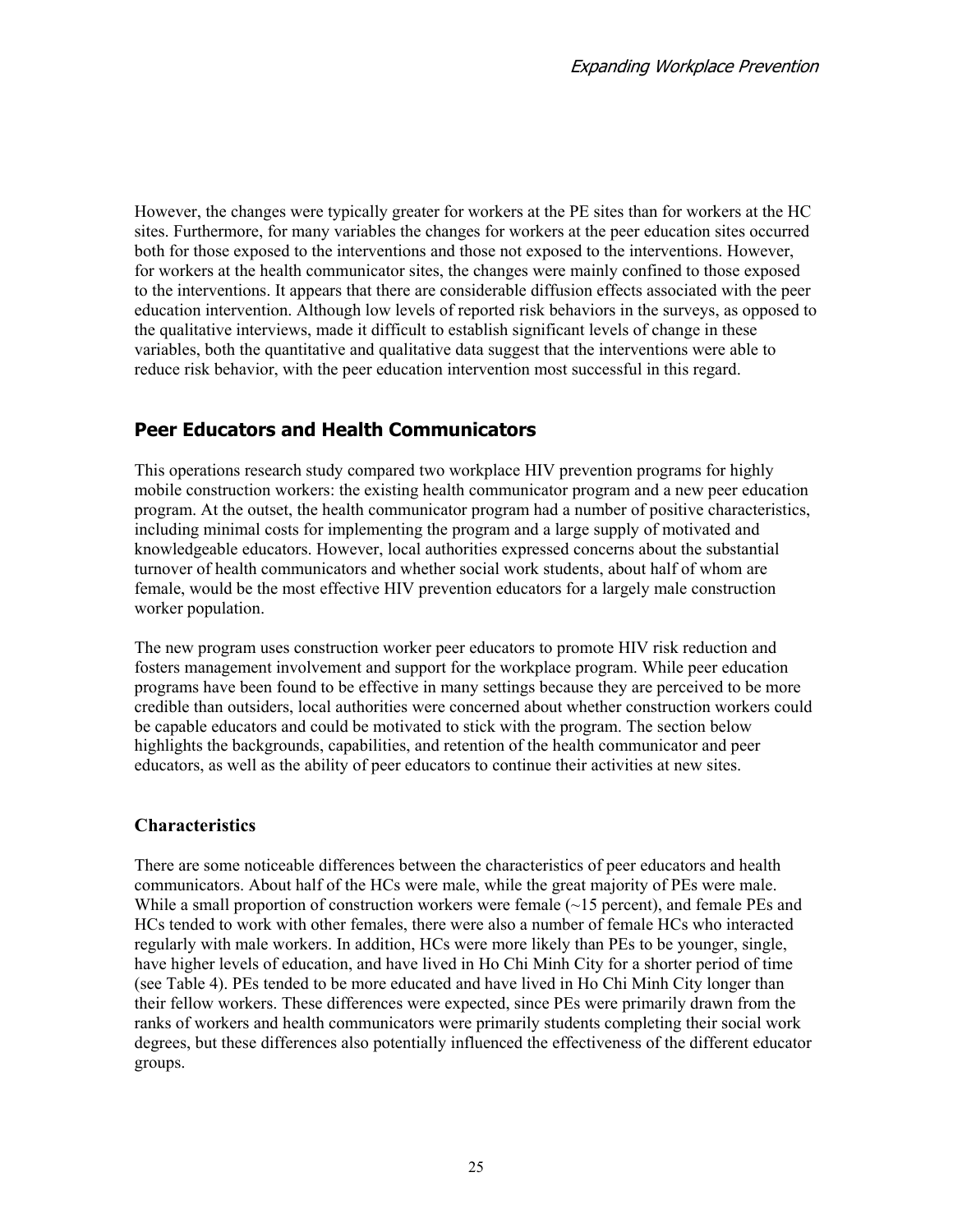# Horizons

| communicators, by survey round             |                |               |       |                |                |         |                |                |       |
|--------------------------------------------|----------------|---------------|-------|----------------|----------------|---------|----------------|----------------|-------|
| <b>Characteristic</b>                      |                | Round 1       |       | Round 2        |                |         |                | Round 3        |       |
|                                            | <b>PE</b>      | HC            |       | <b>PE</b>      | HC             |         | <b>PE</b>      | HC             |       |
|                                            | $n = 68$       | $n = 69$      |       | $n = 56$       | $n = 46$       |         | $n = 45$       | $n = 45$       |       |
| Sex (%)                                    |                |               | $***$ |                |                | $***$   |                |                | $***$ |
| Male                                       | 87             | 36            |       | 91             | 50             |         | 87             | 40             |       |
| Female                                     | 13             | 64            |       | 9              | 50             |         | 13             | 60             |       |
| Education (%)                              |                |               | $***$ |                |                | **      |                |                | $***$ |
| Primary or less                            | 19             | 0             |       | 20             | 0              |         | 16             | 0              |       |
| Lower secondary                            | 38             | 0             |       | 34             | 0              |         | 40             | $\Omega$       |       |
| Higher secondary<br>or more                | 43             | 100           |       | 46             | 100            |         | 44             | 100            |       |
| Marital status (%)                         |                |               | **    |                |                | $***$   |                |                | **    |
| Currently married                          | 52             | 0             |       | 66             | 0              |         | 65             | $\overline{2}$ |       |
| Never married                              | 48             | 100           |       | 32             | 100            |         | 29             | 98             |       |
| Formerly married                           | 0              | $\mathbf 0$   |       | $\overline{2}$ | 0              |         | $\overline{7}$ | $\Omega$       |       |
| <b>Duration in Ho Chi</b><br>Minh City (%) |                |               | **    |                |                | $\star$ |                |                |       |
| Less than 6<br>months                      | 15             | 0             |       | 7              | $\overline{2}$ |         | $\mathbf 0$    | 0              |       |
| 6-36 months                                | 18             | 52            |       | 27             | 44             |         | 27             | 40             |       |
| 37-120 months                              | 21             | 28            |       | 52             | 28             |         | 60             | 38             |       |
| 121+ months                                | 47             | 20            |       | 14             | 26             |         | 13             | 22             |       |
| Mean age in years<br>(+/-SD)               | 30.6<br>(10.2) | 20.8<br>(2.3) | $***$ | 34.7<br>(9.8)  | 21.5<br>(2.0)  | $***$   | 33.1<br>(10.2) | 21.2<br>(2.1)  | $***$ |

#### **Table 4 Sociodemographic characteristics of peer educators and health communicators, by survey round**

 $*$  p <.05;  $**$  p <.01; na: not applicable

#### **Retention rates**

An ongoing concern had been the high level of dropouts from the HC programs and the need to keep recruiting and training new HCs. However, there was also a concern that many PEs would be lost when they moved to new work sites. The results from this study indicate that there was significant turnover with both groups, although the turnover was greater among HCs than PEs (see Figure 1). Approximately two-thirds of the PEs who started the program remained after six months, compared to 55 percent of the HCs. At 12 months, 52 percent of the PEs remained, compared to 43 percent of the HCs.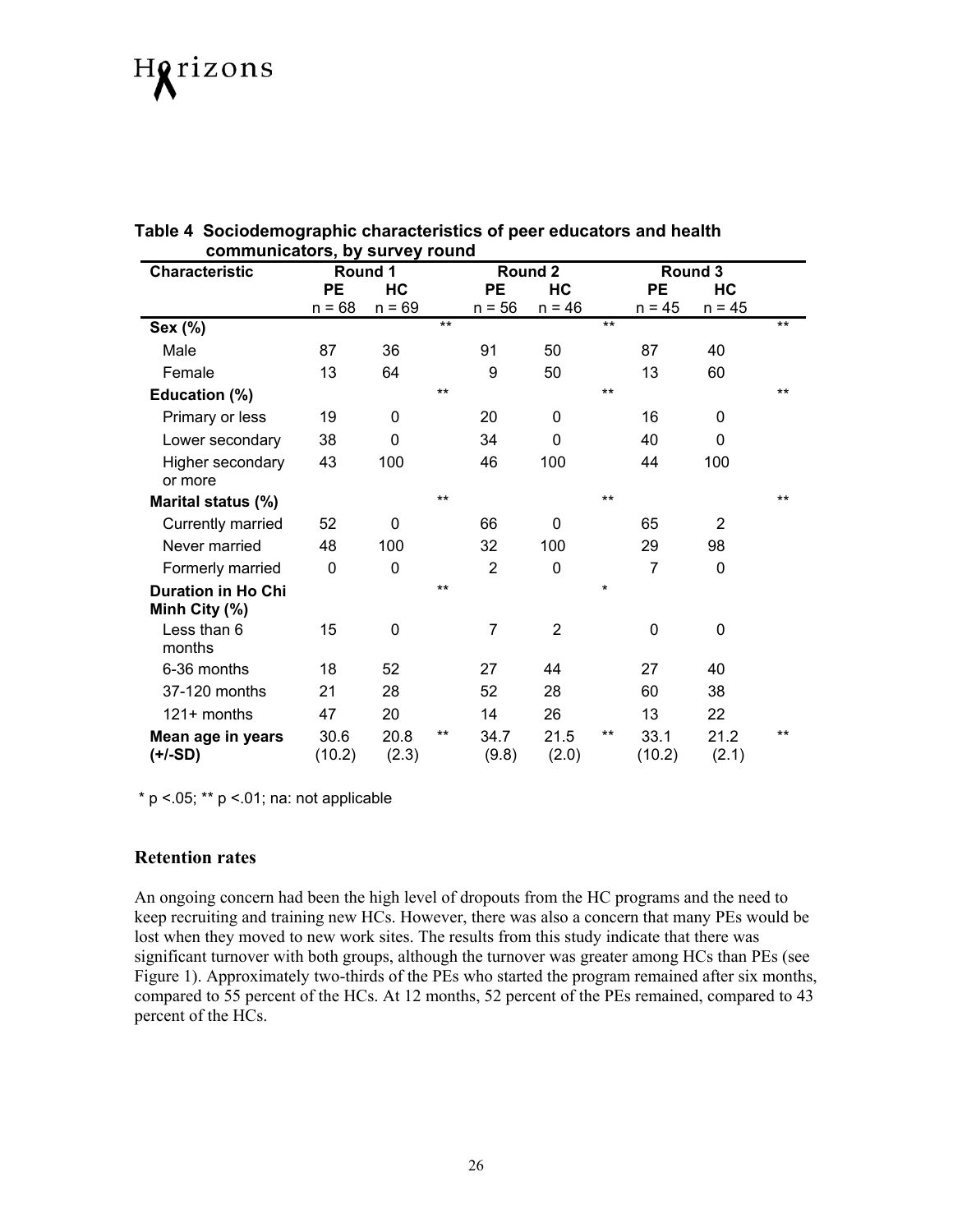

**Figure 1 Percent of original cohort remaining in project** 

The first month of the project was the critical period for dropping out. By the end of the first month, only 90 percent of peer educators and 84 percent of health communicators remained in the program. In fact, several of those trained as peer educators never commenced activities. For some of the peer educators, this was because they were too busy to participate. A large number of health communicators went home for their summer student holidays and did not return. The main reason for losing peer educators was that they went home or to other construction sites outside of Ho Chi Minh City where they could not be followed up. For the health communicators, exams, graduation, and shifting to other volunteer programs were the main reasons for dropping out.

Qualitative data provide further insight into some of the differences between why PEs and HCs dropped out of the program. The reasons peer educators gave for dropping out of the program included lack of support from their fellow workers, weak communication and facilitation skills, and shifts in their workplaces that caused them to move great distances away. In contrast, health communicators discontinued their participation in the program because of a lack of spare time, scheduling conflicts, a lack of transportation, a lack of interest in the program, and obtaining other employment. A few female health communicators also described embarrassing exchanges with male construction workers when discussing the sensitive issues addressed in the program, which implies possible harassment by male construction workers and raises the need to be sensitive to the appropriate match between educators and their audience. As health communicators stated in a focus group discussion: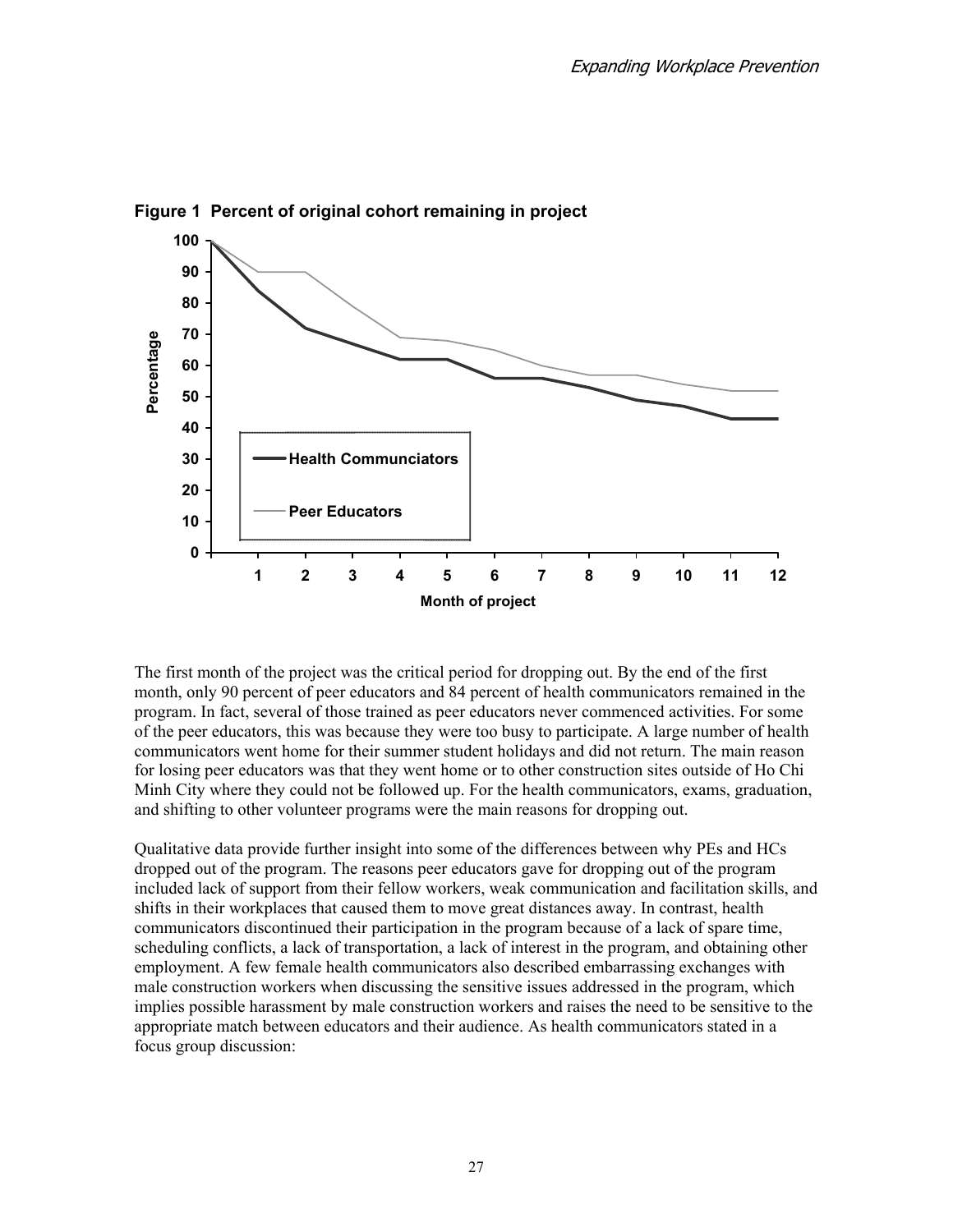

*Some people dropped out due to being busy studying, conflicts in their schedules, or the need to travel to far-away sites.* 

*Others were not really interested in this activity. They joined the program because of their friends. Therefore, they felt it was boring to distribute condoms and leaflets to workers.* 

*Some people got a job after graduation.* 

*Some male construction workers teased female health communicators. For example, they asked these HCs to display how to use a condom. These people felt very embarrassed and consequently quit this work.* 

As peer educators stated in a focus group discussion:

*Some peer educators here did not participate in the program any more due to their own difficulties. For example, they had to move very often to different work sites so they could not keep working for the program, or they went abroad.* 

*Other peer educators were frustrated when workers did not listen to them or had ideas in conflict with theirs.* 

#### **Peer educators' ability to follow a mobile workforce and continue HIV/AIDS activities**

One important objective of the study was to explore whether a peer education program can successfully move with a highly mobile work force and whether peer educators can continue education activities with their fellow workers in different work sites over time. An underlying premise of the peer education program was that the mobility of peer educators could be used to spread the peer education models among construction sites and companies. This would increase the number of workers reached, increase the retention of peer educators, and help in the recruitment of new companies. Within the limitations of the budget for both follow-up and the ability to train many new peer educators, the project was successful in meeting its aims.

The number of sites covered by the intervention expanded rapidly as peer educators moved to new sites. By the time the intervention began, the peer educators selected from the six original sites were scattered across 11 sites. The maximum number of sites included in the program at any one time was 19, and at the end of one year 16 sites remained in the program. Overall, peer education activities were conducted at 31 construction sites through the 12 months of the intervention.

The majority of peer educators who moved from the original six construction sites went to work at other sites in Ho Chi Minh managed by the companies participating in the study and the project was able to follow-up all of these peer educators. Only those peer educators who went to work for other companies or who left Ho Chi Minh City could not be followed up. It appears that there is relatively limited mobility of workers at the level of team leaders, who are those most likely to be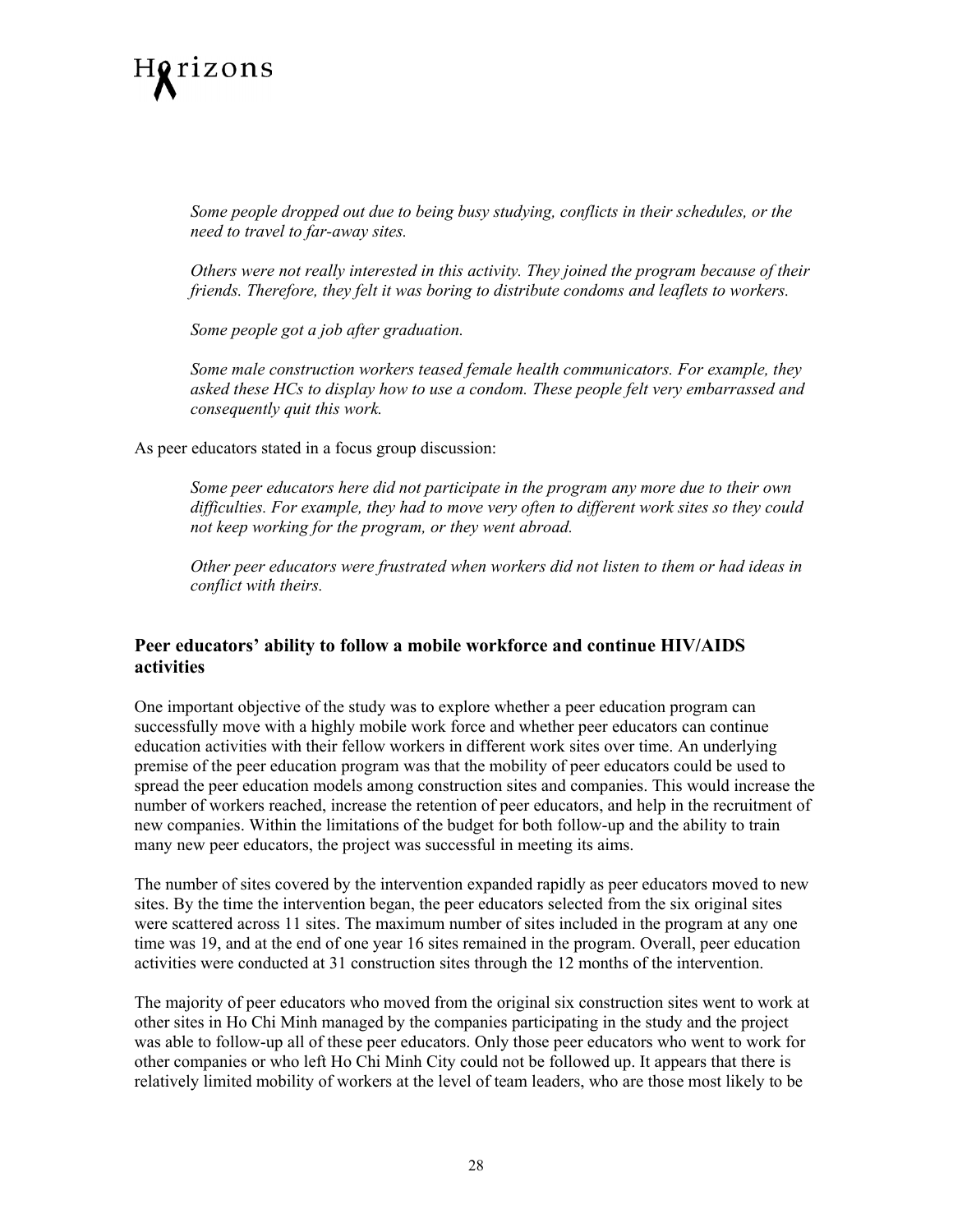trained as peer educators. However, over the course of the project, some of the peer educators moved to provinces outside of Ho Chi Minh City. Others moved out of construction work into other occupations.

Focus group discussions with peer educators revealed that mobility was a barrier to continued participation in the program. Peer educators generally wished to continue activities even after moving to new sites, but it was difficult do this without the support of the peer coordinators. In discussing how to resolve the difficulty of movement, a peer educator said:

*If we move far away, we still want to continue participating in the program. But we need to keep in touch with the peer coordinators, by making phone calls or by driving to meet them. Will the program cover that cost?* (PE from Sai Gon Tourism construction site)

#### **HIV/AIDS knowledge of PEs and HCs**

Analysis in the following sections is restricted to PEs and HCs who completed the baseline survey and were followed over time.

Concerns about the PEs included their lack of knowledge about HIV/AIDS, given their limited experience. At baseline, levels of knowledge were higher among HCs than PEs ( $p < .05$ ). This difference disappeared by the second round of data collection. Equivalent levels of knowledge were also found after one year.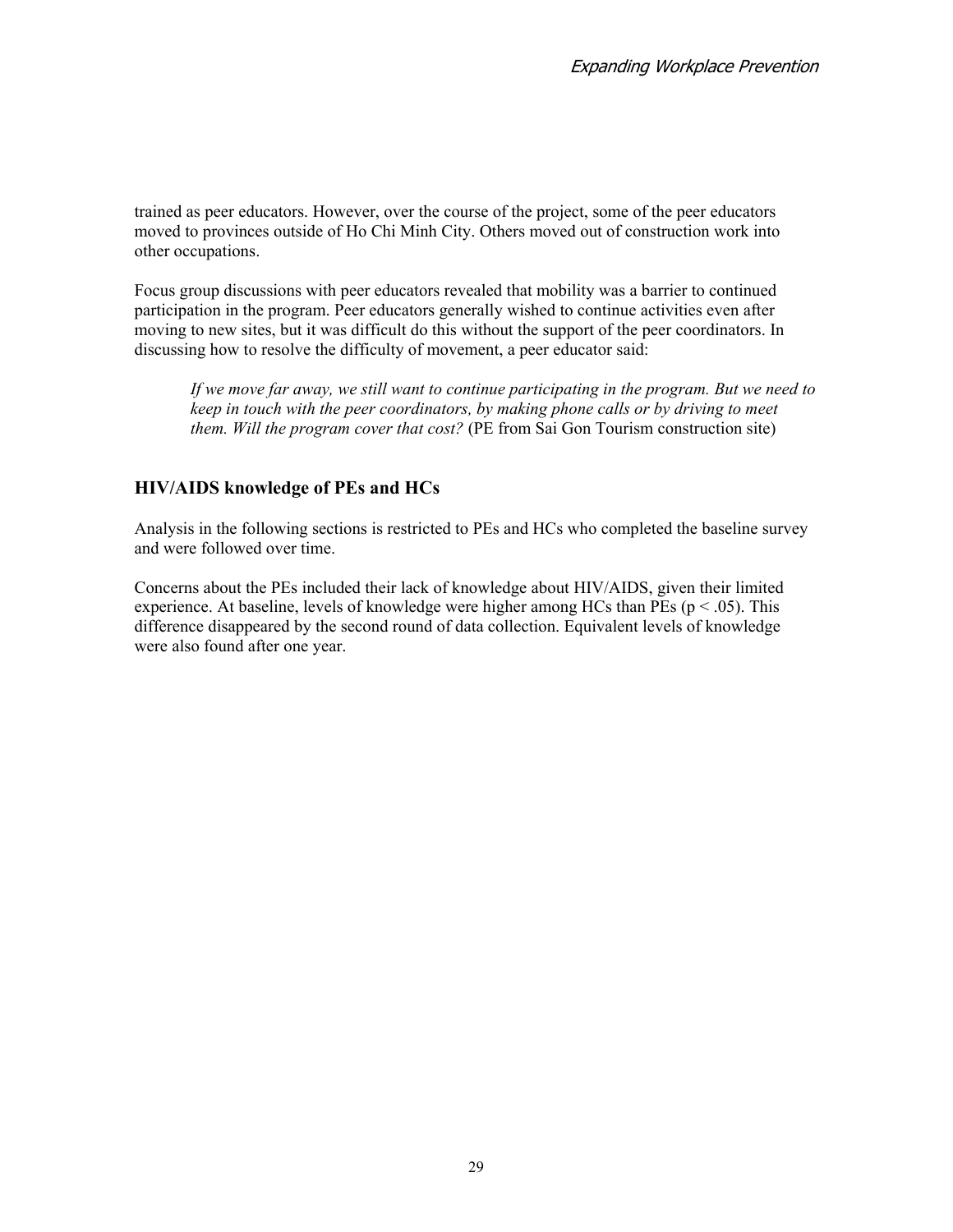#### **Table 5 Mean scores on indexes of knowledge, comfort with discussing sensitive topics, and percentage distribution of motivation to participate in program, by survey round and type of agent**

|                                       | Round 1     |          |       |          | Round 2     |               | Round 3    |       | <b>Net</b><br>effect <sup>b</sup> |
|---------------------------------------|-------------|----------|-------|----------|-------------|---------------|------------|-------|-----------------------------------|
|                                       | <b>PE</b>   | HС       |       | PЕ       | HС          | <b>PE</b>     | НC         |       |                                   |
|                                       | 68<br>$n =$ | $n = 69$ |       | $n = 45$ | $n = 30$    | $n = 33$      | $n = 40^a$ |       |                                   |
| Knowledge index<br>(mean)             | 6.2         | $6.5*$   |       | 6.9      | 7.0         | 6.9           | 6.9        |       | None                              |
| <b>Comfort with</b>                   | 2.5         | 3.1      | $***$ | 3.6      | 3.4         | $\ast$<br>3.7 | 3.3        | $***$ | Positive                          |
| discussing sensitive<br>topics (mean) |             |          |       |          |             |               |            |       |                                   |
| <b>Reasons for</b>                    |             |          | $***$ |          |             |               |            |       | None                              |
| participation (%)                     |             |          |       |          |             |               |            |       |                                   |
| Increase knowledge                    | 24          | 28       |       | 49       | 30          | 46            | 60         |       |                                   |
| Help workers                          | 9           | 30       |       | 31       | 30          | 39            | 27         |       |                                   |
| Need for activities                   | 0           | 13       |       | 4        | 7           | 6             | 0          |       |                                   |
| Personal benefit                      | 3           | 12       |       | 4        | 7           | 0             | 3          |       |                                   |
| Encouraged by project                 | 62          | 1        |       | 0        | $\mathbf 0$ | 0             | 5          |       |                                   |
| Other                                 | 3           | 16       |       | 11       | 26          | 9             | 5          |       |                                   |
| <b>Total</b>                          | 100         | 100      |       | 100      | 100         | 100           | 100        |       |                                   |
| *p < .05; ** p < .01                  |             |          |       |          |             |               |            |       |                                   |

<sup>a</sup> The higher number of health communicators in the round 3 sample compared to the round 2 sample is a result of a group of health communicators not working at the time of the round 2 survey but returning to work soon afterward.

<sup>b</sup>The net effect is estimated from an interaction between round and intervention arm. If the interaction is positive, it means that the amount of change in the outcome variable over the three rounds was significantly greater in the peer education arm than in the health communicator arm. If the net effect is negative, the amount of change was greater in the health communicator arm. None means that the amount of change in the outcome variable is not significantly different between the two arms. ANOVA was used for the interval level variable. For the categorical variable, multinomial logistic regression was used to evaluate the interaction.

#### **Comfort levels in discussing sexual topics**

An index of comfort in discussing sexual behavior was constructed out of six items. At baseline, HCs were significantly more comfortable discussing topics related to sexual behavior than were PEs ( $p < .01$ ). After six months, PEs who remained in the program were more comfortable discussing sensitive topics with workers than were HCs (see Table 5). This gap widened further after one year.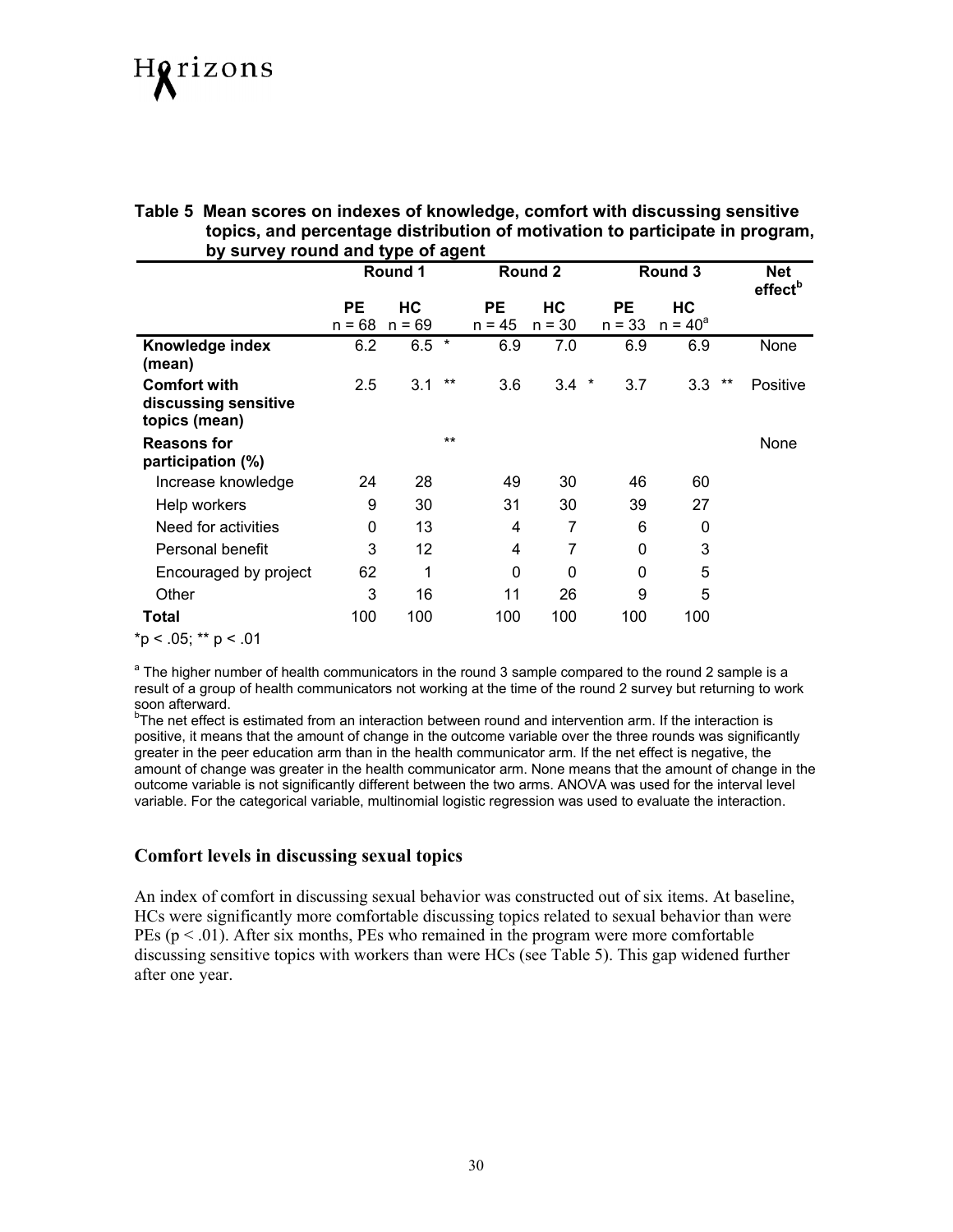#### **Reasons for joining the program**

Peer educators reported that their initial motivation for participating in the project was the encouragement of their companies. Almost two-thirds of peer educators stated at round one that their main reason for participation was because company management asked them to. In contrast, the main reasons cited by health communicators for their participation were to increase their own knowledge and to help workers. At six months follow-up, there were no significant differences between health communicators and peer educators in the reasons they gave for participating in the program. For both groups, increasing their own knowledge and helping workers were the two main factors for participation. A similar pattern was evident in round three.

Qualitative data suggest that peer educators and health communicators joined for different reasons as well. As the health communicators stated during a focus group discussion:

*The reason I joined the program was to increase my knowledge of HIV/AIDS so that I could help myself first, and then help other people, such as construction workers.*

*My future profession* [*social work*] *requires me to socialize with different people. Meeting and talking with construction workers would help me improve communication skills as well as social work skills.* 

And as the peer educators stated during a focus group discussion:

*We initially became peer educators because of an invitation by the labor union, a decision of the company, and the agreement of site management.* 

*At the beginning we were assigned to attend the training. After the training we enjoyed [the program]. If there is another training, we will voluntarily participate in it. After working in the program, we found we could help ourselves, our family, and society.* 

Peer educators and heath communicators were drawn from very different populations, had significantly different personal characteristics, and had different motivations for joining the project. Although both the characteristics and motivations of health communicators suggested that they would be more dedicated to their duties and would be more likely to stay in the project, the results indicate that at the end of six months the motivations for participation of peer educators were similar to those for health communicators, that training had provided peer educators with similar levels of skills to health communicators in performing their tasks, and that peer educators were more likely than health communicators to stay in the project.

#### **Management Motivation**

An additional objective of the study was to examine strategies to motivate management to support HIV/AIDS workplace programs in relatively low-prevalence environments. The management motivation component of the intervention took place in the peer education arm, since management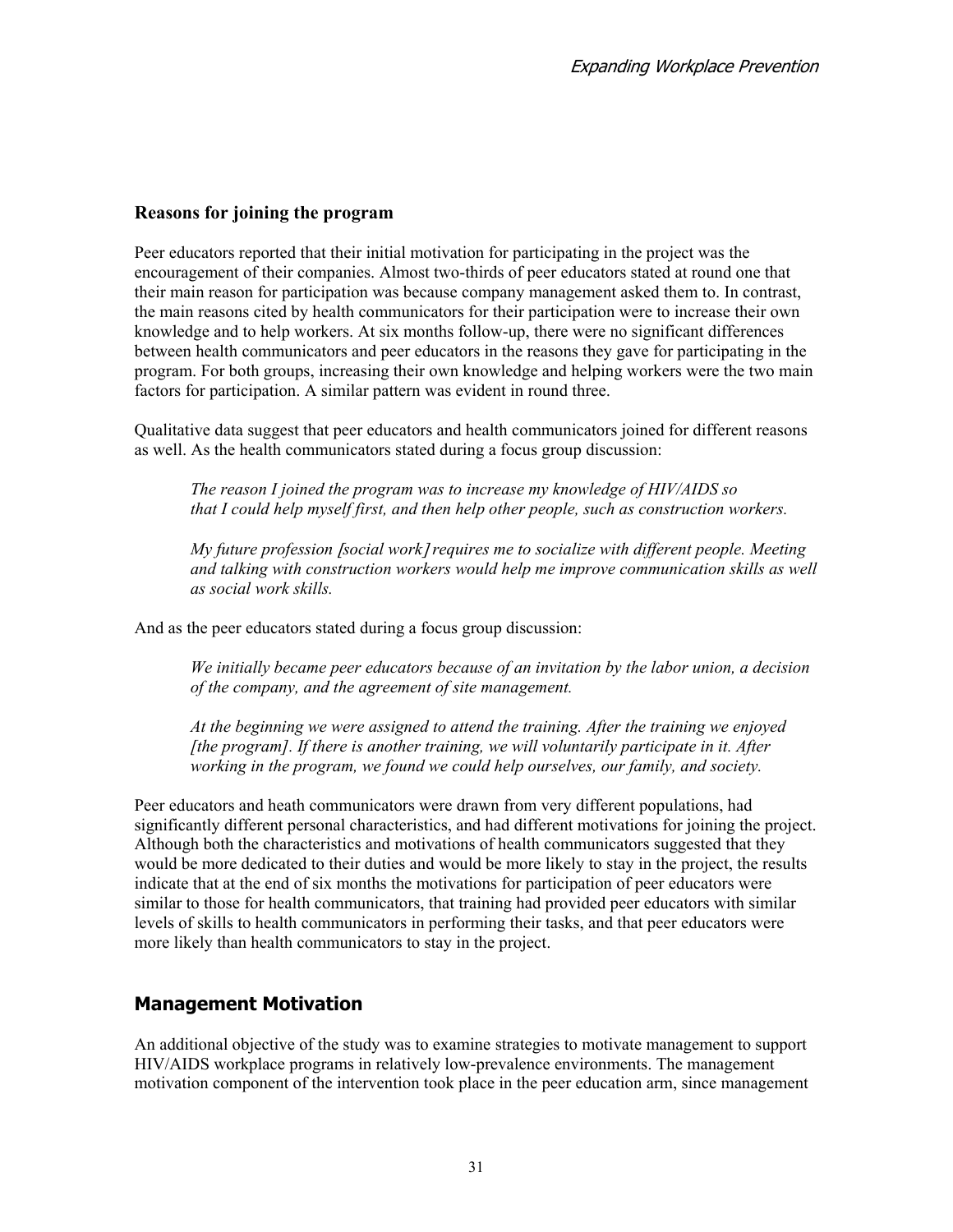

support was needed to implement such a workplace intervention. Management motivation activities did not take place in the health communicator arm, because this intervention arm was to be implemented exactly as it had been previously, and it did not previously include a management motivation component.

Based on interviews with company management and labor union staff, this section highlights findings about how managers can be motivated to support and participate in a workplace HIV/AIDS program, as well as opinions of HIV/AIDS programs from the management perspective. The analysis is largely based on data from in-depth interviews with 12 managers from the companies that participated in the peer education program, six based at construction sites and six based at the headquarters of the companies, and supplemented with interviews from labor union staff. Because the companies who refused to participate were not interviewed, the findings below may not be representative of the views of all managers.

Data from these interviews reveal a number of factors that are associated with motivating construction managers to endorse participation in an HIV/AIDS program:

#### **When managers are aware that their workers are at risk for HIV/AIDS.**

Almost all managers acknowledged that construction workers are vulnerable to HIV infection. They are aware that this vulnerability is enhanced by characteristics specific to this migrant labor force, including spending considerable time away from spouses and home communities, as well as high rates of alcohol abuse and unprotected sex with sex workers.

*Construction workers are definitely at risk of HIV infection. ...Living far from home, being young men and living at construction sites, construction workers easily engage in "eating cakes and paying money"[visiting sex workers]. I am not afraid that they use drugs since they do not have much money. I only worry that they are involved in drinking and visiting sex workers.* (Vice Director, State Company)

#### **When managers perceive that the wellbeing of workers helps determine the success or failure of the company.**

Most managers perceive the wellbeing of workers as essential to a company's future. They also believe that the company benefits by showing concern for workers, since workers will likely repay such concern with greater efforts to guarantee the success of the company.

*I think the health of employees is one of the factors that contributes to the company's success. For example, if 10 percent of workers in a company get sick [not due to AIDS], how much money will be spent on this?* (Head of personnel department, state-run company)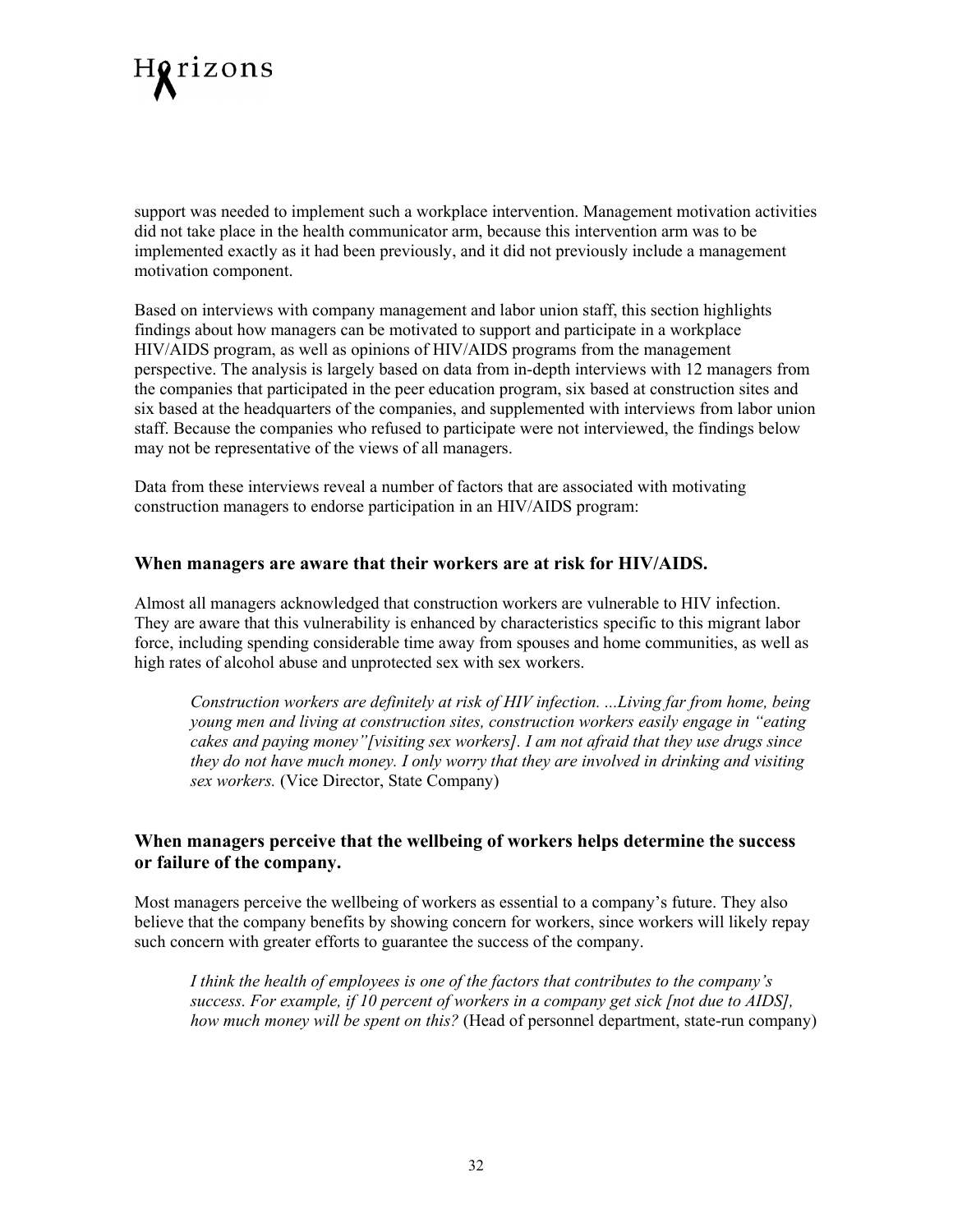#### **When managers are concerned that uninformed workers may stigmatize or discriminate against fellow workers who are HIV-positive.**

Some managers understood that lack of knowledge about HIV/AIDS could generate negative attitudes among some employees about working with an HIV-positive person, with the resulting fear and conflict leading to declining productivity and teamwork.

*When there is one case [of HIV/AIDS] in the company due to any cause, how will other people behave toward this person? People may not want to work with him/her or may request that you transfer him/her to other places. This really affects labor productivity. That is why I think if the goal of the program is to prevent workers from getting AIDS, it is really a good activity to support the company's business. Participating in this program is first to prevent workers from getting AIDS, and second, to change attitudes of our employees toward people living with AIDS. So in case someone is infected with HIV/AIDS in my company, other employees will still treat him/her as a normal person."* (Director, state-run company)

#### **When managers are approached by prevention programs in a systematic way that acknowledges the chain of command.**

Busy construction managers appreciated the systematic approach of the labor union in introducing the workplace HIV/AIDS program to the company. This included three steps: (1) sending a formal letter to the director of the company, (2) calling to follow-up and make an appointment with appropriate decision-makers, and (3) providing a formal presentation on the program to company management with decision-making abilities.

In my opinion, a combination of all three ways *[letter, telephone and meeting] is the best. If the labor union only sends a letter to me, I think that they are not so enthusiastic because every day I receive so many letters, papers, and faxes. But they were very enthusiastic. They sent me a letter, then called for a meeting. Generally speaking, the company decided to participate in the program not only because of its benefits, but also because of labor union's enthusiasm. This has influenced my decision. They are respectful people. Other institutions send a letter and wait for us to make contact."* (Director, state-run company)

The results of the analysis of the decision-making process demonstrate the importance of contacting the company director at the initial stages of the process and providing him or her with an opportunity to consult with others. If the director is not aware of the program, it is unlikely that the company will participate.

*As a director, I was the decision maker. ... However, I need to consider opinions of others on the board."* (Director, state-run company)

Interviews with program coordinators indicate that the most successful manner in which to motivate management was to work with both top management at headquarters and management at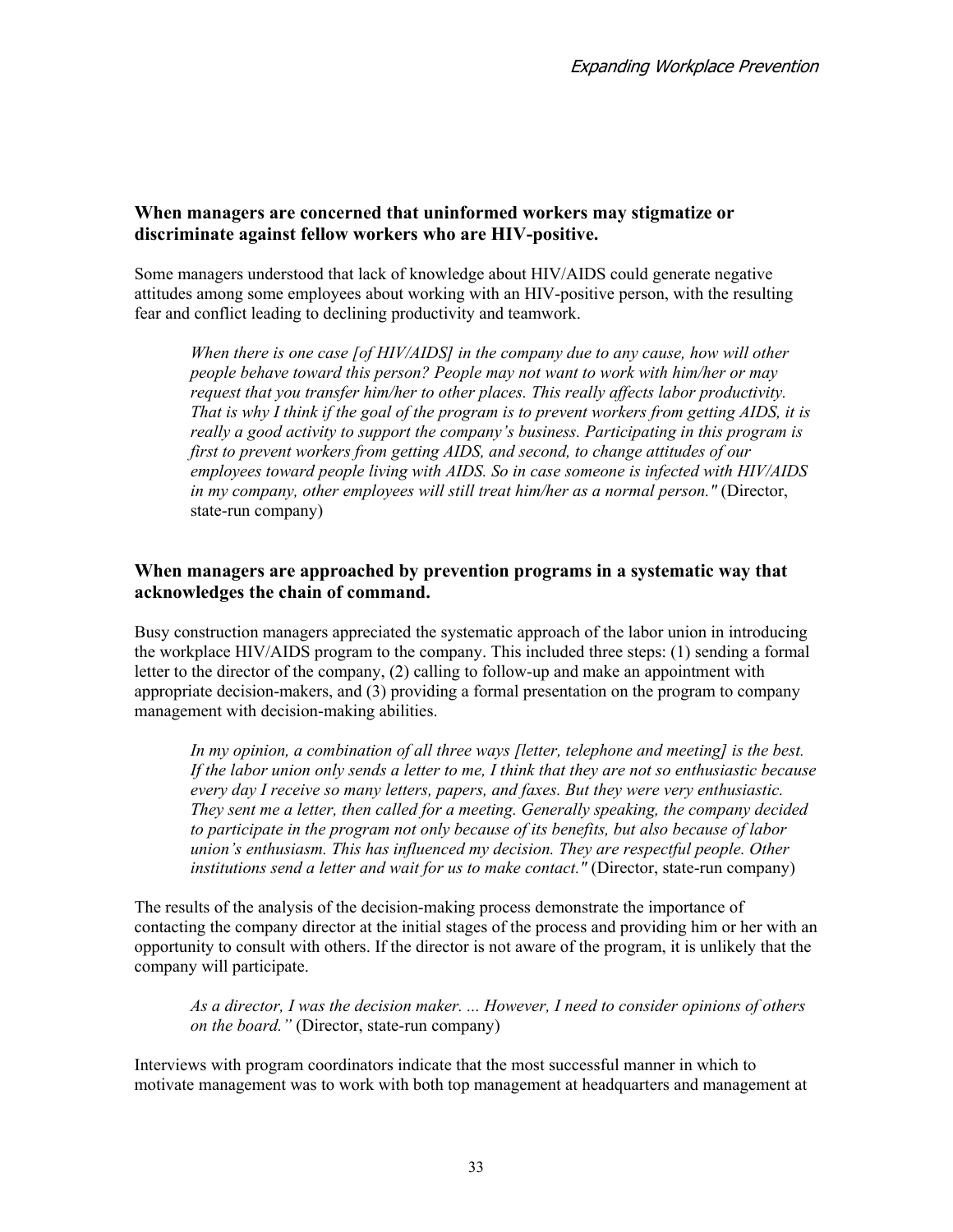

the construction site itself. Top management should be approached simultaneously with site management, since creating a good relationship with managers at project sites is important to prevent them from feeling pressured to participate in the project.

*When we come to a construction site, the site head feels respected; therefore it is very easy for us to have a good relationship with him/her. He/she won't be surprised when his/her company agrees to participate in the project.* (Vice-director, Social Work Center)

#### **When managers receive a convincing presentation from a credible source that addresses estimated costs to the company.**

The presentation introducing the program was designed to openly address issues of potential concern to construction managers. This included the amount of time needed to implement the HIV/AIDS program activities and findings about cost-effectiveness of other programs. Because training is needed to support a program built around peer education, management needs to provide time for workers to attend peer education workshops. It is important for programmers to raise these issues in the beginning and be flexible about program modifications that would be more appropriate for specific work environments.

*I agreed to participate in the program with the condition that it does not trouble the company too much. I mean that the program should not take too much time or require a large number of people. For example, if all work-team leaders go to the training at the same time, like a "snake without a head" it will affect the productivity of the company.* (Director, state-run enterprise)

The presentation played an important role in making the final decision to participate in the workplace HIV/AIDS program.

*Attending the presentation session was one of the factors leading me to participate in the program. If I did not attend the presentation session, I would not be so convinced about participating in the program. Nothing is comparable to seeing and hearing."* (Head of personnel department, state-run company)

In addition, most of the construction companies have an ongoing and trusting relationship with the labor union, which added to their willingness to set up introductory meetings as well as agree to implement the program.

*Time is my major concern. I thought the program would take too much of our time, but after listening to the program presented by the labor union, I realize that it does not take much time and does not affect the company's work."* (Director, state-run company)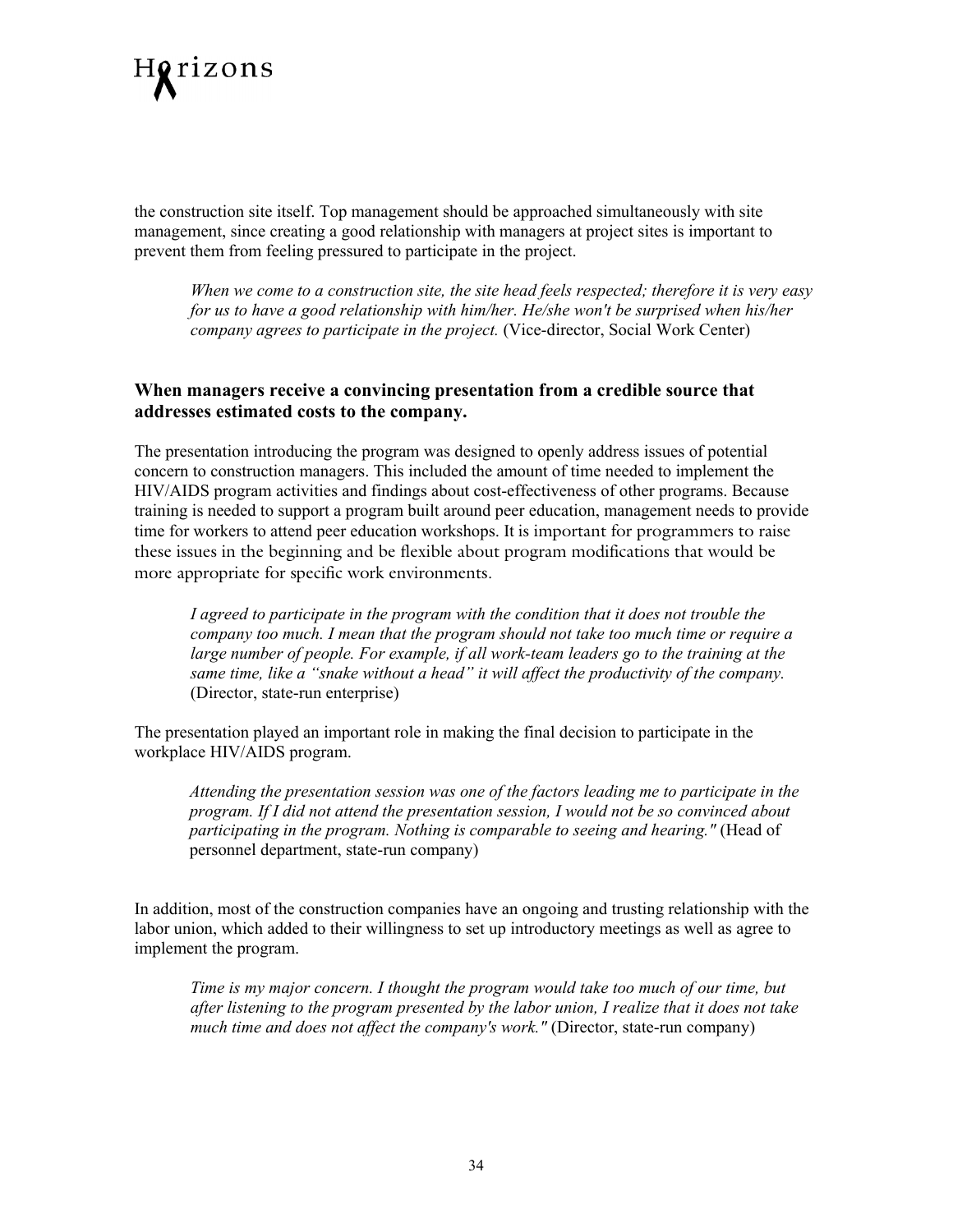#### **When managers believe that their companies have a responsibility to Vietnamese society as a whole.**

Many managers said that the growing numbers of those with HIV/AIDS in Vietnam is a serious issue and that their companies should be involve in reducing the impact of HIV/AIDS as part of their responsibility to Vietnamese society. An interesting point is that most managers did not expect program participation to improve the public image of their company, believing that it depends largely on the quality and price of their services and their ability to adhere to schedules.

*Participating in this program is our responsibility. I think that every person should have responsibility for the country to prevent this pandemic.* (Director, state-run company)

The research with management indicates that in Vietnam, construction companies can be successfully motivated to participate in, and support, a workplace peer education HIV/AIDS program. The use of an official and widely accepted organization such as the labor union was essential in obtaining the initial hearing of managers, which was so important to getting their support. Equally important was the systematic approach adopted by the labor union, which included a presentation of details of the workplace HIV/AIDS program. While the potential economic impact of HIV/AIDS on companies was a factor in motivating participation by companies, more important for the managers who became involved in the program was their desire to help their workers and Vietnamese society.

### **Cost Analysis**

Local authorities in Vietnam want to scale up their HIV prevention efforts and require information on the effectiveness and cost of activities, as well as their potential for scaling up. Therefore, a key component of this operations research is a costing analysis. The analysis below compares the costs of the health communicator program with the new peer education program.

The cost analysis is presented in two ways: a productivity analysis that compares the cost of reaching a construction worker through each approach, and an analysis of the costs of replicating the intervention. First, to give some background on how the intervention was financed, several agencies and institutions provided funding for the two interventions. The Ford Foundation paid for much of the costs of training and implementing the peer education intervention, while the Horizons Program paid for much of the costs of training and implementing the health communication intervention. Other international donors had previously paid to train some of the health communicators that were involved in the current intervention. The local Vietnamese institutions (government-financed) provided the commodities (condoms and brochures) and some of the time of their personnel in developing and implementing the interventions. Construction companies contributed some of the time of their construction workers for training as peer educators.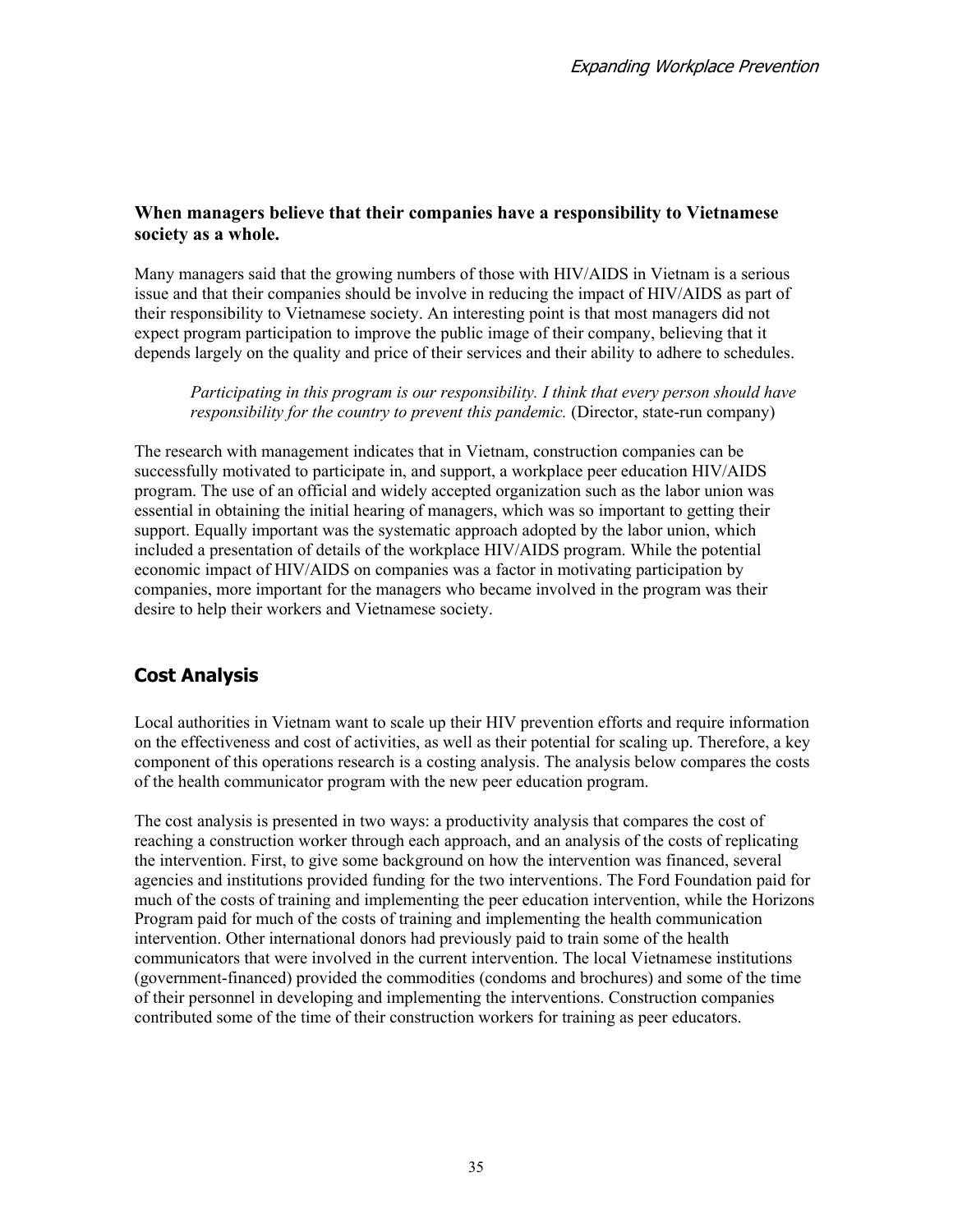

#### **Start-up and service delivery costs**

The costs of the peer education and health communication programs are divided into two types: start-up and service delivery. Start-up costs included training for health communicators, peer educators, and program coordinators. Another start-up cost, the cost of designing the interventions, is not included because no information on this was available for the health communicator intervention. It should be noted that excluding design costs might result in an underestimation of some of the costs of the peer educator intervention. Training costs included the value of the time of trainers and trainees as well as costs of materials, venue fees, and stationery for the intervention. The value of the trainee time was based on the daily allowances given to them during the trainings, that is, daily wage rates were paid to the peer educators and an allowance of 25,000 dong was paid to the health communicators. The local exchange rate was approximately 15,000 dong per dollar.

The costs of delivering the intervention included labor costs: i.e. the time of health communicators and peer educators, program coordinators, and other labor union and HCMC AIDS Committee staff, cost of condoms and brochures, stationery, transport, and miscellaneous expenses (e.g., meeting costs). The value of the time of the PEs and HCs was assumed to be the stipend/allowances that both received. Because PEs and HCs almost always met with construction workers during breaks and after work, the value of the time spent by workers participating in program activities was not estimated.

The time spent by program coordinators supervising the interventions was valued using their salary and benefits. Other staff from the labor union and HCMC AIDS Committee also assisted in managing the interventions, and their time was valued similarly using their salary and benefits. Additional resources that were used in the interventions include venues for meetings, stationery, printing, materials, transportation, and refreshments.

#### **Data analysis**

Some of the assumptions that were made in the analysis included the following:

- Because the drop-out rate for both peer educators and health communicators was high and new trainings would have to be held every year, the researchers chose to treat the costs of training of PEs and HCs as recurrent and not annualize them.
- Training for program coordinators would last for more than one year, and these costs were annualized.
- In the health communication intervention, a second batch of HCs ( $n = 29$ ) was added to the intervention, but they did not receive training at this time since they had already been trained. The cost of training these HCs was estimated and added to the total costs of the HC intervention.
- Because the involvement of international consultants in designing, training sessions, and implementation was considered to be a one-time event and would not be needed in a scale-up of the peer education intervention, the value of their time both in training and implementation was substituted with local consultants' rates.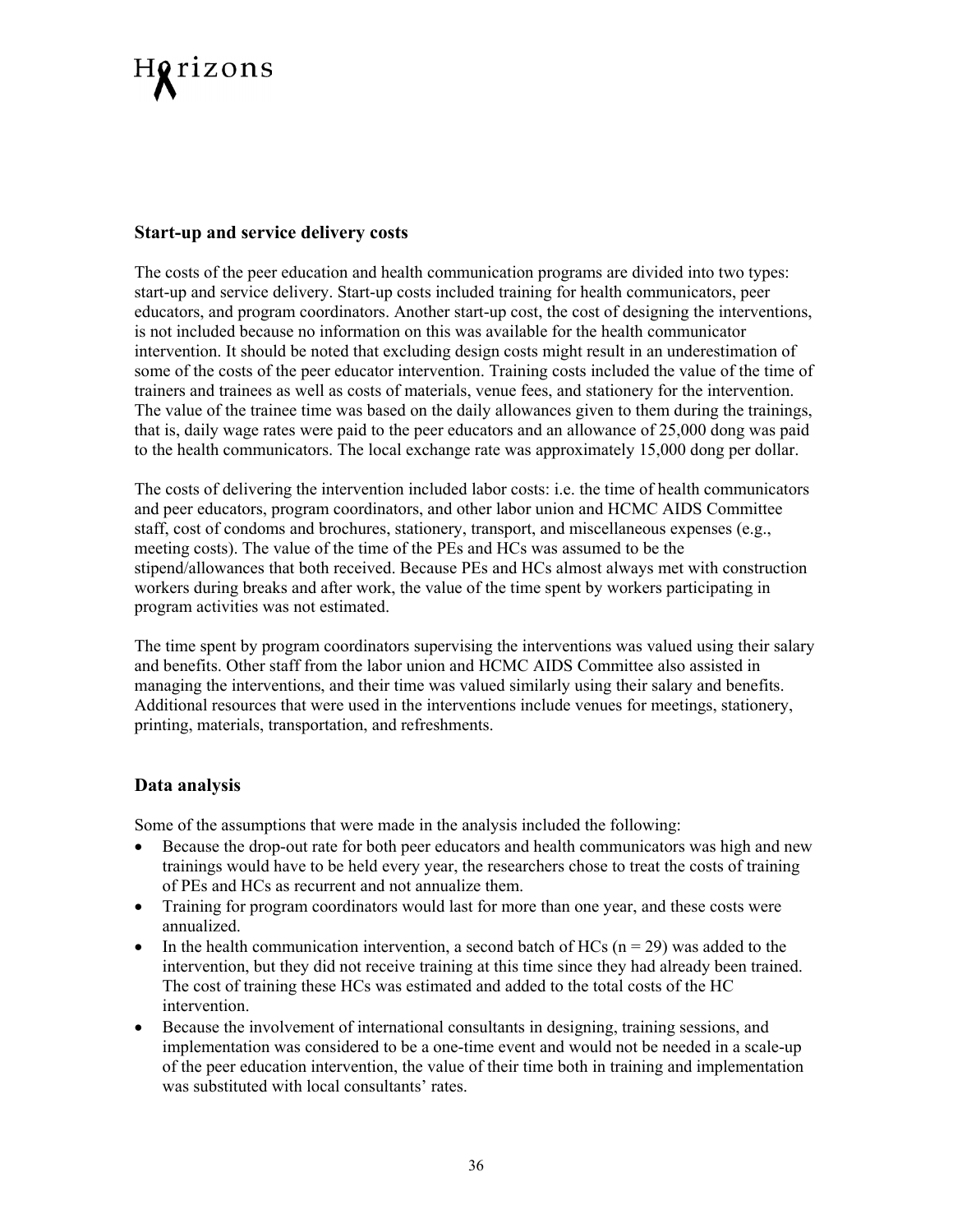The costs of the interventions were estimated over the 12 months of the intervention. The rationale for this is that changes occurred in both interventions during the 12 months. The peer education intervention was less intensive during the second six months because the peer educators often moved to new construction sites. At the same time, the health communication program was intensified during the second six months. In order to capture the full effect of both interventions, an analysis of the full period was considered most appropriate.

The results of the study indicated that HIV risk behavior measures, such as condom use, changed relatively little during the period due to low reported levels of sexual activity. Thus, rather than using outcome measures such as change in condom use, this analysis uses measures of output on exposure to intervention activities. Specifically, the number of construction workers reporting contact with a PE or HC during the last six months on surveys was used as the output measure. While the number of persons that the PEs and HCs report having reached was also available via monitoring forms, reports by the workers themselves were deemed to be more reliable.

#### **Results of cost study**

The total costs of the two interventions during the 12 months from July 2001 to June 2002 were \$15,678 and \$12,455, respectively, for peer education and health communication (see Table 6). The largest cost component was the payment of stipends to the PEs and the HCs to recompense them for their time participating in the interventions. Most of the costs for the intervention were monetary, requiring a financial outlay. However, some of the resources were donated (condoms and brochures by the National AIDS Control Program) and some of the staff time paid for by local institutions.

The peer education intervention cost approximately \$3,000 (26 percent) more than the health communication intervention. More funds were spent on training activities in the peer education program because more training was conducted and more peer educators were trained. In addition, this training included the topic of managing the peer education program, while this was not done for the health communication intervention, since it was ongoing. The supervision and involvement of the local Vietnamese institutions in implementation of the peer education intervention was also higher.

The cost of conducting the interventions with and without distribution of condoms was calculated since an alternative option for the intervention would be to direct workers to buy the condoms elsewhere if they were costly to the intervention. Table 6 indicates that the cost of the condoms was only a small component of the overall cost (4 percent and 2 percent of peer education and health communicator programs, respectively).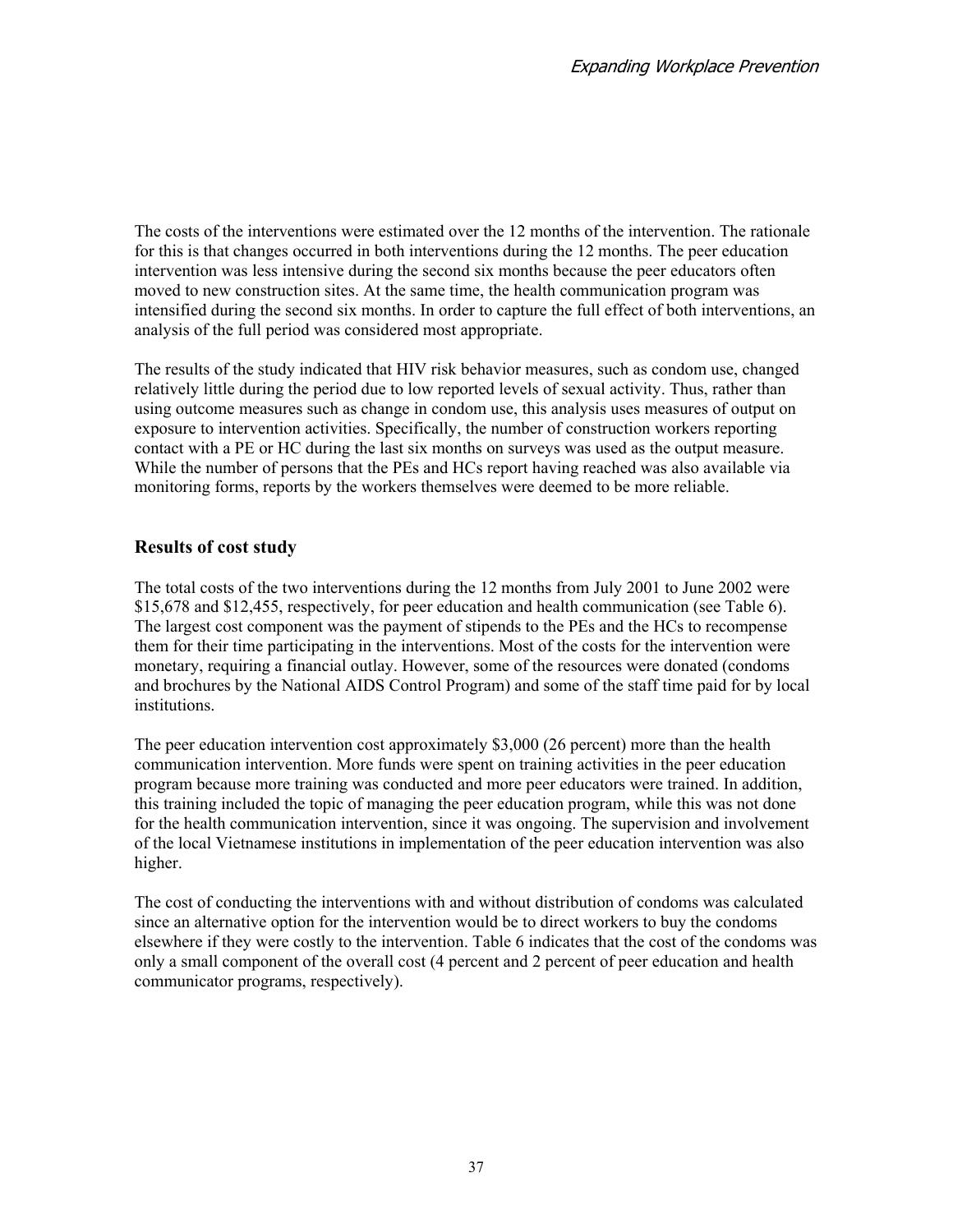# Horizons

| Table 6 Total costs of peer education and health communication interventions, |
|-------------------------------------------------------------------------------|
| July 2001-June 2002 (in dong; 15,000 dong per 1 dollar)                       |

| <b>Cost component</b>                                        | <b>Peer Education</b>             |            | <b>Health Communication</b>       |            |  |
|--------------------------------------------------------------|-----------------------------------|------------|-----------------------------------|------------|--|
|                                                              | M*                                | $NM^*$     | M                                 | <b>NM</b>  |  |
| <b>Start-up Training</b>                                     |                                   |            |                                   |            |  |
| Time of trainers and trainees                                | 33,799,806                        |            | 14,544,164                        |            |  |
| Training materials and venue                                 | 24,082,575                        |            | 13,674,879                        |            |  |
| Extra training for PE<br>program coordinators                | 1,660,445                         |            | Not Applicable                    |            |  |
| Management "motivation"<br>materials for PE program          | 1,220,130                         |            | Not Applicable                    |            |  |
| Subtotal: training                                           | 60,762,956                        |            | 28,219,043                        |            |  |
| <b>Service Delivery</b>                                      |                                   |            |                                   |            |  |
| Time of PE or HC                                             | 110,100,000                       |            | 115,665,000                       |            |  |
| Supervision                                                  | 20,611,432                        |            | 13,959,160                        |            |  |
| Time of other staff in<br>implementation                     |                                   | 2,031,454  | 1,378,734                         |            |  |
| Photocopying and other<br>materials                          | 17,774,904                        |            | 9,246,349                         |            |  |
| Condoms                                                      |                                   | 8,495,000  |                                   | 2,878,800  |  |
| <b>Brochures</b>                                             |                                   | 15,394,400 |                                   | 15,470,400 |  |
| <b>Subtotal: service delivery</b><br>with cost of condoms    | 174,407,190                       |            | 158,598,443                       |            |  |
| <b>Subtotal: service delivery</b><br>without cost of condoms | 165,912,190                       |            | 155,719,643                       |            |  |
| <b>TOTAL COSTS with condoms</b>                              | 235,170,146 dong<br>(US\$ 15,678) |            | 186,817,486 dong<br>(US\$ 12,455) |            |  |
| <b>TOTAL COSTS without</b><br>condoms                        | 226,675,146 dong<br>(US\$ 15,112) |            | 183,938,686 dong<br>(US\$ 12,263) |            |  |

\*Note: M = monetary costs, NM = nonmonetary costs

#### **Outputs in the two interventions**

As reported above, the researchers administered surveys to construction workers at three points in time: baseline, and six months and 12 months after the interventions began. At six months, 74 percent of workers in PE sites ( $n = 751$ ) and 57 percent at HC sites ( $n = 505$ ) reported contact with the program over the last six months. After 12 months, fewer workers reported having been contacted over the prior six months: 61 percent at PE sites ( $n = 363$ ) and 45 percent at HC sites ( $n =$ 211), respectively. Extrapolating from the sampling strategy, the number of workers estimated to be at construction sites with PEs and HCs after 12 months were 820 and 740 workers, respectively. Because the survey did not include workers from earlier construction sites, however, it is likely that the results underestimated the number of workers contacted.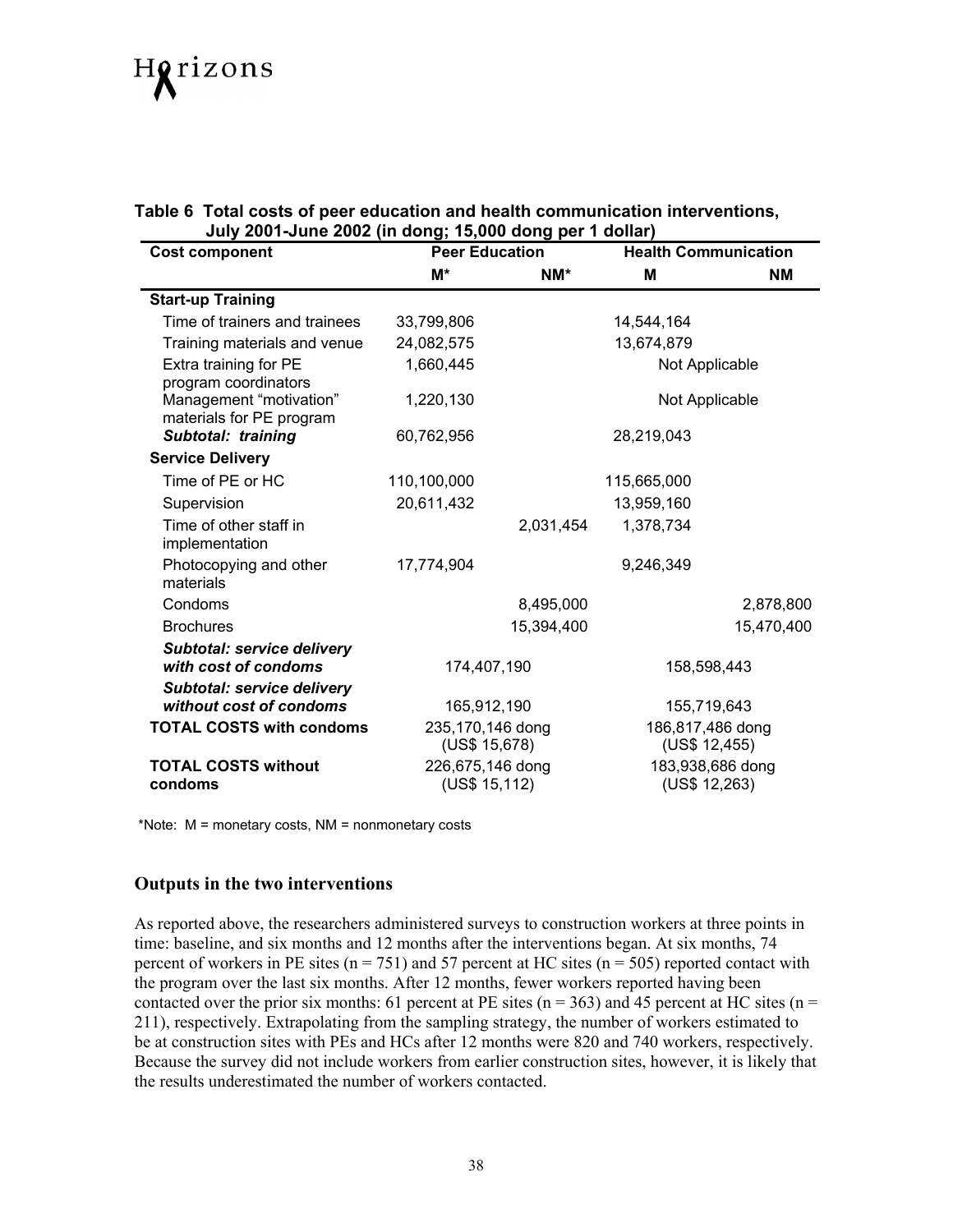#### **Cost per contact or worker reached**

When the productivity of the two interventions after 12 months was analyzed, the cost of contacting a worker was found to be lower in the peer education intervention than the health communication intervention (see Table 7). This is because even though total costs of the peer education program were higher, the higher productivity of this intervention, as reported by workers, resulted in a 16 percent lower cost per worker reached. This result was obtained even though the peer education intervention used more materials and secretarial support in the first six months to get the intervention under way than did the HC intervention, which was already under way.

#### **Table 7 Cost per worker contacted in last six months, by type of intervention, July 2001-June 2002**

|                                                     | <b>Peer Education</b>        | <b>Health Communication</b>  |
|-----------------------------------------------------|------------------------------|------------------------------|
| No. of workers contacted by<br>PE or HC (estimated) | 500                          | 333                          |
| Cost per worker contacted                           | 470,340 dong<br>(US\$ 31.36) | 561,013 dong<br>(US\$ 37.40) |

Note: The number of workers estimated as contacted by PE or HC is calculated by multiplying the percentage of workers in the survey that reported having been contacted, by the total number of workers.

#### **Cost of replicating the peer education intervention**

In Table 8, the costs of replicating the peer education intervention at an additional six sites have been simulated. The number of peer educators and health communicators is assumed to be the same as in the initial intervention. Some of the assumptions that were made in the simulation are the following:

- The training of Labor Union and HCMC AIDS Committee program managers would not be needed.
- Only two-thirds of the training materials would be required, assuming that some of the materials produced for the initial trainings could be reused in later ones.
- Less time would be required of other staff (two-thirds) in implementation since the intervention has now been tested and requires less supervision.
- Half of the photocopying and other materials for implementation would be required, since some can be reused in the scaled-up interventions.

The total costs of the peer education intervention would be US\$12,648, while the monetary costs to the program would be lower—US\$11,991. If the same number of contacts with workers in the new sites takes place, the cost per worker contacted for the peer education intervention would be reduced from US\$31.36 to US\$25.30. Other scenarios that would reduce the cost per worker reached include increasing the number of persons trained at each session, increasing the number of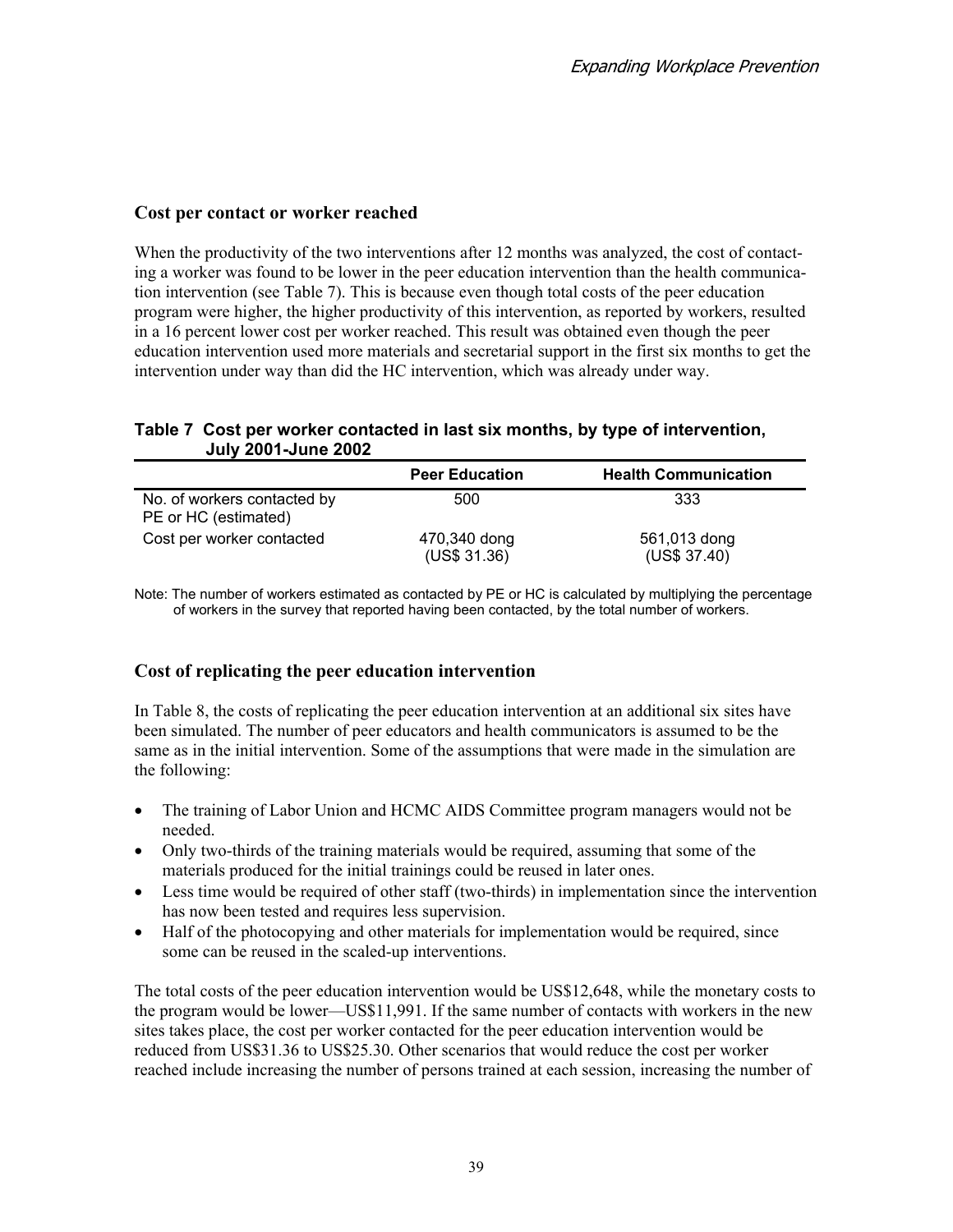# Horizons

construction sites where the intervention is offered, and asking workers to purchase their own condoms.

#### **Table 8 Simulation of costs of replicating peer education intervention (dong)**

| <b>Cost component</b>                 | <b>Peer Education</b> |           |  |  |  |  |
|---------------------------------------|-----------------------|-----------|--|--|--|--|
|                                       | $M^*$                 | NM*       |  |  |  |  |
| <b>Training</b>                       |                       |           |  |  |  |  |
| Time of trainers and trainees         | 15,066,946            |           |  |  |  |  |
| Training materials and venue          | 16,063,077            |           |  |  |  |  |
| <b>Subtotal: training</b>             | 31,130,023            |           |  |  |  |  |
| <b>Service delivery</b>               |                       |           |  |  |  |  |
| Time of PEs                           | 110,100,000           |           |  |  |  |  |
| Supervision                           | 13,747,000            |           |  |  |  |  |
| Time of other staff in implementation |                       | 1,378,734 |  |  |  |  |
| Stationery and other materials        | 8,887,000             |           |  |  |  |  |
| Condoms                               |                       | 8,495,000 |  |  |  |  |
| <b>Brochures</b>                      | 16,000,000            |           |  |  |  |  |
| <b>Subtotal: service delivery</b>     | 158,584,805           |           |  |  |  |  |
| Total                                 | 179,864,848           | 9,849,980 |  |  |  |  |
|                                       | (US\$11,991)          | (US\$657) |  |  |  |  |

\*Note: M = monetary costs, NM = nonmonetary costs

#### **Cost compared with other HIV prevention programs**

To compare whether the cost per construction worker contacted was similar to that found in other studies, the unit cost was compared with recent findings from other costing studies of HIV prevention interventions (Creese et al. 2002; Kumaranayake et al. 2000). While methodologies and geographical locations of the individual studies vary, these reports are among very few publications that are currently available that describe a costing analysis for HIV prevention interventions. The results indicate that the cost of reaching a mobile construction worker (i.e., US\$31.36) falls within the range of those found in these other preventive interventions. A voluntary counseling and testing program in Kenya, for example, found that the cost of reaching a client was US\$28.76. A peer education program in Cameroon found that the cost of reaching a person in the target population was US\$31.70.

The costing analysis of the study demonstrates that although the peer education program is somewhat more costly overall, given the success of the intervention in reaching a higher percentage of workers with activities, the cost is lower per worker reached, as compared to the health communicator intervention. Furthermore, the current cost is comparable to costs from HIV prevention programs conducted in other settings, and it would be substantially less expensive to replicate the PE intervention in additional sites.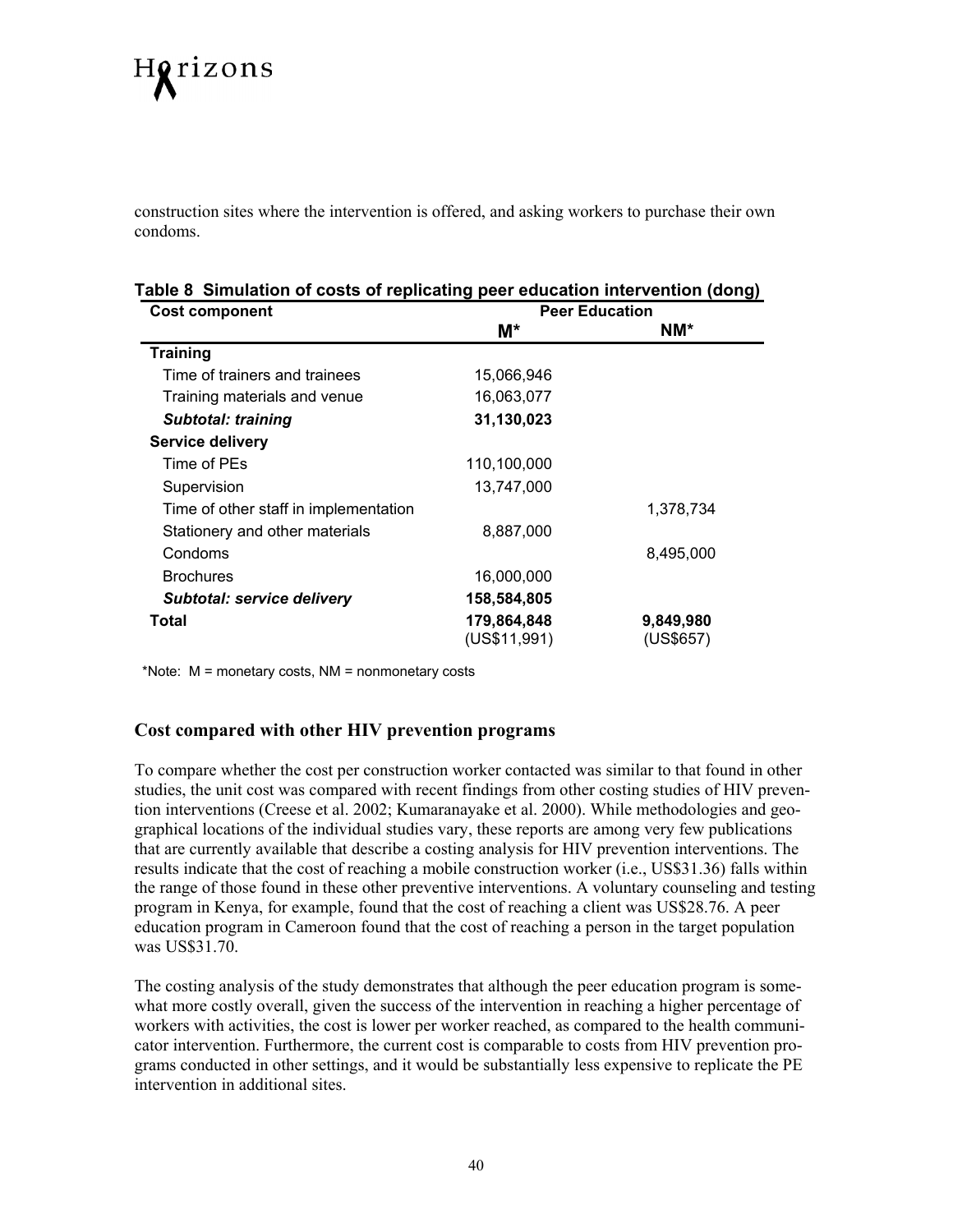# **Dissemination Workshop and Future Plans**

A workshop to disseminate and discuss key study findings was held with approximately 90 people in HCMC on 6 December 2002. In additional to sharing lessons learned, participants discussed the possibility of scaling-up workplace HIV/AIDS prevention activities for migrant construction workers in HCMC and in other parts of Vietnam. The research and intervention team, from the Horizons Program, Population Council/Vietnam, the College of Social Sciences and Humanities of HCMC National University, the HCMC AIDS Committee, and the HCMC Labor Union, led the discussion. Companies that participated in the intervention, as well as peer educators and health communicators, also attended the workshop. Representatives from Ford Foundation, the funder of the intervention component, and USAID, the funder of the research component, also attended.

A wide range of local and national government bodies, and international and local organizations working in the field of HIV/AIDS, were also represented. From the national government in Vietnam, there were representatives from the National AIDS Standing Bureau (NASB), Vietnam General Federation of Labor Unions (VGFLU), and the Vietnam Chamber of Commerce and Industry (VCCI). From city government, there were representatives from all 22 district AIDS divisions, the Department of Labor, Invalid and Social Affairs (DOLISA), HCMC Youth Union, HCMC Youth Volunteer Force, and HCMC Women's Union. International organizations in attendance included Care International, Australian Red Cross, SCF-UK, Medecins du Monde France, Medecins du Monde Canada, FASID, Pasteur Institut Paris, ANRS France, and Action Aid.

The HCMC AIDS Committee presented their future plans for the utilization of the research findings as follows:

#### • **Develop a strategy for scaling-up the peer education model for migrant construction workers in Ho Chi Minh City.**

Given that, based on the study findings, the peer education program is the better option to reach migrant construction workers, the committee intends to support the replication and expansion of this model. To do that, the HCMC AIDS Committee will work with the HCMC Labor Union and other relevant organizations to expand this peer education program to other construction sites in the city, and will provide technical assistance to construction companies who are willing to adopt the management motivation and/or peer education components of the program.

#### • **For construction companies that are not yet ready to participate in a peer education program, continue contacting their workers through health communicators.**

Although the peer education program appears most effective, and is less costly per worker reached, than the health communication program, it takes time to set up and requires management support. This may be not possible for some construction companies at this time. Therefore, since the health communicator program was shown to be effective on a number of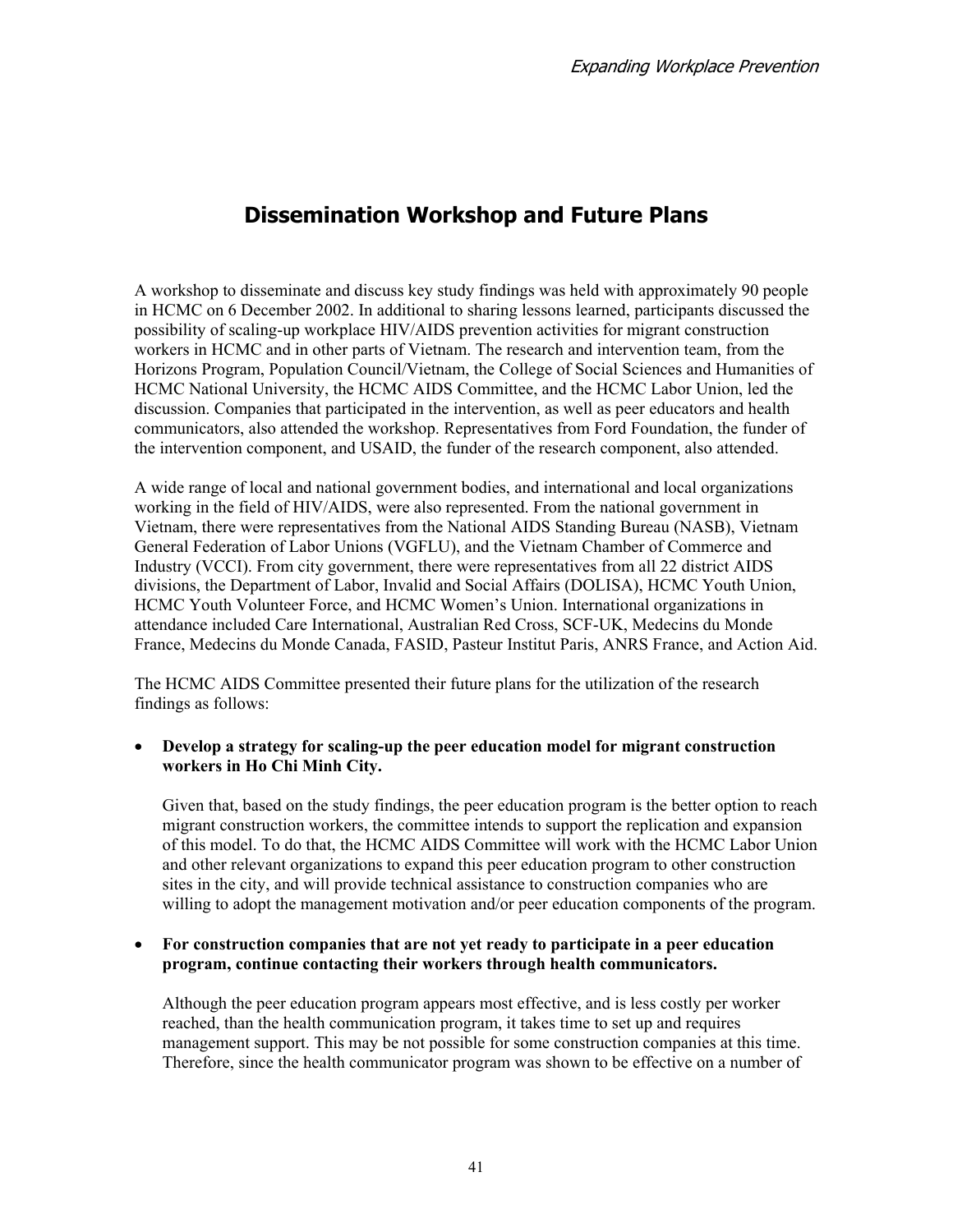

key measures, the AIDS Committee will continue to use the health communication program as an alternate program to target construction workers in these companies.

#### • **Undertake additional dissemination of the study findings to construction companies.**

To replicate the peer education model for migrant construction workers on a larger scale, it is necessary to work with construction companies. Dissemination of the research findings to construction companies will be an essential step to get them involved and adopt the peer education program for their workers.

#### • **Disseminate the results of the evaluation nationally.**

Lessons learned from this study are useful not only for Ho Chi Minh City but also for other regions of the country. Dissemination of research findings will be the first step in expanding the peer education model for migrant construction workers outside the borders of HCMC.

#### • **Coordinate with the National AIDS Standing Bureau to implement the peer education and management motivation program for migrant construction workers in other provinces.**

Dr. Le Truong Giang, standing vice-chairman of the HCMC AIDS Committee, indicated that this model would be useful beyond HCMC. Now that the results are available, this model should be replicated in other cities. The AIDS Committee of HCMC plans to coordinate with the NASB to implement the peer education program for migrant construction workers in other provinces where possible.

• **Seek additional funding to expand and improve the management motivation and peer education program.** 

Given that internal resources for HIV/AIDS programs are limited, it is necessary to obtain additional financial support to maximize the coverage of the management motivation and peer education program in HCMC and in Vietnam. The AIDS Committee will seek further resources to support these programs.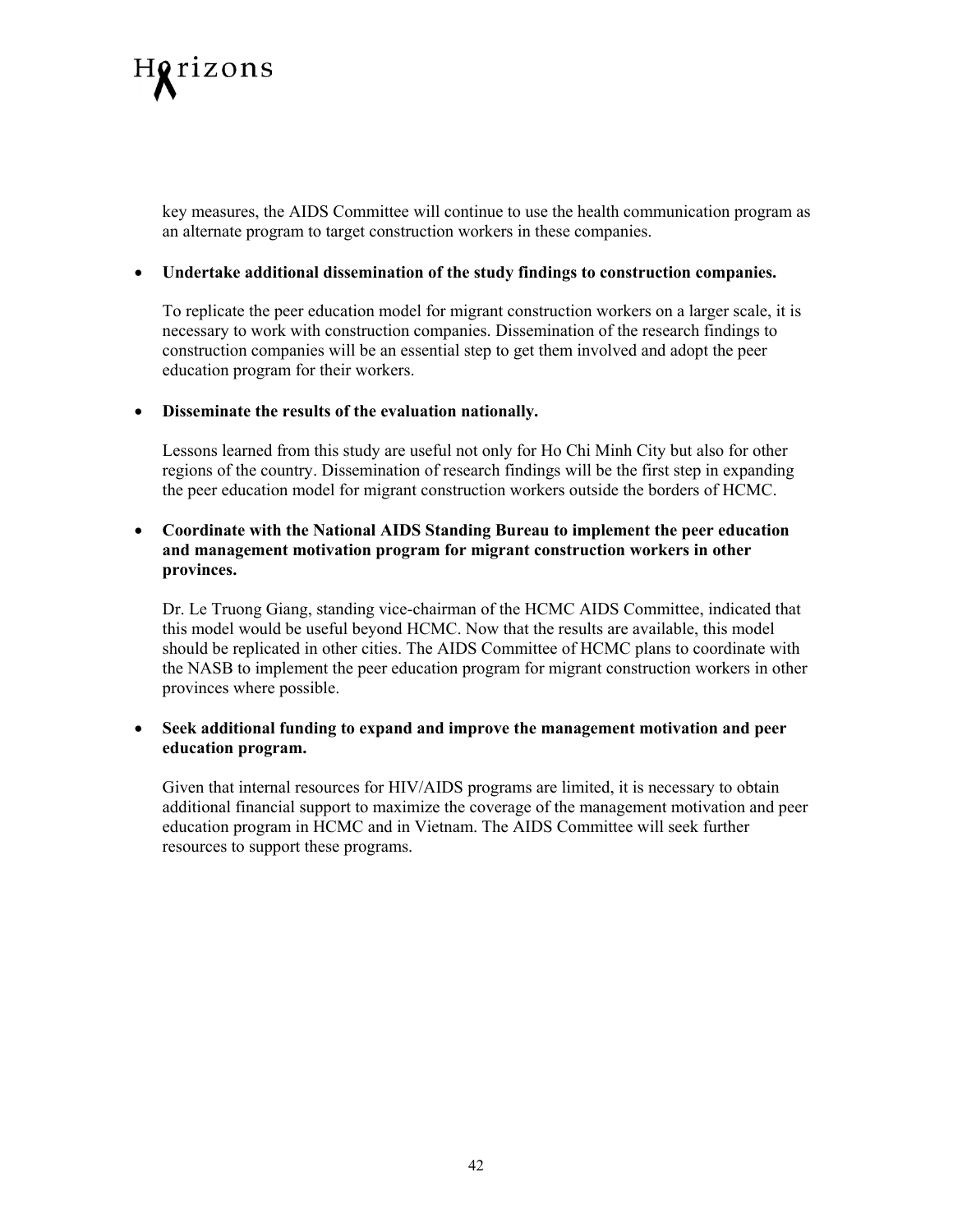# **Conclusions and Recommendations**

Findings about the impact of the program on workers indicate that the peer education program reached a higher proportion of the workers than the health communicator program. HIV-related knowledge, STI awareness, condom efficacy, life skills, and HIV/AIDS risk perception significantly increased in both the PE and HC arms, but often more so among workers exposed to the PE program. HIV-related stigma decreased significantly for both arms, but more so for workers exposed to the peer education program. Norms related to appropriate sexual behavior significantly changed to support risk reduction norms in the PE sites only. Evidence also suggests a diffusion effect in the PE intervention sites, given that workers at the PE sites who were not directly exposed to PE activities also reported positive change in many of these variables. This change was not found for workers not exposed to HC activities at the HC sites. These results are important for relatively low-prevalence environments such as Vietnam because such factors as increased efficacy regarding condom use and norms in support of risk reduction have been shown to be important precursors to behavioral risk reduction.

Reported risky sexual behavior in the surveys was quite low in this population, so conclusions about the impact of the programs on sexual risk behavior are limited. There is some evidence such as an increase of condom use with a non-marital sexual partner— that suggests an impact in that area. Furthermore, the qualitative data suggest that there was both more HIV risk behavior on the part of workers than what was found in the close-ended surveys, and reductions in risk behavior and increases in safer sex practices, particularly among workers exposed to the peer education intervention. These findings highlight the importance of triangulating information gathered on sensitive issues from multiple sources and with varied strategies.

Although at baseline PEs had poorer knowledge of HIV/AIDS than HCs and were less comfortable discussing sensitive topics, after training and six months of experience in the field, PEs were more comfortable discussing sensitive topics than were HCs and had equivalent levels of knowledge. A somewhat lower proportion of PEs than HCs dropped out of the program. Therefore, many of the potential disadvantages of using PEs expressed at the beginning of the intervention, such as concern that the construction workers might not be capable PEs or might drop out in greater numbers, were not supported by the data. Moreover, study findings indicate that the peer educators did continue to implement activities after moving from their original site to other work sites, which supports the original supposition that a peer education strategy might be advantageous for a mobile workforce.

The cost per worker reached by the PE program was lower than that of the HC program. Furthermore, the costs were comparable to costs from HIV prevention programs conducted in other settings, and it would be substantially less expensive to replicate the PE intervention in additional sites. This finding is of great relevance both for local authorities who are determining which program to take forward and scale up, and for construction companies that are considering implementing a peer education program with their own funds.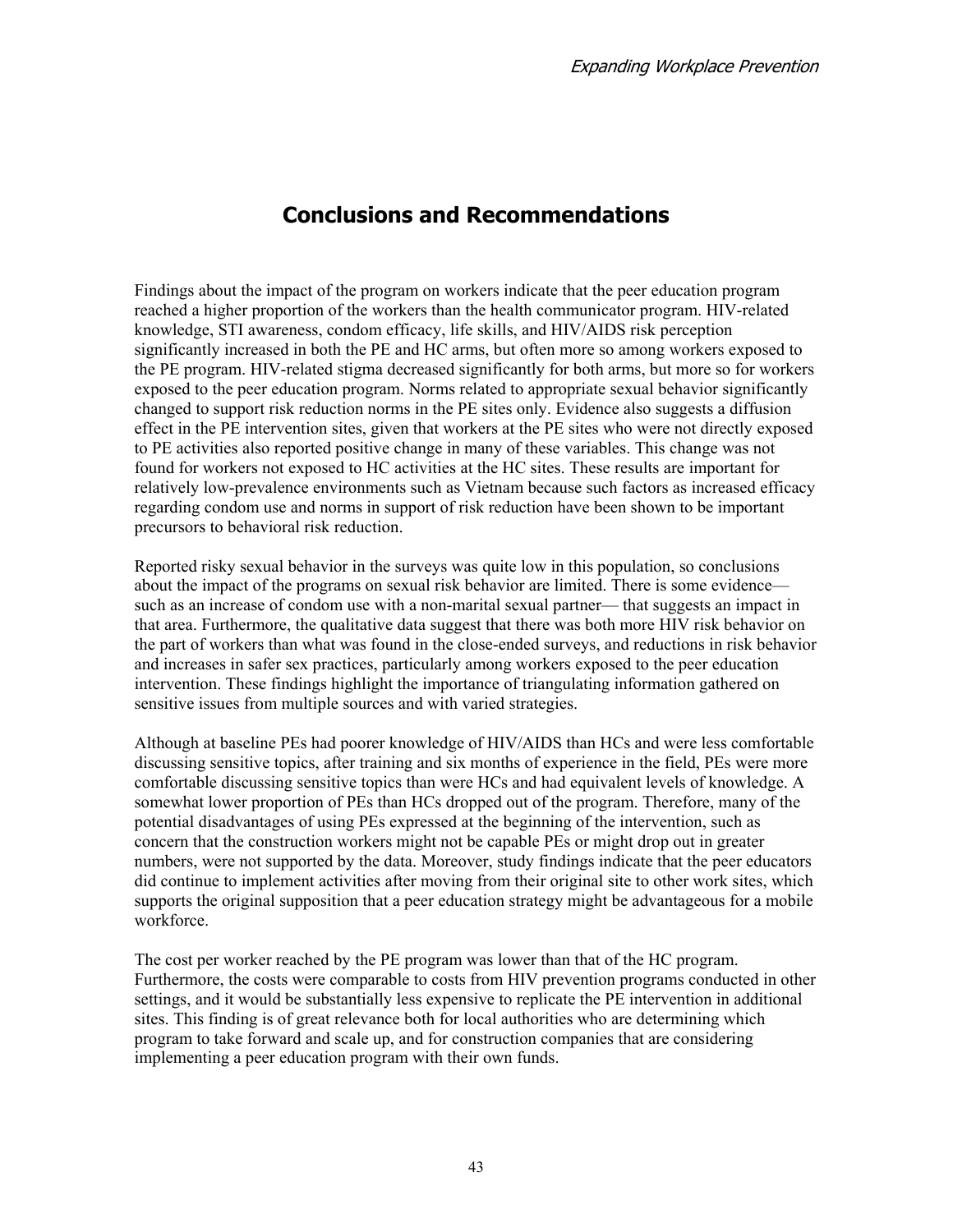

An important part of the PE program was involving company management, since PE programs require permission from authorities to train their workers and allow them time to engage in PE activities. Findings from construction company managers indicate that their support of workplace HIV/AIDS programs was motivated by multiple factors. These range from concerns about the wellbeing of their workers to the desire to reduce stigma in the workplace. Having a reputable organization such as the labor union address concerns about costs and time spent appears to be an important part of a successful strategy to get management on board.

For the reasons provided above, the results of the evaluation suggest that the peer education program is the better option in this setting. Local authorities have determined that they would focus their efforts on the peer education program, while maintaining a cadre of health communicators for companies that are unable or unwilling to implement a peer education program. To strengthen the PE program, however, findings indicate that peer educators should be trained regularly when new sites are included as part of the program, to maintain an appropriate ratio between peer educators and workers. Also, the role of the peer coordinator was an important one and should be continued, to support the peer educators and foster good relations with the management. Finally, the role that gender dynamics may have played in the ability of the HCs to do their jobs successfully, and remain in the program, should be further investigated.

Gaining the support of management is key. Since an important difference between the two interventions may have been the outreach made to engage management, a management motivation component should be included in the HC program as well. Management endorsement of their work could potentially increase the HC's effectiveness. Local authorities indicated that the management motivation component was deemed sufficiently successful to recommend its use in all types of local workplace programs.

While both the PE and HC programs had a positive impact on workers, the PE program appears to have a number of advantages over the HC program for this type of work environment. The PE program was less costly per worker reached; PEs fared as well or better than HCs in terms of knowledge, motivation, and dropout rates; more workers were reached by the PE program; and there was a diffusion effect to workers not directly exposed to activities. Management support appears to play an important role and should be encouraged in all types of workplace interventions. These findings should help inform future efforts to scale up and improve the sustainability of these programs in Vietnam, as well as provide global lessons regarding workplace HIV/AIDS interventions.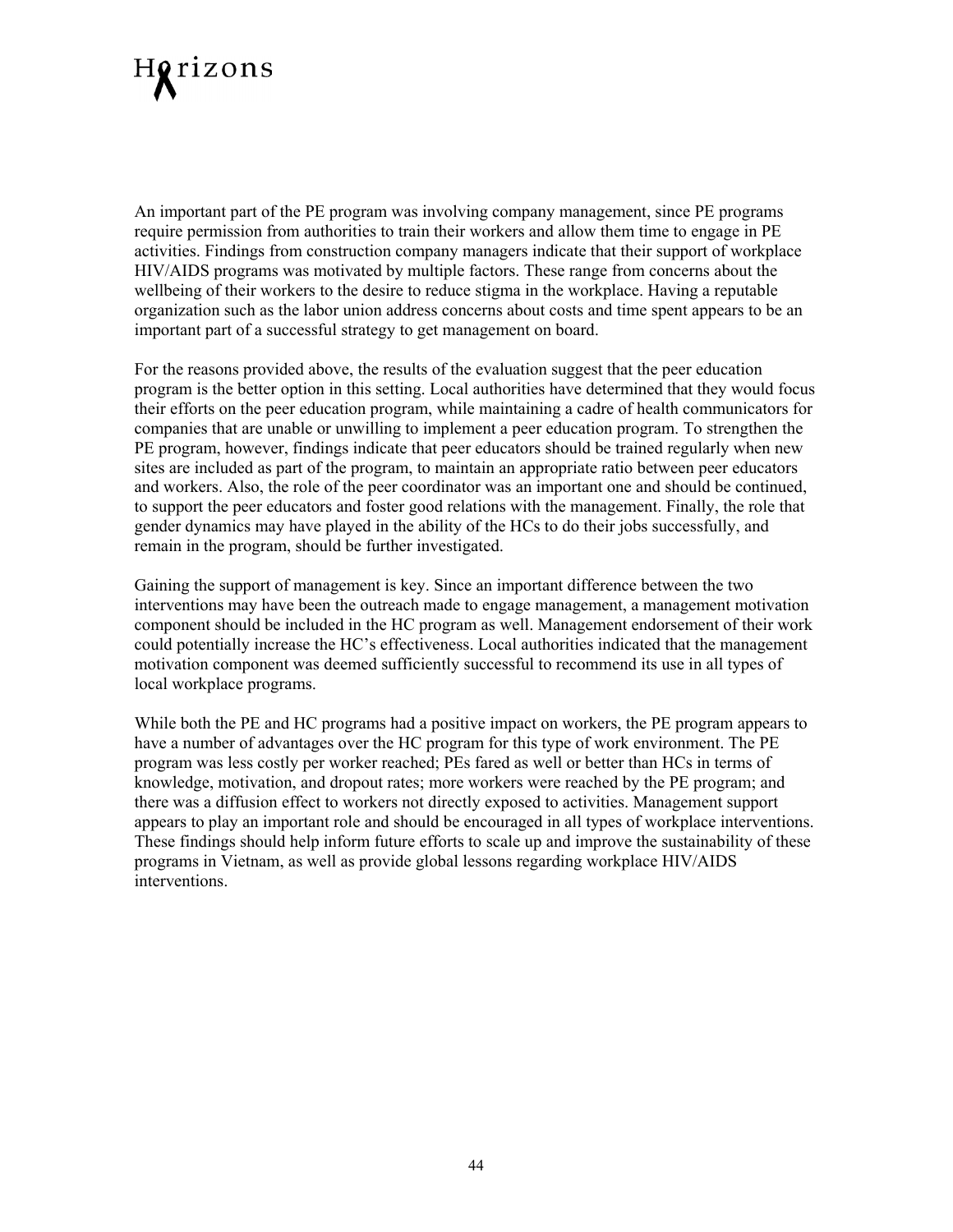## **References**

Bandura, A. 1986. *Social Foundations of Thought and Action: A Social Cognitive Theory*. Englewood Cliffs, New Jersey, Prentice-Hall.

Chaiyapet, S. et al. 1996. *Friends Tell Friends: A peer-based HIV/AIDS curriculum for blue collar and white collar workers*. Bangkok: Program on AIDS, Thai Red Cross Society.

Chung, A. et al. 1998. "HIV epidemiologic situation in Vietnam: A review of available data." *AIDS* 12 (suppl): S43-S49.

Chung, A. and Thomas T. Kane, eds. 2001. *HIV/AIDS Behavioral Surveillance Survey: Vietnam 2000*. Hanoi: Family Health International and National AIDS Standing Bureau.

Creese, A. et al. 2002. "Cost-effectiveness of HIV/AIDS interventions in Africa: a systematic review of the evidence." *The Lancet* 359 (9318): 1635-42.

Kumaranayake, L. et al. 2000. "Economic costs of HIV/AIDS prevention activities in sub-Saharan Africa." *AIDS* 14 (suppl): 239-252.

Hoa, D.D. and Trinh Khac Tham. 1999. *Migration in Vietnam*. Department of Permanent Agriculture and Permanent Settlement/The Ministry of Agriculture and Rural Development and UNDP. Hanoi: Agricultural Publishing House

National AIDS Standing Bureau (2001). *HIV/AIDS Country Profiles.* Hanoi: NASB.

National AIDS Standing Bureau (2002). *HIV/AIDS Country Profiles.* Hanoi: NASB.